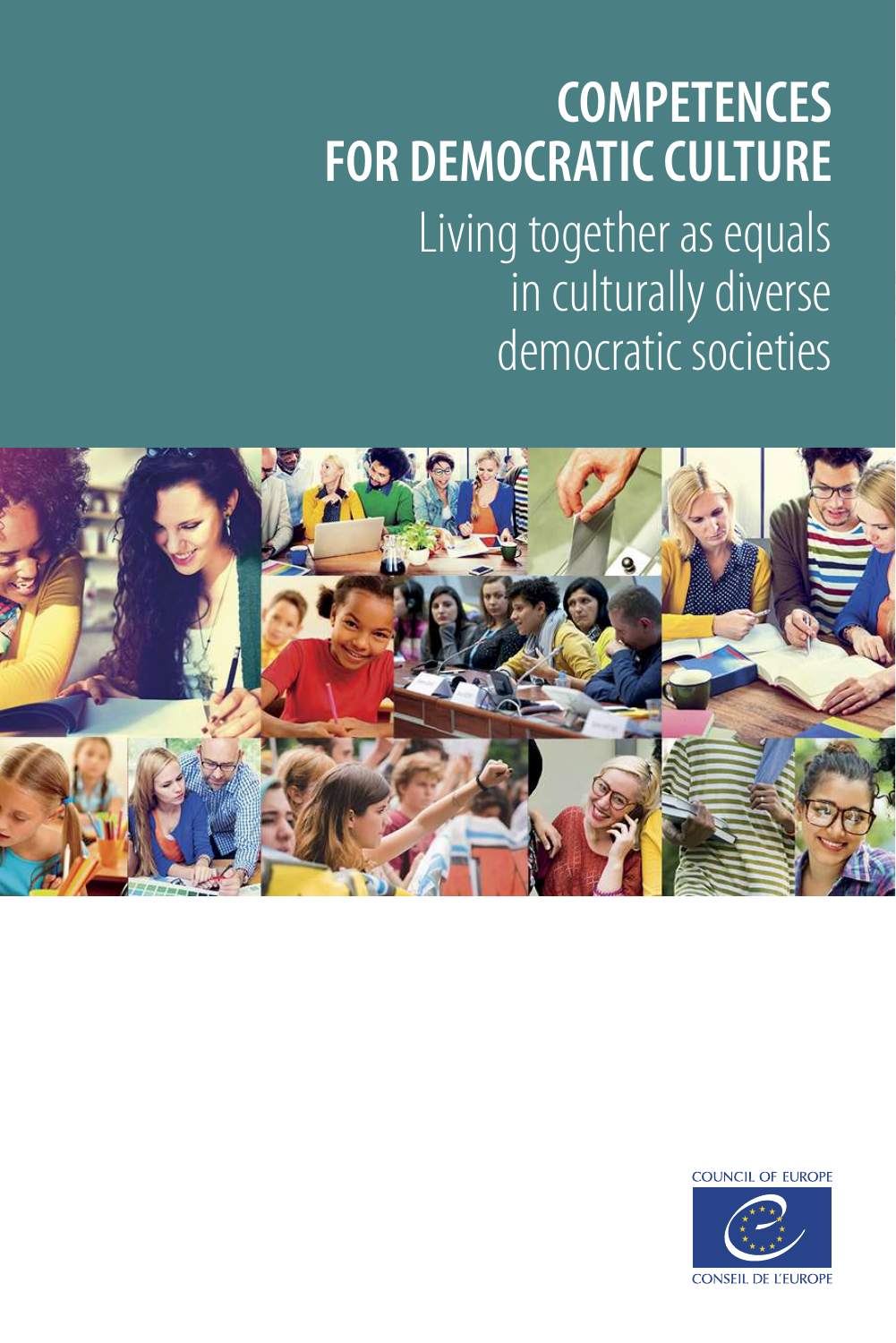## **COMPETENCES FOR DEMOCRATIC CULTURE**

Living together as equals in culturally diverse democratic societies

Council of Europe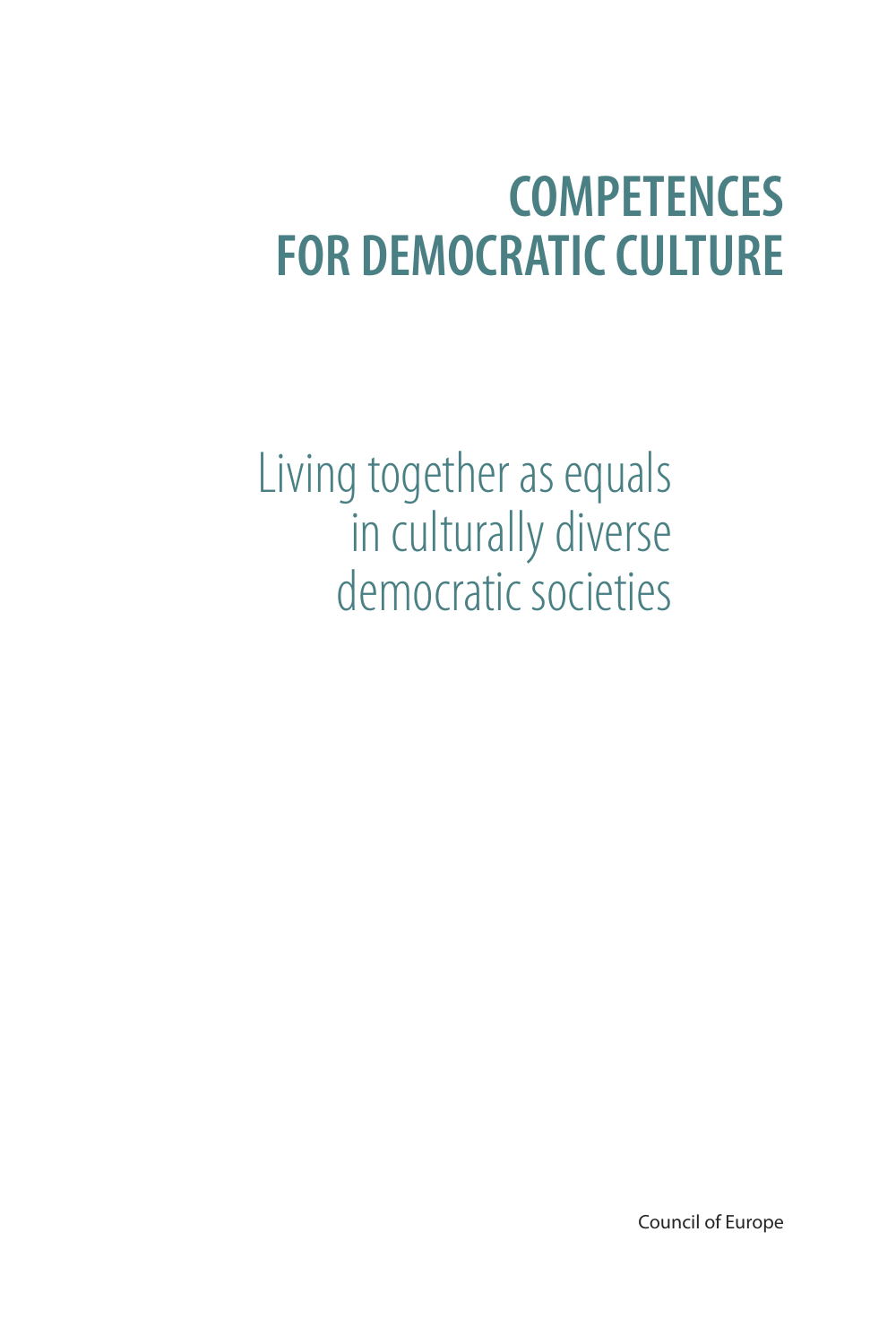*The opinions expressed in this work are the responsibility of the authors and do not necessarily reflect the official policy of the Council of Europe..* 

All rights reserved. No part of this publication may be translated, reproduced or transmitted, in any form or by any means, electronic (CD-Rom, Internet, etc.) or mechanical, including photocopying, recording or any information storage or retrieval system, without prior permission in writing from the Directorate of Communication (F-67075 Strasbourg Cedex or publishing@coe.int).

Cover photo: © Shutterstock

Cover design: Documents and Publications Production Department (SPDP), Council of Europe

Layout: Documents and Publications Production Department (SPDP), Council of Europe

> Council of Europe Publishing F-67075 Strasbourg Cedex http://book.coe.int

ISBN 978-92-871-8237-1 © Council of Europe, March 2016 Printed at the Council of Europe

 $\overline{1}$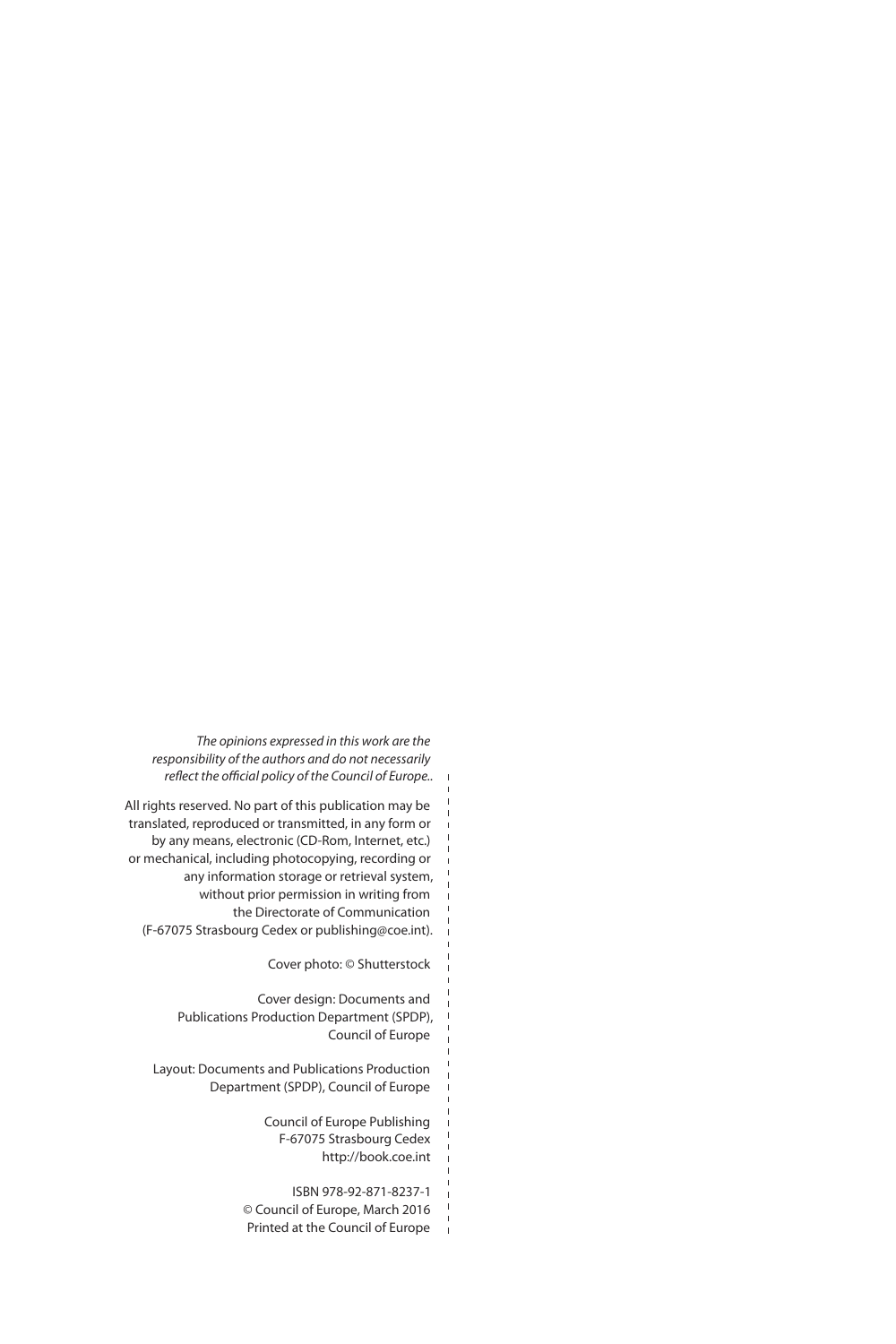## **About this document**

This document is a product of a Council of Europe project which is taking place in four phases during 2014-17. The first phase has been devoted to the development of a conceptual model of the competences which citizens require to participate effectively in a culture of democracy. This document describes the model and the methods that were used to develop it. The document is aimed at readers who wish to understand the underlying assumptions and technical details of the model.

Phase two of the project will be devoted to the development of descriptors (i.e. statements or descriptions of what a person is able to do if they have mastered the various competences that are specified by the model), phase three to ascertaining whether it is possible to assign the descriptors to levels of proficiency, and phase four to the production of supporting documentation. This documentation will be addressed to educational practitioners and policy makers, and will provide a less technical description of the current competence model. It will also explain how the model and the descriptors can be used to assist curriculum design, pedagogical design and the development of new forms of assessment (for use in either selfassessment or assessment by others).

All of the materials that are produced by the project will eventually be incorporated into a Council of Europe reference framework of competences for democratic culture.

Further information about the project is available from the project website: www.coe.int/competences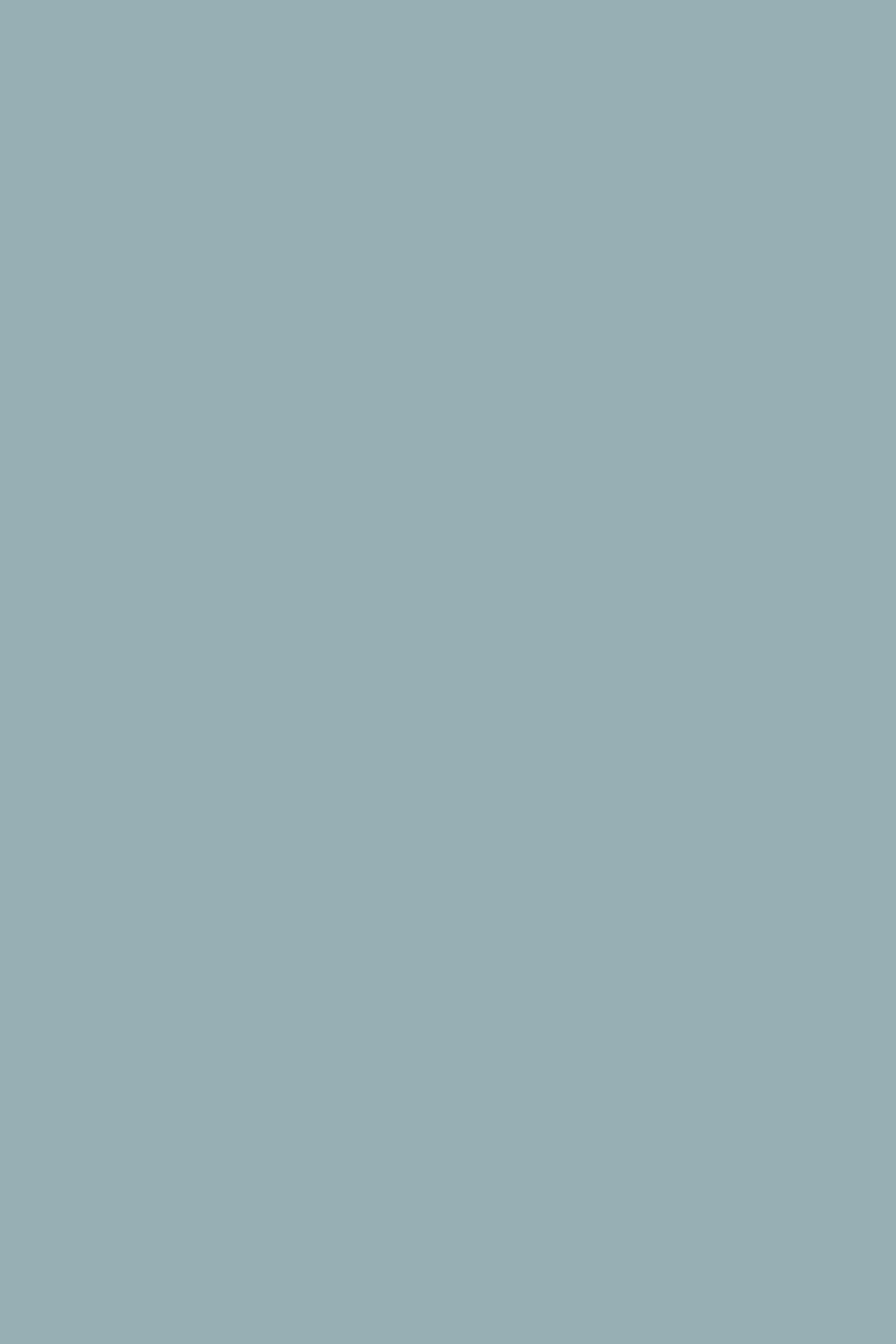### **Contents**

| <b>ABOUT THIS DOCUMENT</b>                                                                                                                    | 3  |
|-----------------------------------------------------------------------------------------------------------------------------------------------|----|
| <b>PREFACE</b>                                                                                                                                | 7  |
| <b>EXECUTIVE SUMMARY</b>                                                                                                                      | 9  |
| <b>1. INTRODUCTION</b>                                                                                                                        | 15 |
| 2. A BACKGROUND ASSUMPTION: COMPETENCES ARE NECESSARY BUT NOT<br><b>SUFFICIENT</b>                                                            | 17 |
| <b>3. A FURTHER BACKGROUND ASSUMPTION:</b><br>ALL CULTURES ARE INTERNALLY HETEROGENEOUS, CONTESTED, DYNAMIC<br><b>AND CONSTANTLY EVOLVING</b> | 19 |
| <b>4. THE CONCEPT OF COMPETENCE EMPLOYED IN THE CURRENT MODEL</b>                                                                             | 23 |
| 5. THE WORKING METHOD USED TO IDENTIFY THE COMPETENCES TO BE<br><b>INCLUDED IN THE MODEL</b>                                                  | 27 |
| 5.1. Audit of existing competence schemes                                                                                                     | 27 |
| 5.2. Decomposition of existing competence schemes                                                                                             | 28 |
| 5.3. The identification of competences for inclusion in the model                                                                             | 29 |
| <b>6. THE MODEL</b>                                                                                                                           | 35 |
| 6.1. Values                                                                                                                                   | 36 |
| 6.2. Attitudes                                                                                                                                | 39 |
| 6.3. Skills                                                                                                                                   | 44 |
| 6.4. Knowledge and critical understanding                                                                                                     | 51 |
| <b>7. CONCLUSION</b>                                                                                                                          | 57 |
| <b>APPENDIX A</b><br>THE SOURCES OF THE COMPETENCE SCHEMES<br>THAT WERE AUDITED BY THE PROJECT                                                | 59 |
| <b>APPENDIX B</b>                                                                                                                             |    |
| THE 55 POSSIBLE COMPETENCES THAT WERE IDENTIFIED<br><b>ACROSS THE 101 COMPETENCE SCHEMES</b>                                                  | 69 |
| <b>APPENDIX C</b><br><b>SUGGESTIONS FOR FURTHER READING BEYOND</b><br>THE REFERENCES LISTED IN APPENDIX A                                     | 71 |
| APPENDIX D<br><b>AUTHORS AND CONTRIBUTORS</b>                                                                                                 | 75 |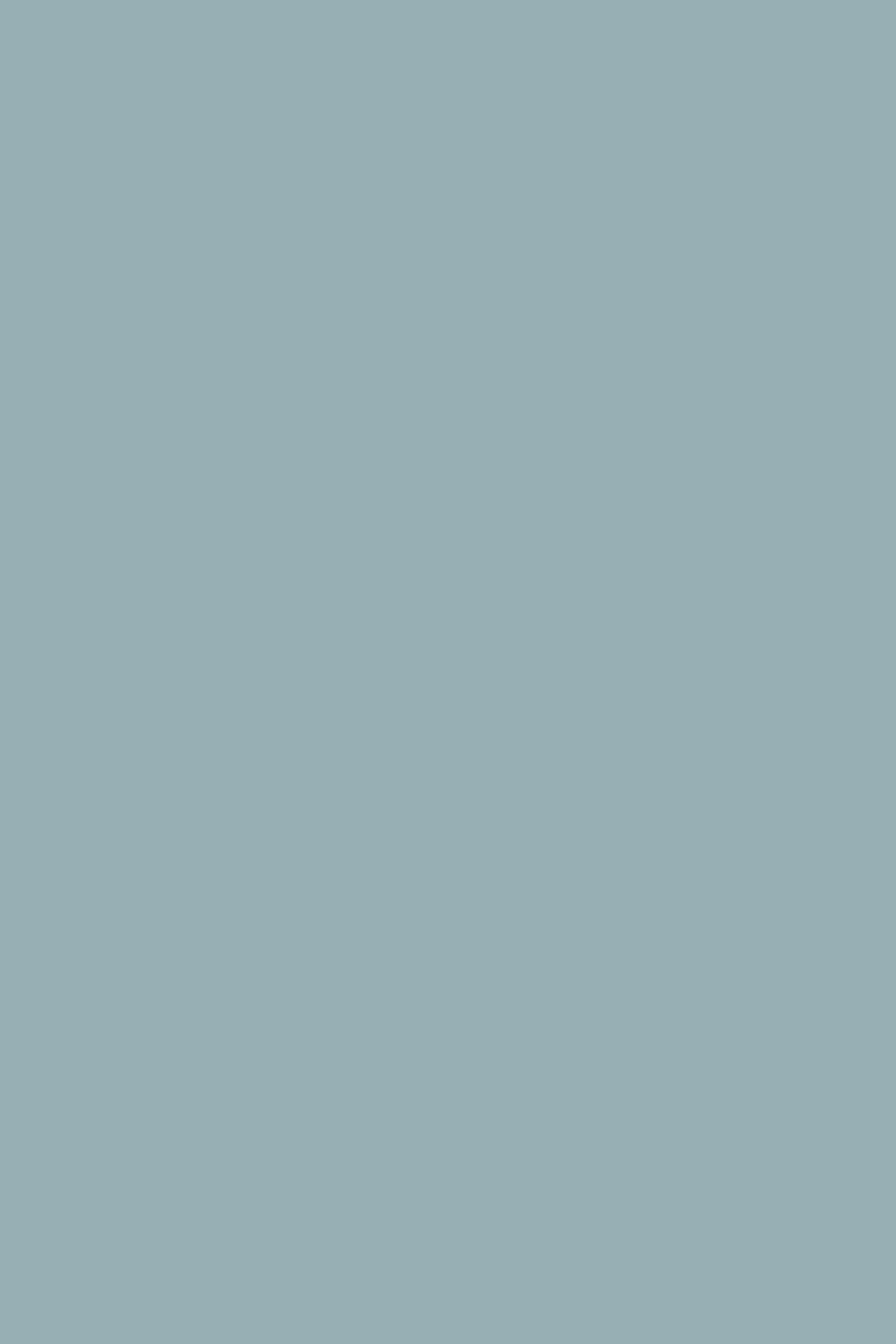### **Preface**

**T** ■ he Council of Europe has long been active in the fields of education for democratic citizenship and intercultural dialogue. Our European Cultural Convention first entered into force in 1954. While the memory of war was still stalking the continent and new divisions were taking hold, Europe's nations states agreed, through this Treaty, to encourage the study of languages, history and civilisation for the sake of unity: to help "safeguard and realise the ideals and principles which are [our] common heritage".

Ever since, the Council of Europe has been able to play a leading role in re-establishing trust and understanding through education in many of the conflict situations which have arisen in Europe. Through education we have also been able to assist many newer member states in their transitions to democracy. Democracy is, of course, built on institutions and laws, but it lives through the actions and behaviour of its citizens. Democratic culture must therefore be taught and fostered too.

Today Europe's nations face new challenges which require our Organisation to step up our support in the classroom. Increased migration, growing diversity, the boom in information technology and globalisation are having a profound effect on people's identities. More than ever, within our communities we find people living side-by-side who hold different beliefs, backgrounds and outlooks. This enriching of European societies is to be celebrated, but it also requires us to think carefully about how we nurture a set of common values around which to organise. How do we resolve clashes between competing worldviews? What are the attitudes and behaviours we can and cannot accept?

Such dilemmas are not easy. The danger of avoiding these questions, however, has been brought sharply into focus by the recent surge in foreign terrorist fighters: young, radicalised Europeans who have been brainwashed into turning their back on democratic life and waging war on their fellow citizens. Such extremism can only take root when young minds have not been taught to understand diversity, rather than to fear it, and when young people struggle to think critically, for themselves.

The Council of Europe is therefore equipping the continent's educators with a ground-breaking set of competences to help teach pupils how to live together, as democratic citizens in diverse societies. As our nations continue to grow more mixed, such knowledge and skills will become ever more important. The aim is not to teach students what to think, but rather how to think, in order to navigate a world where not everyone holds their views, but we each have a duty to uphold the democratic principles which allow all cultures to co-exist.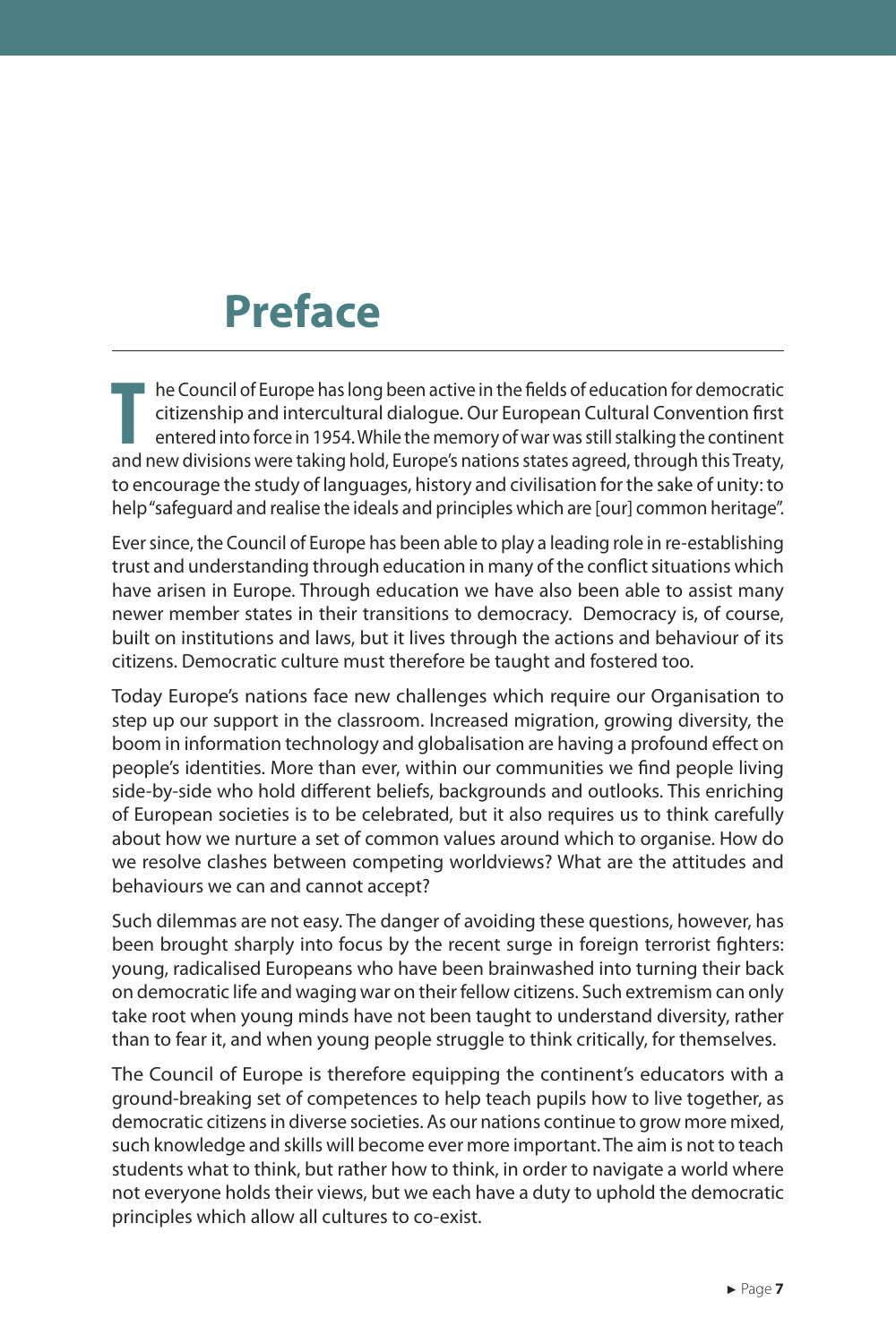The competences have been developed in such a way as to allow member states to adapt them to suit their own needs and the distinct cultural contours of their own societies. Through this framework, teachers will be able to instill in their pupils the values of tolerance and respect, as they grow to understand their rights and responsibilities in relation to others. We will continue to educate for democracy by offering our member states advice on the implementation of this competence framework and help in training those who will make it work in practice. I hope that all member states will give this ambitious and timely initiative their full support.

#### **Thorbjørn Jagland**

*Secretary General of the Council of Europe*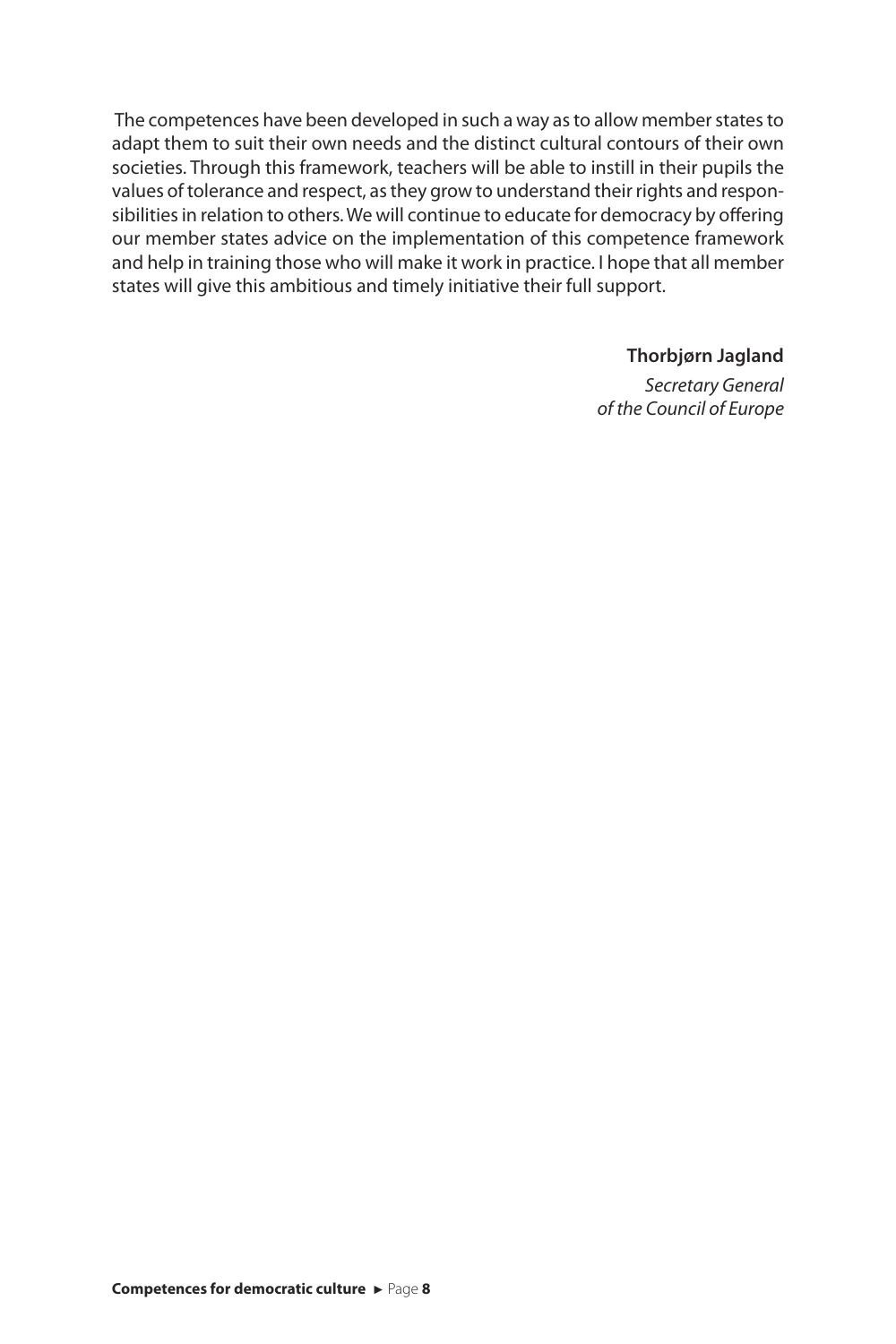### **Executive summary**

**T** his document describes a conceptual model of the competences which need to be acquired by learners if they are to participate effectively in a culture of democracy and live peacefully together with others in culturally diverse democratic societies. It is intended that the model will be used to inform educational decision making and planning, helping educational systems to be harnessed for the preparation of learners for life as competent democratic citizens.

The document is divided into seven chapters.

In Chapter 1, the educational purpose of the competence model is outlined. This section also explains why the phrase "culture of democracy" is used in the present context rather than "democracy": this is to emphasise the fact that, while democracy cannot exist without democratic institutions and laws, such institutions and laws cannot work in practice unless they are grounded in a culture of democracy, that is, in democratic values, attitudes and practices. Chapter 1 also explains the interdependence between a culture of democracy and intercultural dialogue in culturally diverse societies: in such societies, intercultural dialogue is vital to ensure the inclusion of all citizens in democratic discussion, debate and deliberation.

Chapters 2 and 3 describe some of the background assumptions underlying the model. Chapter 2 describes the assumption that, while it is necessary for citizens to acquire a range of competences in order to participate effectively in a culture of democracy, these competences are not sufficient for such participation to occur because democratic participation also requires appropriate institutional structures. In other words, both competences and democratic institutions are essential to sustain a culture of democracy. In addition, the democratic participation of all citizens within society requires measures to tackle social inequalities and structural disadvantages. In the absence of such measures, the members of disadvantaged groups will be marginalised in democratic processes, whatever their levels of democratic competence might be.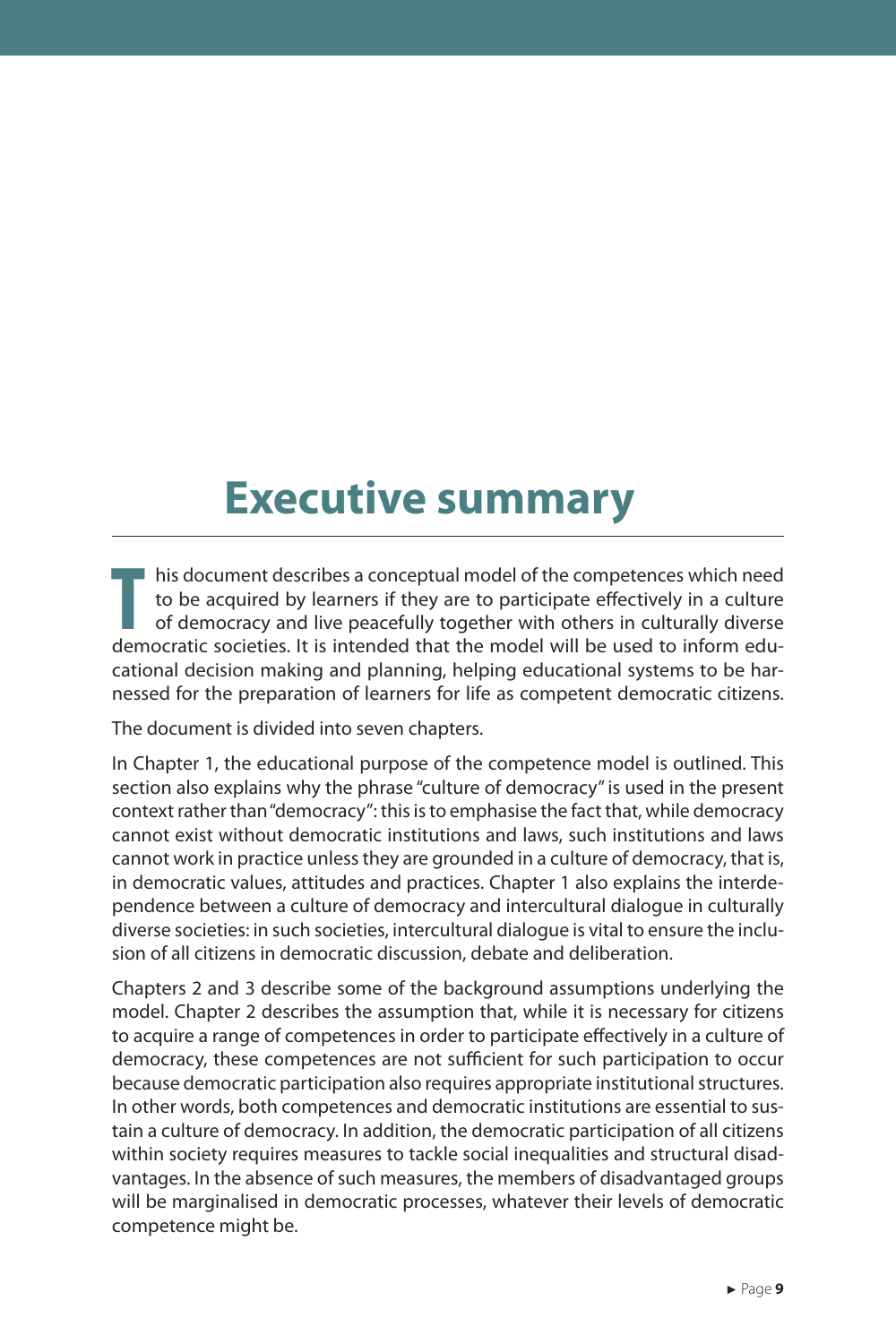Chapter 3 describes the concept of "culture" that is assumed by the competence model. All cultures are internally heterogeneous, contested, dynamic and constantly evolving, and all people inhabit multiple cultures that interact in complex ways. The concept of "intercultural" is also examined in this section. It is proposed that intercultural situations arise when an individual perceives another person or group as being culturally different from themselves. Intercultural dialogue is therefore defined as dialogue that takes place between individuals or groups who perceive themselves as having different cultural affiliations from each other. It is noted that, although intercultural dialogue is extremely important for fostering tolerance and enhancing social cohesion in culturally diverse societies, such dialogue can be extremely demanding and difficult in some circumstances.

Chapter 4 then unpacks the concept of "competence" that is employed by the model. Democratic and intercultural competence is defined as the ability to mobilise and deploy relevant values, attitudes, skills, knowledge and/or understanding in order to respond appropriately and effectively to the demands, challenges and opportunities that are presented by democratic and intercultural situations. Competence is treated as a dynamic process in which a competent individual mobilises and deploys clusters of psychological resources in an active and adaptive manner in order to respond to new circumstances as these arise.

Chapter 4 also describes how, in addition to this global and holistic use of the term "competence" (in the singular), the term "competences" (in the plural) is used in the current document to refer to the specific individual resources (i.e. the specific values, attitudes, skills, knowledge and understanding) that are mobilised and deployed in the production of competent behaviour. In other words, in the present account, competence consists of the selection, activation and organisation of competences and the application of these competences in a co-ordinated, adaptive and dynamic manner to concrete situations.

Chapter 5 describes the working method through which specific competences were identified for inclusion in the current model. A notable feature of the model is that it was not designed from scratch. Instead, it was grounded in a systematic analysis of existing conceptual schemes of democratic competence and intercultural competence. An audit was conducted through which 101 such schemes were identified. These 101 schemes were decomposed to identify all the individual competences which they contained, and these competences were then grouped into cognate sets. This led to the identification of 55 possible competences for inclusion in the model. In order to assist in reducing this list of competences to a more manageable and practical length, a set of principled criteria and pragmatic considerations was used to identify the key competences which needed to be included within the model. The application of these criteria and considerations led to the identification of 20 competences for inclusion in the model: 3 sets of values, 6 attitudes, 8 skills and 3 bodies of knowledge and critical understanding. These competences were used to construct the model. A draft document describing the model was then produced and circulated in an international consultation exercise involving academic experts, educational practitioners and policy makers. The responses received in the consultation strongly endorsed the model but also provided a range of useful feedback. The feedback was used to fine-tune the details of the model and to guide the writing of the current document.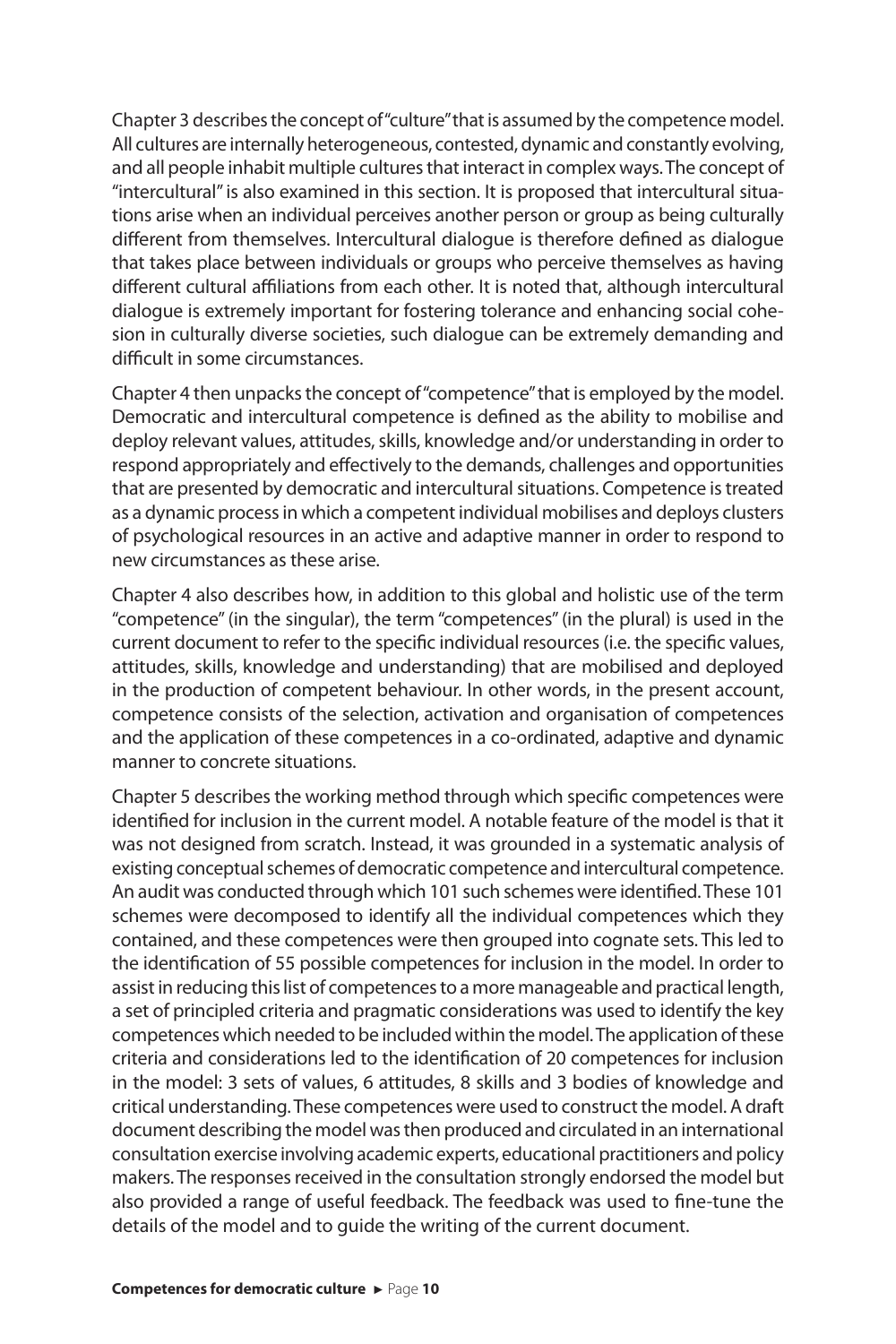#### **The 20 competences included in the model**



Chapter 6 describes the resulting model in full, by listing and describing all of the specific values, attitudes, skills, knowledge and critical understanding which enable an individual to participate effectively and appropriately in a culture of democracy. The model is summarised in the diagram above, while a full list of the 20 competences, together with a summary description of each competence, is provided in the box below.

Chapter 7 concludes the document by noting two hopes for the current model: that it will prove useful for educational decision making and planning, and that it will assist in the empowerment of young people as autonomous social agents capable of choosing and pursuing their own goals in life within the framework that is provided by democratic institutions and respect for human rights.

Appendix A provides a list of the sources of the 101 competence schemes that were audited by the project. Appendix B provides a list of the 55 possible competences that were identified across the 101 schemes. Appendix C provides some suggestions for further reading beyond the references that are listed in Appendix A.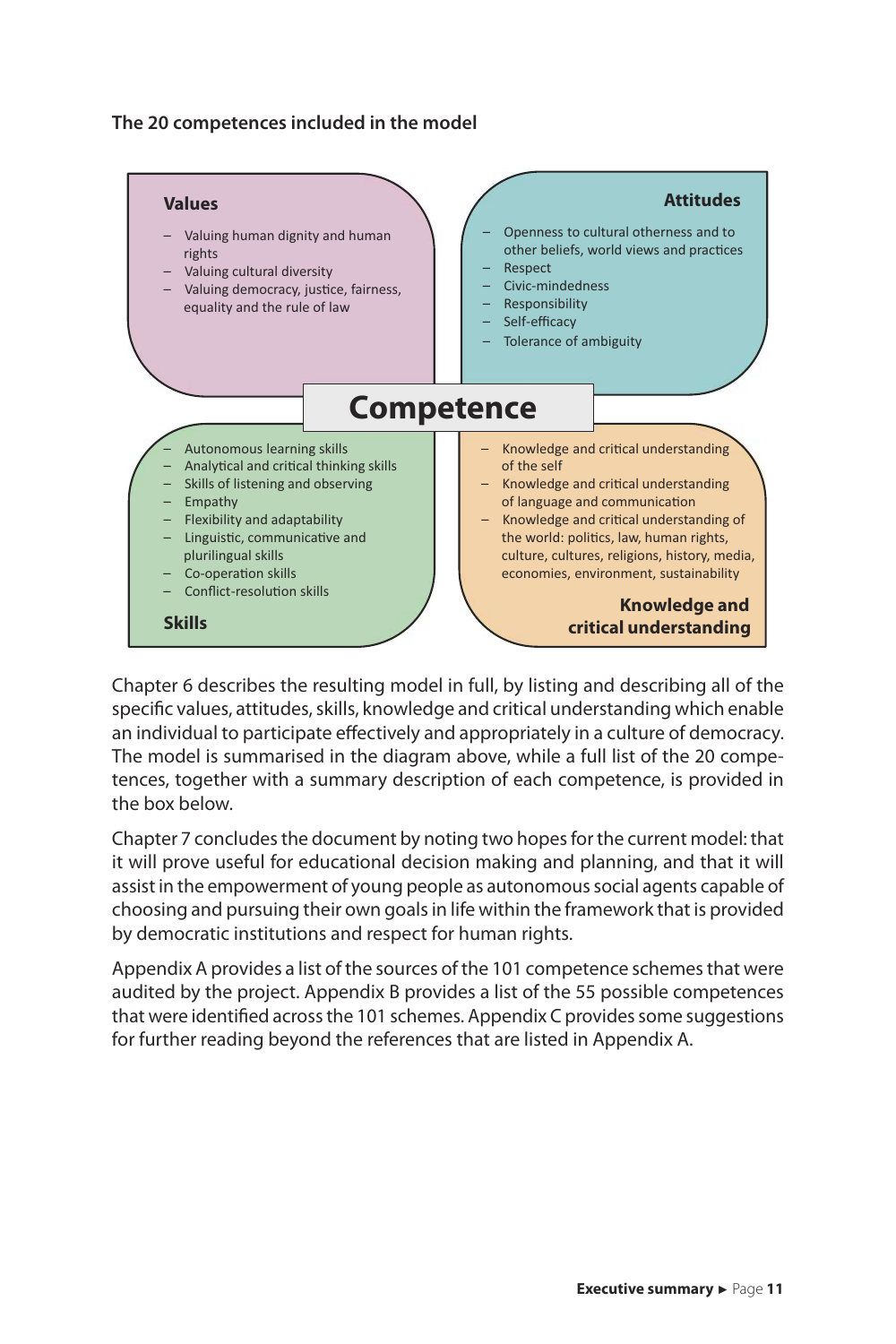#### **A summary list of the competences which enable an individual to participate effectively and appropriately in a culture of democracy**

#### Values

#### **Valuing human dignity and human rights**

This value is based on the general belief that every human being is of equal worth, has equal dignity, is entitled to equal respect, and is entitled to the same set of human rights and fundamental freedoms, and ought to be treated accordingly.

#### **Valuing cultural diversity**

This value is based on the general belief that other cultural affiliations, cultural variability and diversity, and pluralism of perspectives, views and practices ought to be positively regarded, appreciated and cherished.

**Valuing democracy, justice, fairness, equality and the rule of law**

This set of values is based on the general belief that societies ought to operate and be governed through democratic processes which respect the principles of justice, fairness, equality and the rule of law.

#### Attitudes

#### **Openness to cultural otherness and to other beliefs, world views and practices**

Openness is an attitude towards people who are perceived to have different cultural affiliations from oneself or towards beliefs, world views and practices which differ from one's own. It involves sensitivity towards, curiosity about and willingness to engage with other people and other perspectives on the world.

#### **Respect**

Respect consists of positive regard and esteem for someone or something based on the judgment that they have intrinsic importance, worth or value. Having respect for other people who are perceived to have different cultural affiliations or different beliefs, opinions or practices from one's own is vital for effective intercultural dialogue and a culture of democracy.

#### **Civic-mindedness**

Civic-mindedness is an attitude towards a community or social group to which one belongs that is larger than one's immediate circle of family and friends. It involves a sense of belonging to that community, an awareness of other people in the community, an awareness of the effects of one's actions on those people,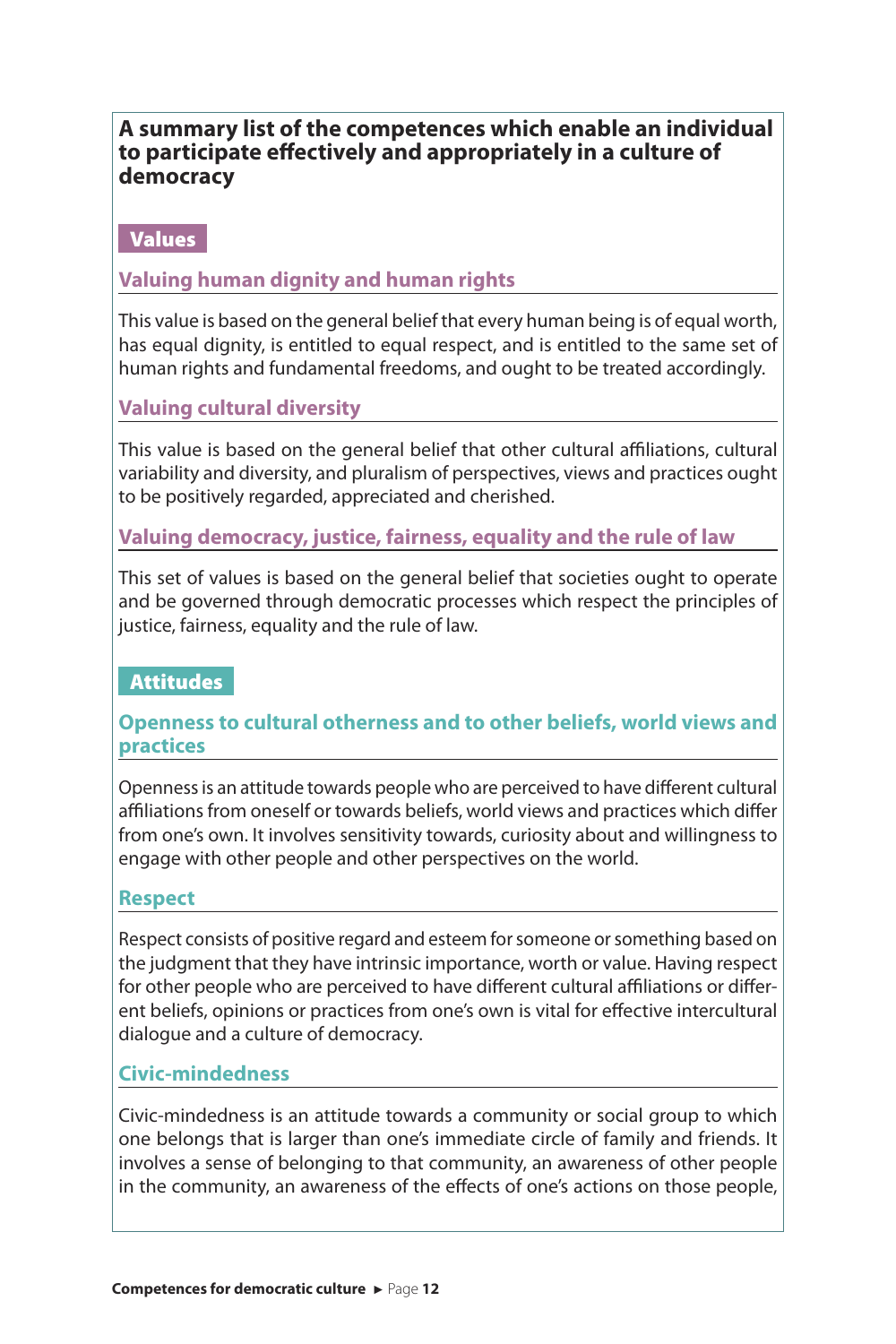solidarity with other members of the community and a sense of civic duty towards the community.

#### **Responsibility**

Responsibility is an attitude towards one's own actions. It involves being reflective about one's actions, forming intentions about how to act in a morally appropriate way, conscientiously performing those actions and holding oneself accountable for the outcomes of those actions.

#### **Self-efficacy**

Self-efficacy is an attitude towards the self. It involves a positive belief in one's own ability to undertake the actions that are required to achieve particular goals, and confidence that one can understand issues, select appropriate methods for accomplishing tasks, navigate obstacles successfully and make a difference in the world.

#### **Tolerance of ambiguity**

Tolerance of ambiguity is an attitude towards situations which are uncertain and subject to multiple conflicting interpretations. It involves evaluating these kinds of situations positively and dealing with them constructively.

#### **Skills**

#### **Autonomous learning skills**

Autonomous learning skills are the skills required to pursue, organise and evaluate one's own learning in accordance with one's own needs, in a self-directed manner, without being prompted by others.

#### **Analytical and critical thinking skills**

Analytical and critical thinking skills are the skills required to analyse, evaluate and make judgments about materials of any kind (e.g. texts, arguments, interpretations, issues, events, experiences, etc.) in a systematic and logical manner.

#### **Skills of listening and observing**

Skills of listening and observing are the skills required to notice and understand what is being said and how it is being said, and to notice and understand other people's non-verbal behaviour.

#### **Empathy**

Empathy is the set of skills required to understand and relate to other people's thoughts, beliefs and feelings, and to see the world from other people's perspectives.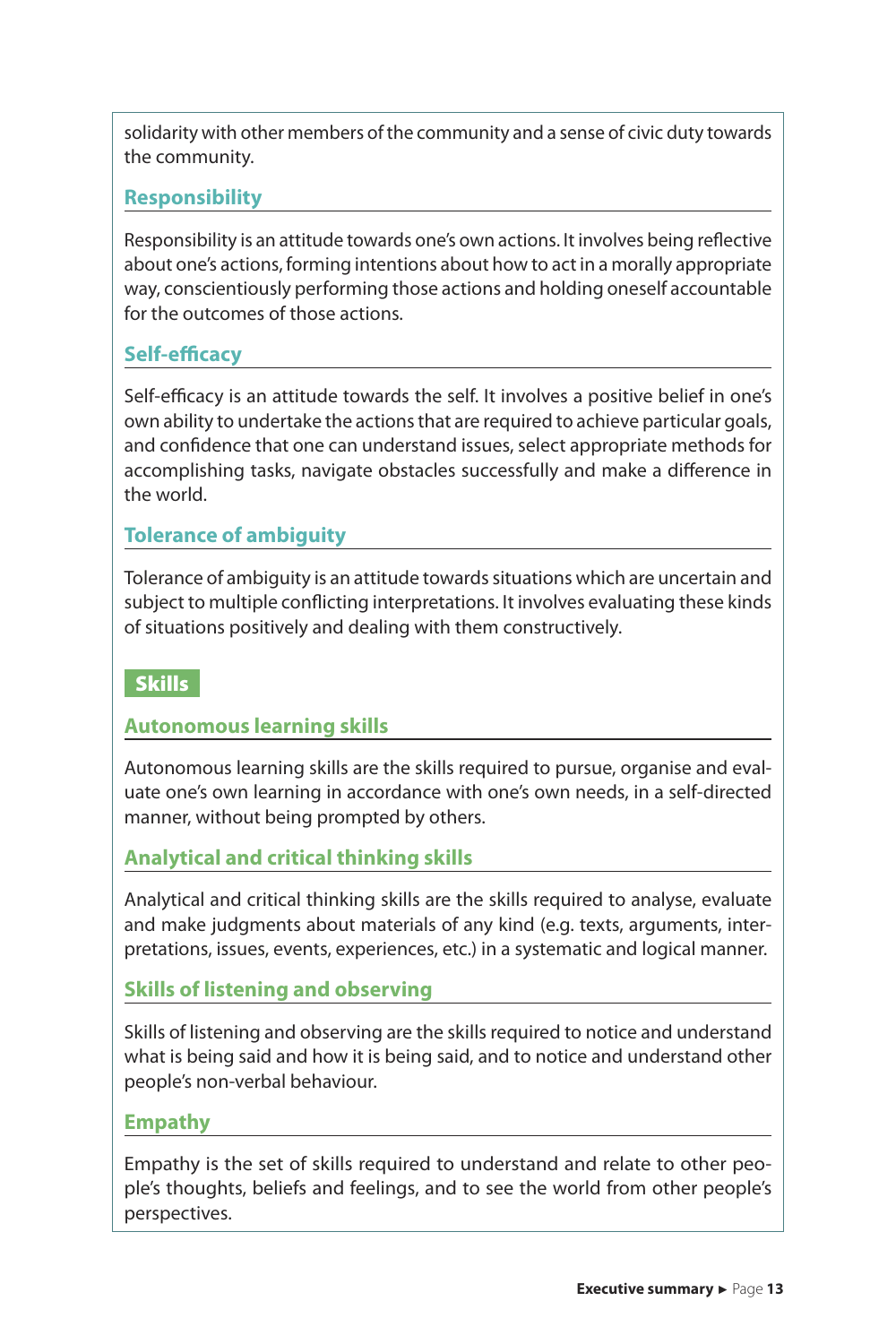#### **Flexibility and adaptability**

Flexibility and adaptability are the skills required to adjust and regulate one's thoughts, feelings or behaviours so that one can respond effectively and appropriately to new contexts and situations.

#### **Linguistic, communicative and plurilingual skills**

Linguistic, communicative and plurilingual skills are the skills required to communicate effectively and appropriately with people who speak the same or another language, and to act as a mediator between speakers of different languages.

#### **Co-operation skills**

Co-operation skills are the skills required to participate successfully with others in shared activities, tasks and ventures and to encourage others to co-operate so that group goals may be achieved.

#### **Conflict-resolution skills**

Conflict-resolution skills are the skills required to address, manage and resolve conflicts in a peaceful way by guiding conflicting parties towards optimal solutions that are acceptable to all parties.

#### Knowledge and critical understanding

#### **Knowledge and critical understanding of the self**

This includes knowledge and critical understanding of one's own thoughts, beliefs, feelings and motivations, and of one's own cultural affiliations and perspective on the world.

#### **Knowledge and critical understanding of language and communication**

This includes knowledge and critical understanding of the socially appropriate verbal and non-verbal communicative conventions that operate in the language(s) which one speaks, of the effects that different communication styles can have on other people, and of how every language expresses culturally shared meanings in a unique way.

#### **Knowledge and critical understanding of the world**

This includes a large and complex body of knowledge and critical understanding in a variety of areas including politics, law, human rights, culture, cultures, religions, history, media, economies, the environment and sustainability.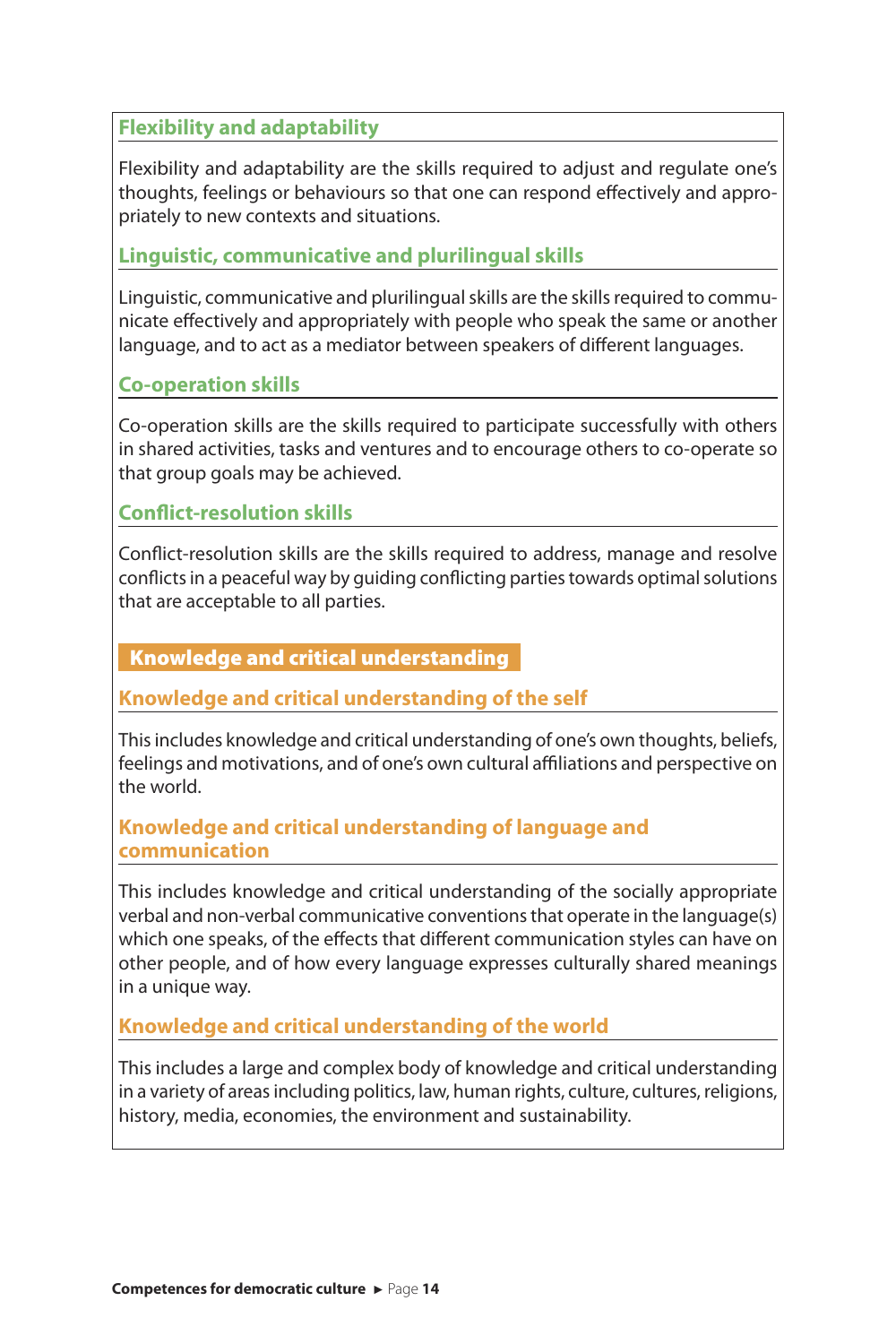### **1. Introduction**

**T**  $\blacksquare$  his document proposes a conceptual model of the competences which enable citizens to participate effectively in a culture of democracy. The purpose of the model is to describe the competences which need to be acquired by learners if they are to become effective participatory citizens and live peacefully together with others as equals in culturally diverse democratic societies. It is intended that the model outlined in this document will be used to inform educational decision making and planning, helping educational systems to be harnessed for the preparation of learners for life as competent democratic citizens.<sup>1</sup>

The term "culture of democracy" rather than "democracy" is used in the present context to emphasise the fact that, while democracy cannot exist without democratic institutions and laws, such institutions and laws cannot work in practice unless they are grounded in a culture of democracy, that is, in democratic values, attitudes and practices. Among other things, these include a commitment to the rule of law and human rights, a commitment to the public sphere, a conviction that conflicts must be resolved peacefully, acknowledgement of and respect for diversity, a willingness to express one's own opinions, a willingness to listen to the opinions of others, a commitment to decisions being made by majorities, a commitment to the protection of minorities and their rights, and a willingness to engage in dialogue across cultural divides.

The model which is described in this document regards intercultural dialogue as being of central importance to democratic processes within culturally diverse societies. A fundamental principle of democracy is that the people who are affected by political decisions should be able to express their views when those decisions are being made and that decision makers should pay attention to those views. Intercultural dialogue is the single most important means through which citizens can express their opinions, aspirations, concerns and needs to those who have different cultural affiliations from themselves. This means that, in culturally diverse societies, intercultural dialogue is crucial for democratic discussion, debate and deliberation, and for enabling all citizens to contribute to political decision making on an equal footing. Likewise, democratic attitudes are crucial for intercultural dialogue because it is only when individuals regard each other as democratic equals that truly respectful communication and dialogue may take place between them. A culture of democracy and intercultural dialogue are inherently interdependent in culturally diverse societies.

<sup>1.</sup> In this document, the term "citizens" is used to denote all individuals who are affected by democratic decision making and who can engage with democratic processes and institutions (rather than to denote only those who hold legal citizenship and the passport of a particular state).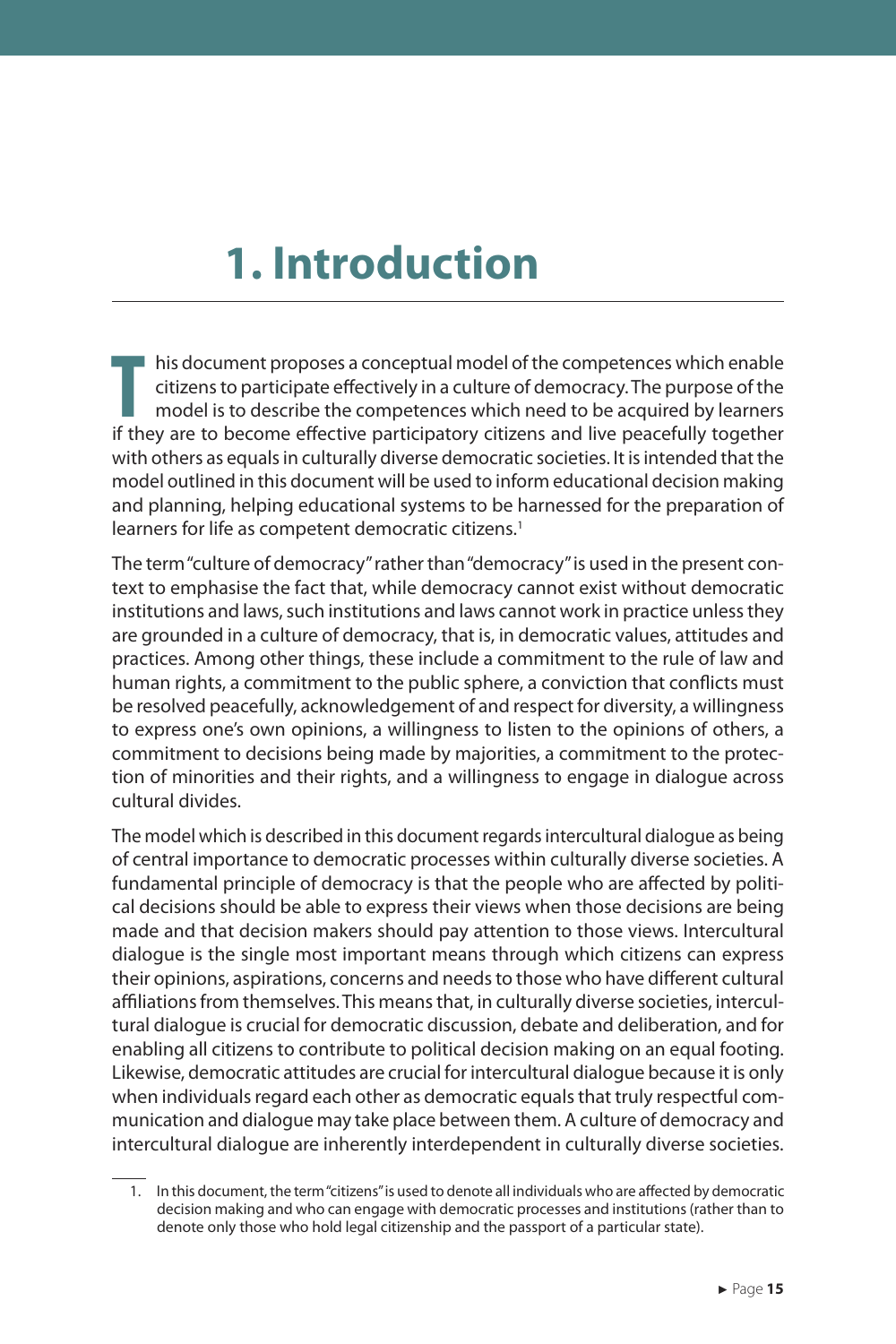As the Council of Europe's White Paper on intercultural dialogue (2008)<sup>2</sup> notes, the competences which citizens need to acquire if they are to participate effectively in a culture of democracy are not acquired automatically but instead need to be learned and practised. Education has a key role to play in this regard. Education has many purposes, including preparing individuals for the labour market, supporting personal development and providing a broad advanced knowledge base within society. However, in addition, education has a vital role to play in preparing individuals for life as active democratic citizens, and education is in a unique position to guide and support learners in acquiring the competences which they require to participate effectively in democratic processes and intercultural dialogue.

An education system which equips people with such competences empowers them, endowing them with the capacities which they need to become active participants in democratic processes, in intercultural dialogue and in society more generally. It also endows them with the ability to function as autonomous social agents capable of choosing and pursuing their own goals in life. The current competence model has been developed to assist educational planning towards this goal of empowering all learners.<sup>3</sup>

<sup>2.</sup> Council of Europe (2008). *White Paper on intercultural dialogue: "Living together as equals in dignity".* Strasbourg: Committee of Ministers, Council of Europe. Available at www.coe.int/t/dg4/intercultural/ source/white%20paper\_final\_revised\_en.pdf, accessed 17 February 2016.

<sup>3.</sup> It should be noted that the current framework is intended to apply not only to learners in mainstream education but also to learners with special educational needs. Learners with special educational needs (who may have physical, learning, emotional, behavioural or sensory disabilities or impairments, and may or may not be in mainstream education) are entitled to exactly the same human rights and fundamental freedoms as all other learners, including the right to education. The use of the current framework to support planning for such learners is vital for their empowerment to enable them to participate in democratic processes and intercultural dialogue to their fullest potential.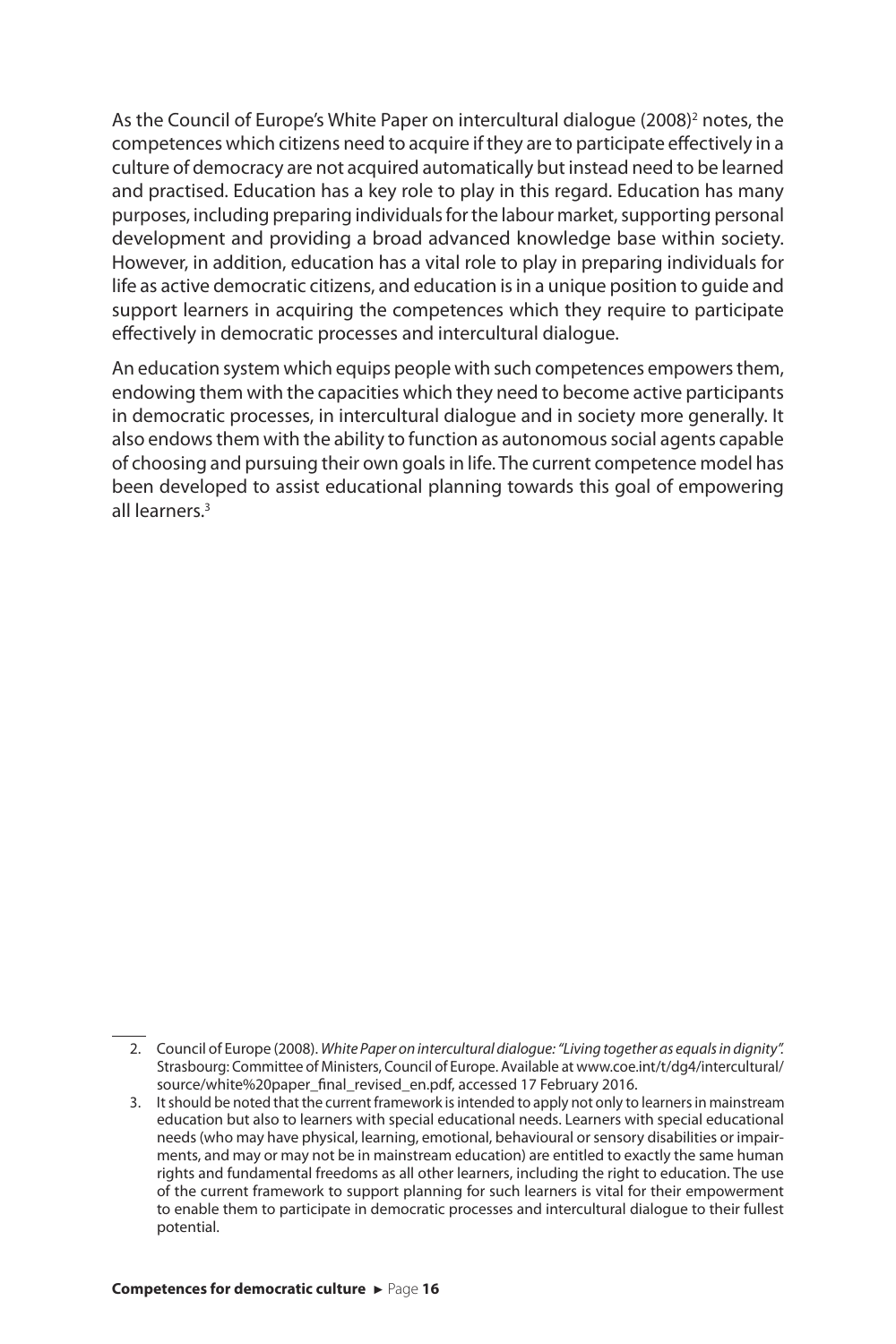### **2. A background assumption: competences are necessary but not sufficient**

**B** efore outlining the model, it is important to clarify two background assumptions that underlie the current approach. The first of these is that, while it is necessary for citizens to acquire a range of competences in order to participate effectively in democratic processes, these competences are not sufficient for such participation to occur. This is for the following reasons.

First, a culture of democracy requires, in addition to competent citizens, suitable political and legal structures and procedures to support citizens' exercise of their competences. This is because institutional structures and procedures, and the opportunities for active engagement which they make available or deny to citizens, can serve as significant enablers or inhibitors of the democratic and intercultural actions that citizens are able to undertake. To give a simple example, if a country denies the right to vote in national elections to first-generation migrants prior to their naturalisation, then no matter how democratically competent a firstgeneration migrant might be, they will be unable to exercise that competence in national elections unless they have been naturalised. A more complex example: citizens' opportunities for democratic activities and participation are limited if there are no or few institutional consultative channels or bodies through which citizens can communicate their views to politicians and policy makers. Where this occurs, citizens will need to pursue alternative forms of democratic action if they wish to make their voices heard. A third example: if there are no institutional arrangements or structures to support intercultural dialogue, then citizens are less likely to engage in such dialogue. However, if governments take active steps to establish or facilitate an abundance of places and spaces for dialogue (e.g. cultural and social centres, youth clubs, education centres, other leisure facilities or virtual spaces), and promote and encourage the use of these facilities for intercultural activities, then citizens are more likely to engage in intercultural dialogue. In other words, depending upon their configuration, institutional arrangements can enable, channel, constrain or inhibit the ways in which citizens exercise their democratic and intercultural competences. The exercise of competences is not solely dependent on whether or not they have been acquired. Thus, while democratic institutions are not self-sustaining (without an accompanying culture of democracy), it is also the case that a culture of democracy is not self-sustaining (in the absence of appropriate institutions).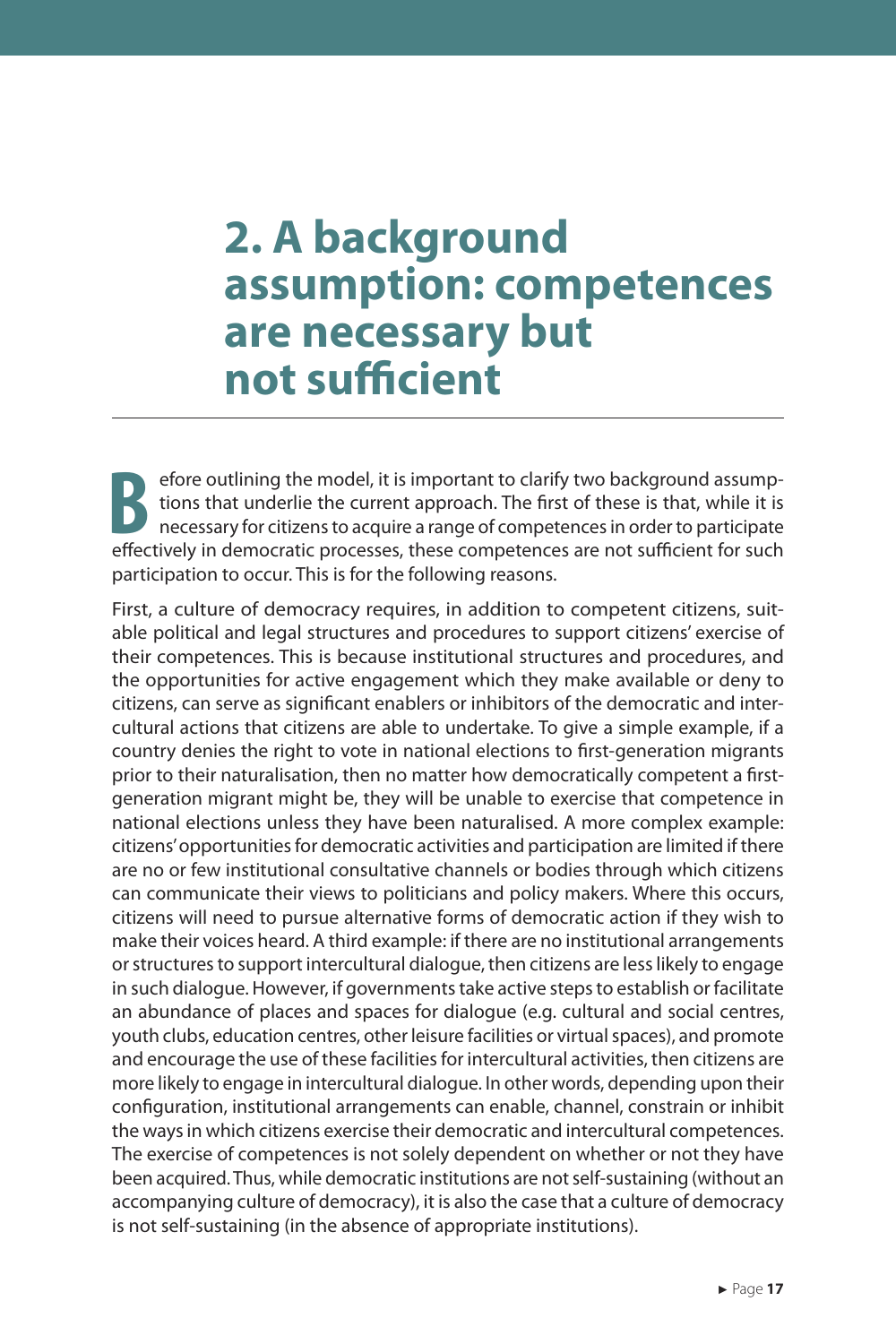The acquisition of democratic and intercultural competences may also not be sufficient to enable citizens to participate in democratic processes and intercultural dialogue for another reason. The presence of systematic patterns of disadvantage and discrimination, and differentials in the allocation of resources within societies, may effectively disempower many people from participating on an equal footing, irrespective of their levels of competence (e.g. by limiting their access to sources of information, or their access to the time or the financial resources which are needed to participate). These inequalities and disadvantages are often further compounded by disparities of power and by institutional biases which lead to democratic and intercultural settings and opportunities being dominated by those who occupy positions of privilege. Systematic marginalisation and exclusion from democratic processes and intercultural exchanges can lead to citizens' civic disengagement and alienation. For all of these reasons, special measures need to be adopted to ensure that members of disadvantaged groups enjoy genuine equality of condition. In other words, it is not sufficient only to equip citizens with the competences that are specified by the current model. It is also necessary to adopt measures to tackle inequalities and structural disadvantages.

Consequently, the current approach presupposes that the competences which are described in this document are necessary for participation in democratic processes and intercultural dialogue, but are not sufficient to ensure such participation. Although this document focuses only on the competences which citizens require, the need for appropriate institutional structures and for action on inequalities and structural disadvantages should be borne in mind throughout.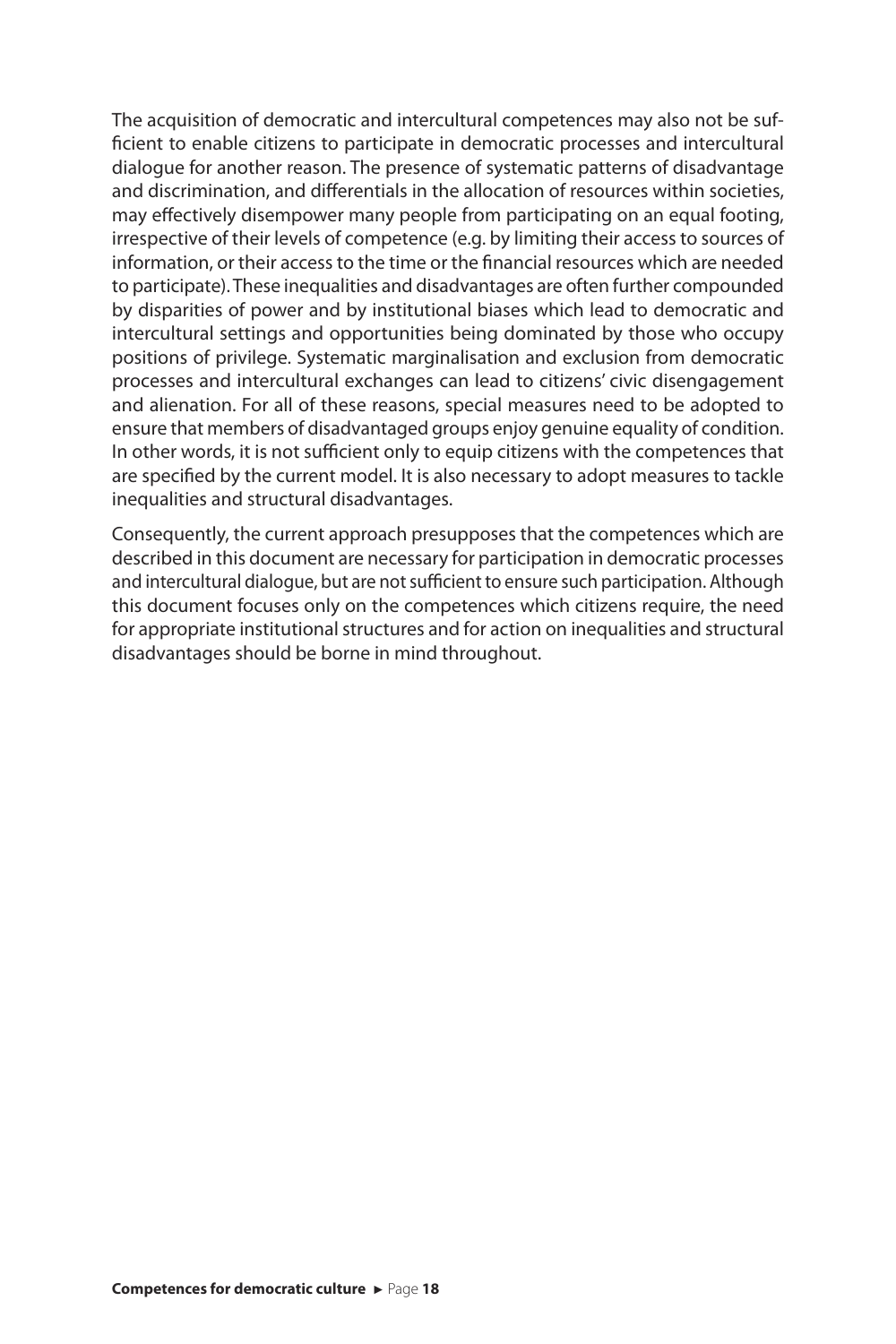### **3. A further background assumption: all cultures are internally heterogeneous, contested, dynamic and constantly evolving**

**A a** second background assumption underlying the current approach concerns the concept of culture that it employs. "Culture" is a difficult term to define, largely because cultural groups are always internally heterogeneo the concept of culture that it employs. "Culture" is a difficult term to define, embrace a range of diverse practices and norms that are often disputed, change over time and are enacted by individuals in personalised ways. That said, any given culture may be construed as having three main aspects: the material resources that are used by members of the group (e.g. tools, foods, clothing), the socially shared resources of the group (e.g. the language, religion, rules of social conduct) and the subjective resources that are used by individual group members (e.g. the values, attitudes, beliefs and practices which group members commonly use as a frame of reference for making sense of and relating to the world). The culture of the group is a composite formed from all three aspects – it consists of a network of material, social and subjective resources. The total set of resources is distributed across the entire group, but each individual member of the group appropriates and uses only a subset of the total set of cultural resources potentially available to them.

Defining "culture" in this way means that groups of any size can have their own distinctive cultures. This includes nations, ethnic groups, religious groups, cities, neighbourhoods, work organisations, occupational groups, sexual orientation groups, disability groups, generational groups and families. For this reason, all people belong simultaneously to and identify with many different groups and their associated cultures.

There is usually considerable variability within cultural groups because the resources which are perceived to be associated with membership of the group are often resisted, challenged or rejected by different individuals and subgroups within it. In addition, even the boundaries of the group itself, and who is perceived to be within the group and who is perceived to be outside the group, may be disputed by different group members – cultural group boundaries are often very fuzzy.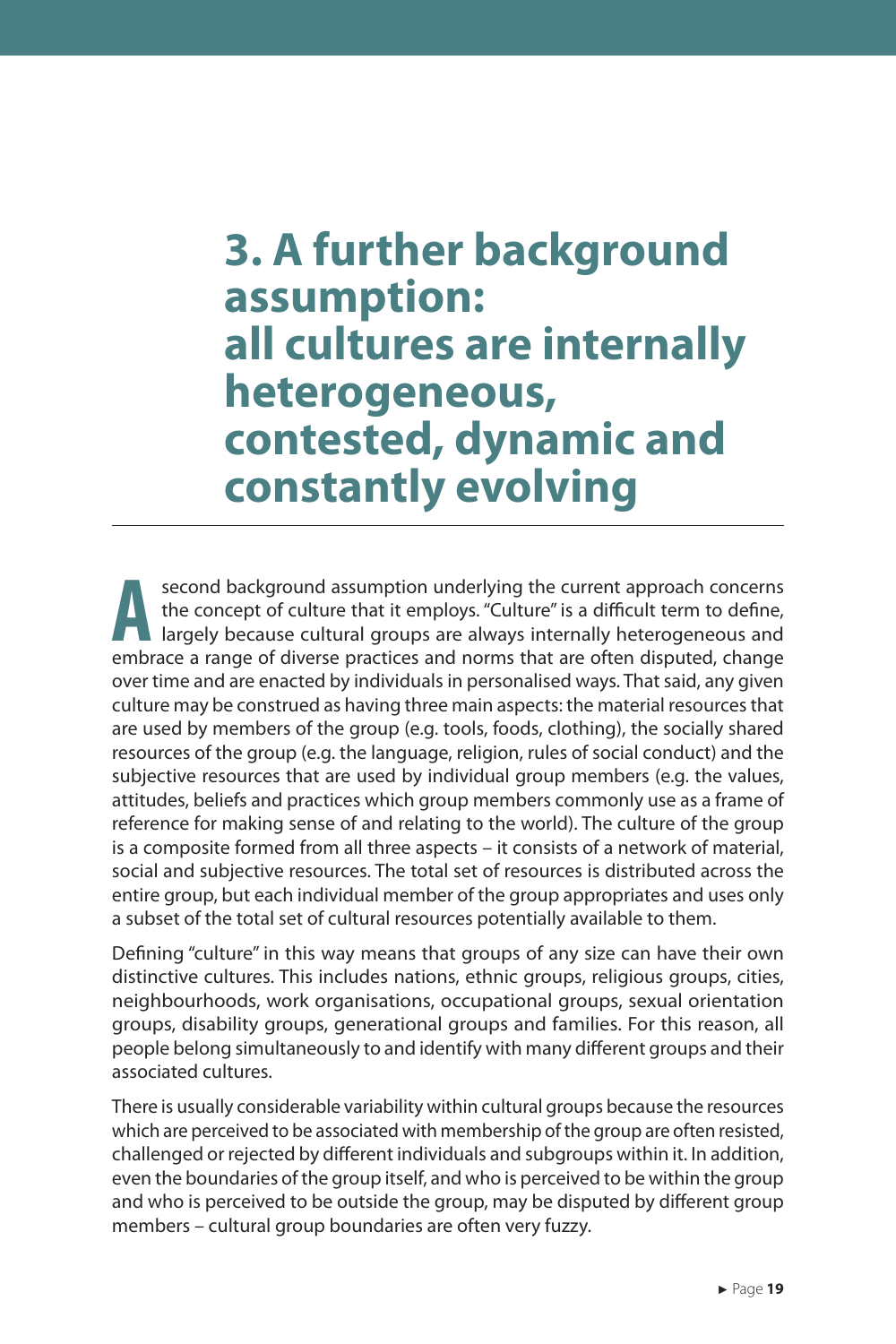This internal variability and contestation of cultures is, in part, a consequence of the fact that all people belong to multiple groups and their cultures but participate in different constellations of cultures, so that the ways in which they relate to any one culture depend, at least in part, on the points of view which are present in the other cultures in which they also participate. In other words, cultural affiliations intersect in such a way that each person occupies a unique cultural positioning. In addition, the meanings and feelings which people attach to particular cultures are personalised as a consequence of their own life histories, personal experiences and individual personalities.

Cultural affiliations are fluid and dynamic, with the subjective salience of social and cultural identities fluctuating as individuals move from one situation to another, with different affiliations – or different clusters of intersecting affiliations – being highlighted depending on the particular social context encountered. Fluctuations in the salience of cultural affiliations are also linked to shifts in people's interests, needs, goals and expectations as they move across situations and through time. Furthermore, all groups and their cultures are dynamic and change over time as a result of political, economic and historical events and developments, and as a result of interactions with and influences from the cultures of other groups. They also change over time because of their members' internal contestation of the meanings, norms, values and practices of the group.

This underlying concept of culture which was used to develop the current model has implications for the concept of "intercultural". If we all participate in multiple cultures, but we each participate in a unique constellation of cultures, then every interpersonal situation is potentially an intercultural situation. Often, when we encounter other people, we respond to them as individuals who have a range of physical, social and psychological attributes which serve to distinguish them from other people. However, sometimes we respond to them instead in terms of their cultural affiliations, and when this occurs we group them together with other people who share these affiliations with them. There are several factors which prompt us to shift our frame of reference from the individual and interpersonal to the intercultural. These include, *inter alia*, the presence of salient cultural emblems or practices that elicit or invoke the cultural category in the mind of the perceiver, the frequent use of cultural categories to think about other people so that these categories are primed and readily accessed when interacting with others, and the usefulness of a cultural category in helping to understand why another person is behaving in the way that they are.

Thus, intercultural situations arise when an individual perceives another person (or group of people) as being culturally different from themselves. When other people are perceived as members of a social group and its culture rather than as individuals, then the self is also usually categorised – and may present itself – as a cultural group member rather than in purely individual terms. Intercultural situations, identified in this way, may involve people from different countries, people from different regional, linguistic, ethnic or faith groups, or people who differ from each other because of their lifestyle, gender, age or generation, social class, education, occupation, level of religious observance, sexual orientation, etc. From this perspective, intercultural dialogue may be defined as "an open exchange of views, on the basis of mutual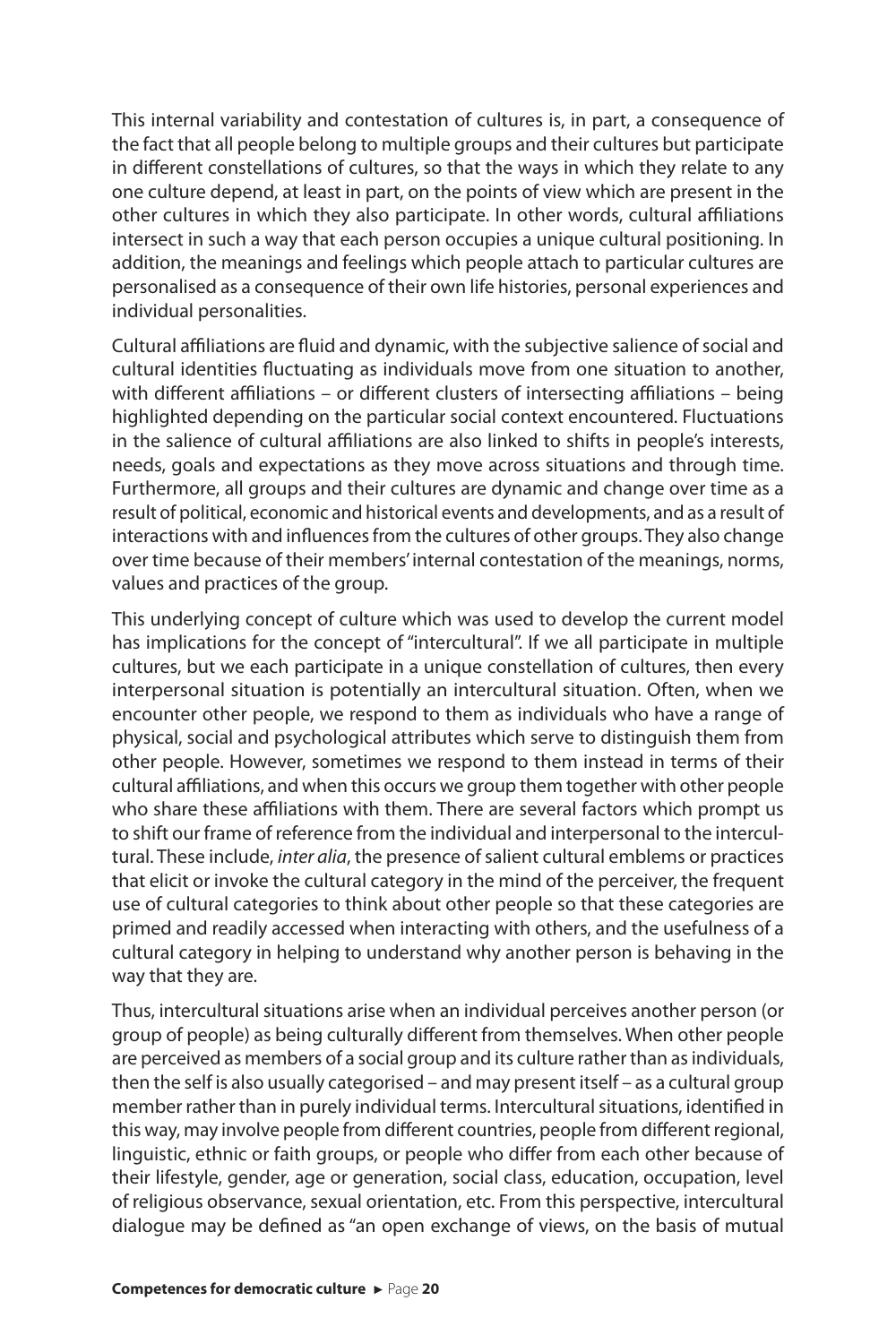understanding and respect, between individuals or groups who perceive themselves as having different cultural affiliations from each other".

There is good scientific evidence that intercultural dialogue fosters constructive engagement across perceived cultural divides, reduces intolerance, prejudice and stereotyping, enhances the cohesion of democratic societies and helps to resolve conflicts. That said, intercultural dialogue can be a difficult process. This is particularly the case when the participants perceive each other as representatives of cultures that have an adversarial relationship with one another (e.g. as a consequence of past or present armed conflict) or when a participant believes that their own cultural group has experienced significant harm (e.g. blatant discrimination, material exploitation or genocide) at the hands of another group to which they perceive their interlocutor as belonging. Under such circumstances, intercultural dialogue can be extremely difficult, requiring a high level of intercultural competence and very considerable emotional and social sensitivity, commitment, perseverance and courage.

In short, the present approach assumes that cultures are internally heterogeneous, contested, dynamic and constantly changing, and that intercultural situations arise due to the perception that there are cultural differences between people. Hence, the current model of competences makes frequent reference to "people who are perceived to have different cultural affiliations from oneself" (rather than to, for example, "people from other cultures"). Intercultural dialogue is construed as an open exchange of views between individuals or groups who perceive themselves as having different cultural affiliations from each other. Intercultural dialogue is extremely important for fostering constructive engagement across cultural divides and for enhancing the cohesion of democratic societies, although full openness may be very difficult to achieve under some circumstances.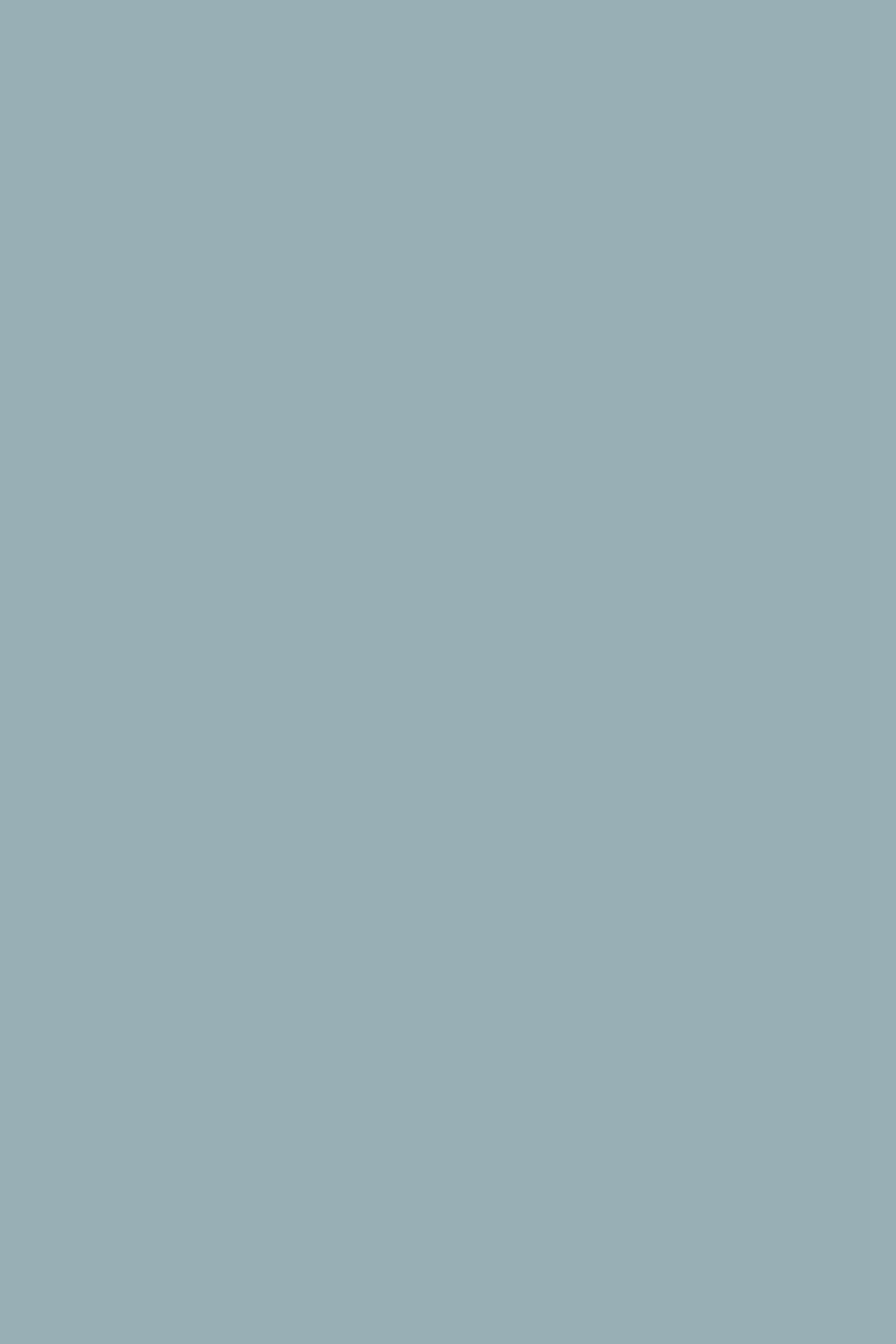### **4. The concept of competence employed in the current model**

**T** he term "competence" can be used in many ways, including its casual everyday use as a synonym for "ability", its more technical use within vocational education and training, and its use to denote the ability to meet complex demands within a given context. For the purposes of the current model, the term "competence" is defined as "the ability to mobilise and deploy relevant values, attitudes, skills, knowledge and/or understanding in order to respond appropriately and effectively to the demands, challenges and opportunities that are presented by a given type of context". Democratic situations are one such type of context. Thus, democratic competence is the ability to mobilise and deploy relevant psychological resources (i.e. values, attitudes, skills, knowledge and/or understanding) in order to respond appropriately and effectively to the demands, challenges and opportunities presented by democratic situations. Likewise, intercultural competence is the ability to mobilise and deploy relevant psychological resources in order to respond appropriately and effectively to the demands, challenges and opportunities presented by intercultural situations. In the case of citizens who live within culturally diverse democratic societies, intercultural competence is construed as being an integral aspect of democratic competence (for the reasons given in Chapter 1).

It is important to note that democratic and intercultural situations occur not only in the physical world but also in the digital online world. In other words, democratic debates and deliberations and intercultural encounters and interactions take place not only through face-to-face exchanges, traditional print and broadcast media, letters, petitions, etc., but also through computer-mediated communications, for example, through online social networks, forums, blogs, e-petitions and e-mails. The competence model which is described in the present document applies not only to democratic and intercultural situations in the physical world but also to such situations in the digital world. For this reason, the model has relevance not only to education for democratic citizenship, human rights education and intercultural education but also to digital citizenship education.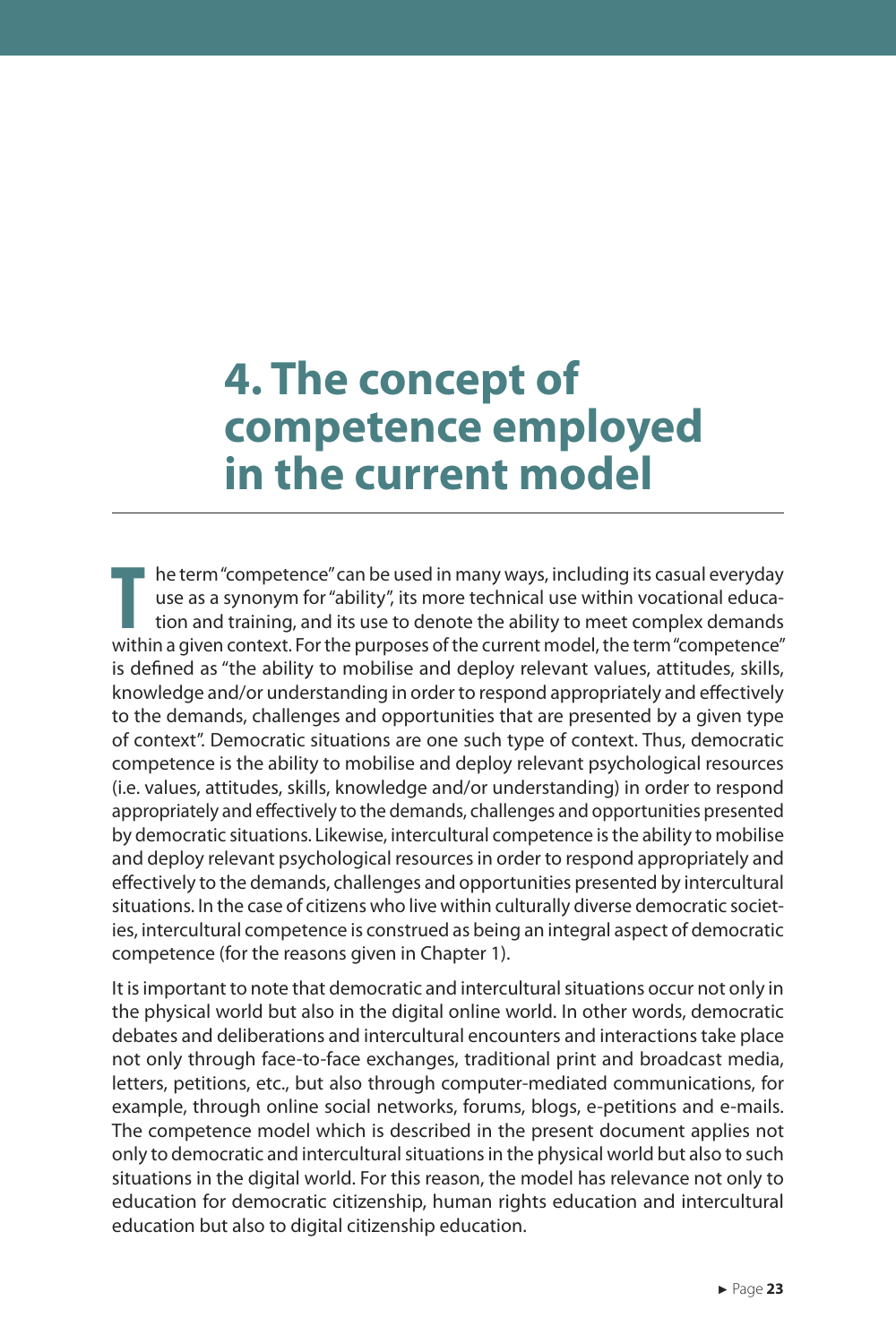The present model treats competence as a dynamic process. This is because competence involves the selection, activation, organisation and co-ordination of relevant psychological resources which are then applied through behaviour in such a way that the individual adapts appropriately and effectively to a given situation. Appropriate and effective adaptation involves the constant monitoring of the results of behaviour and of the situation, and the adjustment and modification of behaviour (which may entail the mobilisation of further psychological resources) if this is required to meet the shifting needs and demands of the situation. In other words, a competent individual mobilises and deploys psychological resources in a dynamic manner according to situational contingencies.

In addition to this global and holistic use of the term "competence" (in the singular), the term "competences" (in the plural) is used in the current account to refer to the specific individual resources (i.e. the specific values, attitudes, skills, knowledge and understanding) that are mobilised and deployed in the production of competent behaviour. Hence, on the present account, competence consists of the selection, activation and organisation of competences and the application of these competences in a co-ordinated, adaptive and dynamic manner to concrete situations.

It should be noted that, according to the current model, competences include not only skills, knowledge and understanding but also values and attitudes. Values and attitudes are regarded as essential for behaving appropriately and effectively in democratic and intercultural situations.

However, dispositions are excluded from the set of competences specified by the model. Dispositions are instead treated as being implicit in the definition of competence which underpins the entire model – that is, competence as the mobilisation and deployment of competences through behaviour. If competences are not mobilised and deployed (i.e. if there is no disposition to use them in behaviour), then an individual cannot be deemed to be competent. In other words, having the disposition to use one's competences in behaviour is intrinsic to the very notion of competence – there is no competence without this disposition.

In real-life situations, competences are rarely mobilised and used individually. Instead, competent behaviour invariably involves the activation and application of an entire cluster of competences. Depending on the situation, and the specific demands, challenges and opportunities which that situation presents, and also the specific needs and goals of the individual within that situation, different subsets of competences will need to be activated and deployed.

One example of how an entire cluster of competences has to be mobilised is provided by intercultural dialogue. Such dialogue initially requires an attitude of openness towards another person who is perceived to have cultural affiliations that differ from one's own. It may also require the ability to overcome anxieties or insecurities about meeting and interacting with someone with whom one feels one has little in common. However, once the dialogue commences, close listening skills and linguistic and communicative skills need to be mobilised and deployed to ensure that miscommunications do not occur and to ensure that the content of the dialogue remains sensitive to the communicative needs and cultural norms of the other person. Empathy is also likely to be required, along with analytical thinking skills, to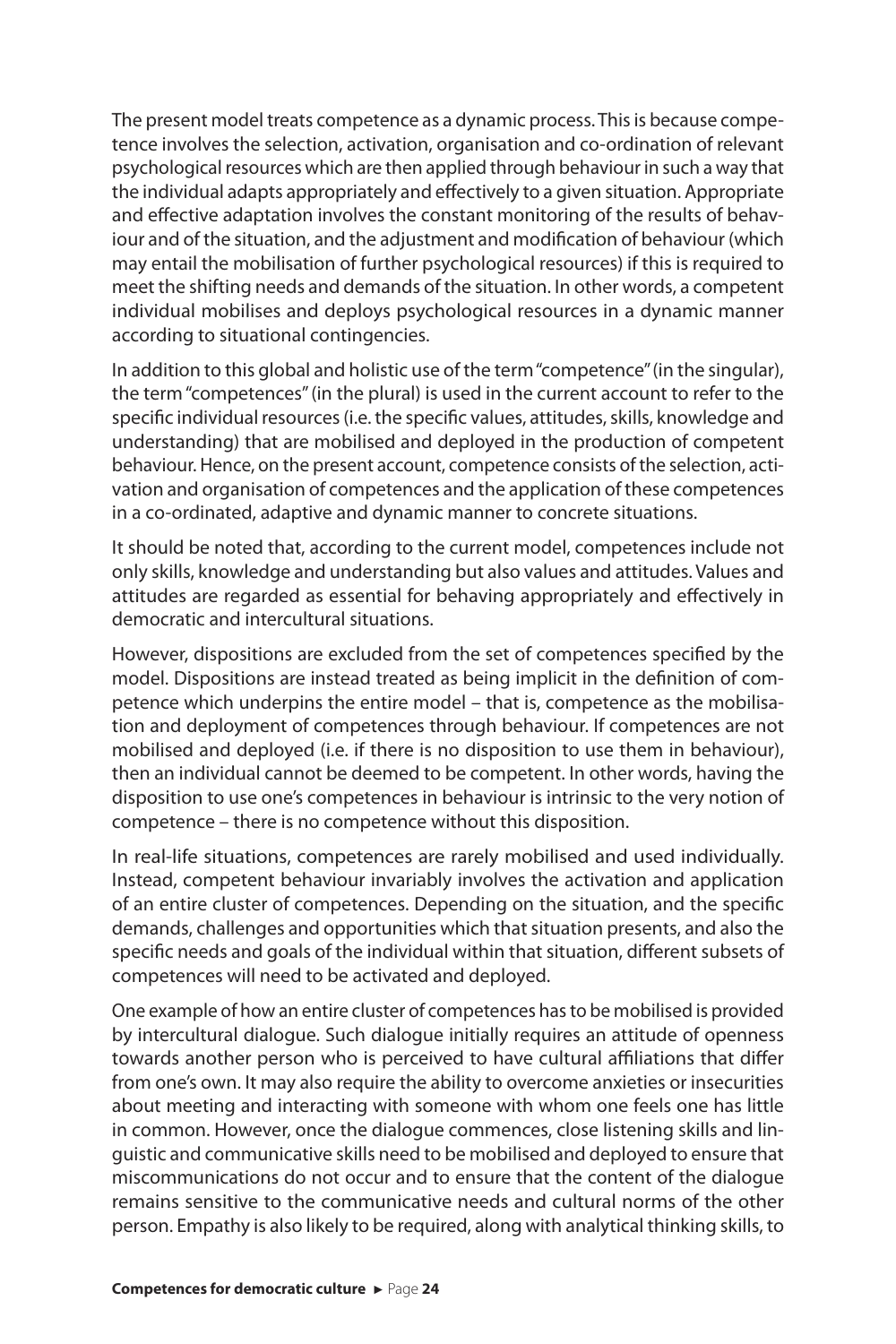facilitate comprehension of the other person's point of view, especially when this is not immediately apparent from what he or she says. It may emerge during the course of the dialogue that there are irreconcilable differences in points of view between the self and the other. If this is the case, then tolerance of ambiguity will need to be deployed and the lack of a clear-cut resolution accepted. Thus, effective and appropriate behaviour in the context of intercultural dialogue requires the mobilisation, orchestration and sensitive application of a very large range of competences.

A further example is provided when a citizen takes a principled stand against hate speech that is being directed at refugees or migrants on the Internet. Such a stand is likely to be initiated through the activation of human dignity as a fundamental value and to be sustained through the activation of an attitude of civic-mindedness and a sense of responsibility. To challenge the contents of the hate speech, analytical and critical thinking skills will need to be applied. In addition, the formulation of an appropriate response requires knowledge of human rights as well as communicative skills in order to ensure that the stand that is taken is expressed appropriately and is targeted effectively at its intended audience(s). In addition, knowledge and understanding of digital media will need to be drawn upon to ensure that the response is posted in an appropriate manner and its impact maximised. Thus, effective behaviour in response to online hate speech also requires the mobilisation and orchestration of a wide range of competences.

A third example is provided by participation in political debate. In order to function effectively in debate, communications need to be adapted to both the medium of expression (e.g. speech, writing) and the intended audience. In addition, one needs to have a critical understanding of freedom of expression and its limits, and, in cases where communications involve people who are perceived to have different cultural affiliations from oneself, an understanding of cultural appropriateness. Political debate also requires knowledge and understanding of politics, and the ability to critique the views of others and to evaluate the arguments which they deploy during the course of the debate. Political debate therefore requires all of the following competences: linguistic and communicative skills, knowledge and understanding of communication, knowledge and understanding of cultural norms, knowledge and understanding of politics, analytical and critical thinking skills, and the ability to adapt one's arguments appropriately as the debate proceeds. Thus, once again, several competences have to be mobilised, co-ordinated and deployed appropriately and sensitively according to the specific contingencies that arise as the debate proceeds.

In summary, democratically and interculturally competent behaviour is viewed by the present model as arising from a dynamic and adaptive process in which an individual responds appropriately and effectively to the constantly shifting demands, challenges and opportunities that are presented by democratic and intercultural situations. This is achieved through the flexible mobilisation, orchestration and deployment of varying subsets of psychological resources, drawn selectively from the individual's full repertoire of values, attitudes, skills, knowledge and understanding.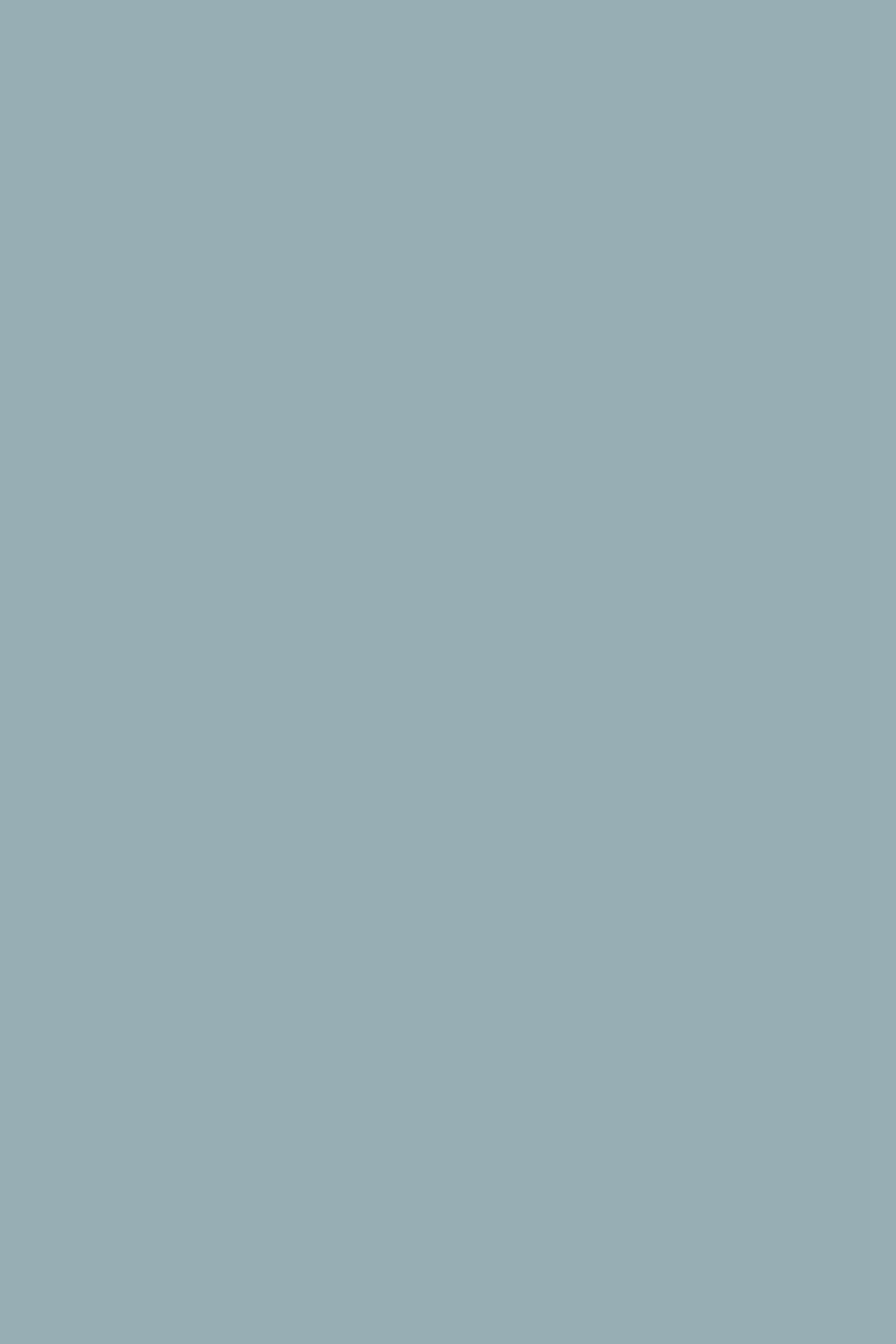### **5. The working method used to identify the competences to be included in the model**

**A** n important feature of the contents of the current competence model is that it has not been designed from scratch. Instead, it is grounded in an analysis of existing conceptual schemes of democratic competence and intercultural competence. Many such schemes have been formulated by the Council of Europe over the years, as well as by other international bodies (e.g. UNESCO, OECD, European Parliament) and by national governments and ministries of education. In addition, a large number of democratic and intercultural competence schemes have been formulated by academic researchers. These various schemes differ considerably in both structure and content. The proliferation of diverse models presents a dilemma to educational planners and policy makers who wish to find an authoritative model upon which to base their work. The model proposed in the present document is an attempt to provide an account which captures, synthesises and builds upon the optimal features of existing competence schemes.

#### 5.1. Audit of existing competence schemes

The method used to identify the psychological resources to be included in the current model began with an audit of existing schemes of democratic competence and intercultural competence. For the purposes of the audit, democratic and intercultural competence schemes were defined as being those schemes that identify and describe relevant sets of values, attitudes, skills, knowledge and/or understanding that need to be mobilised and deployed in order to respond appropriately and effectively to the demands, challenges and opportunities presented by democratic and intercultural situations, respectively.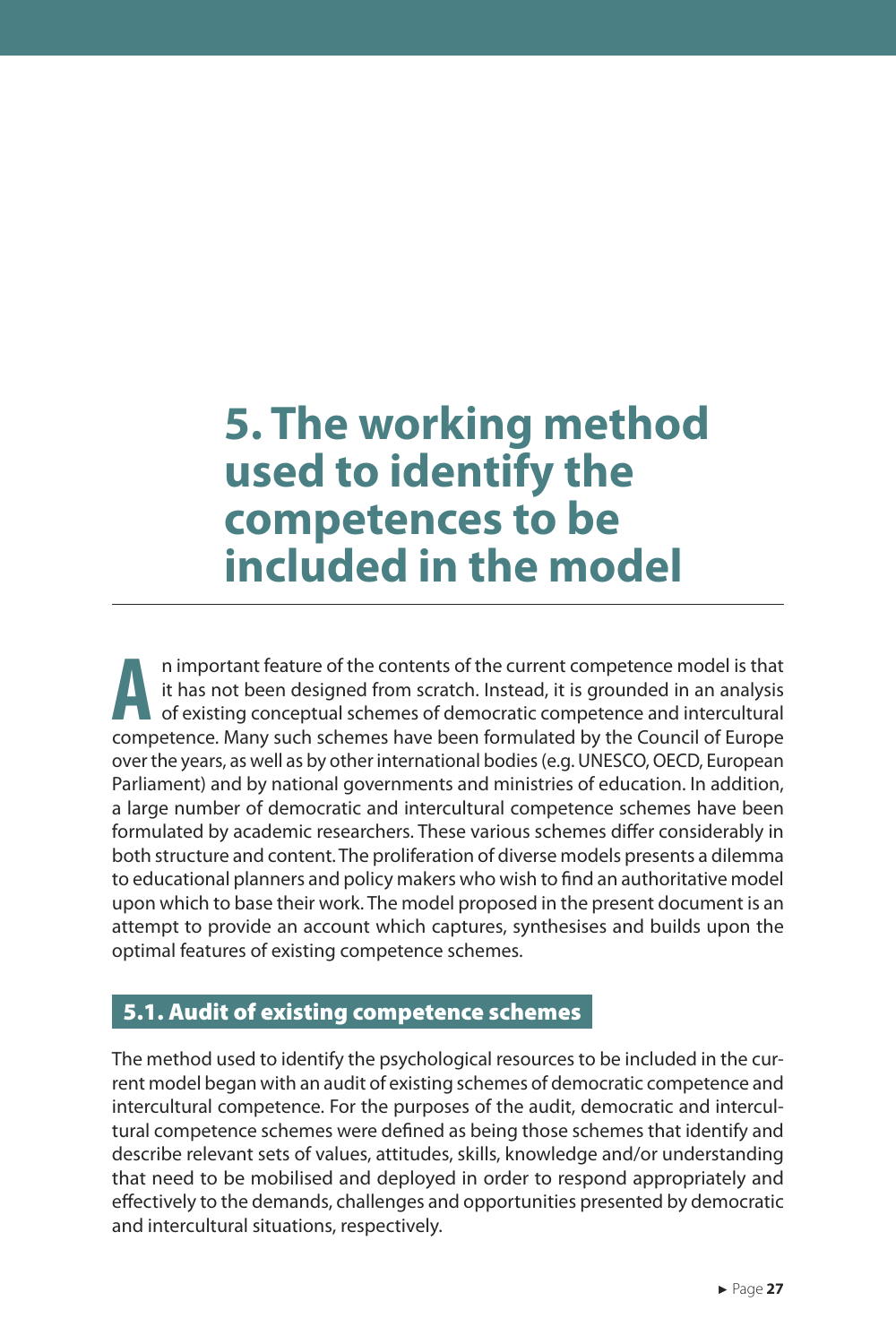The audit only included competence schemes defined in this way within its purview. There are other types of framework that have been formulated to explain either democratic or intercultural behaviour but which do not have as their primary goal the identification and description of relevant sets of values, attitudes, skills, knowledge and/or understanding. These other frameworks are instead aimed at explaining either: (i) the social and/or psychological processes through which democratic or intercultural behaviour is generated; (ii) the factors that influence the democratic or intercultural behaviour of individuals; or (iii) the developmental sequence or stages through which individuals acquire democratic or intercultural behaviour. These process models, influence models and developmental models were excluded from the audit, unless they also provide an explicit description of relevant sets of values, attitudes, skills, knowledge and/or understanding.

The audit identified and collated a total number of 101 competence schemes which met the definition given above. References for these 101 schemes are given in Appendix A. There are several points to note about these various schemes.

First, some schemes are articulated as explicit lists of competences, whereas other schemes are articulated in much lengthier texts which required some work to extract the descriptions of specific competences from them.

Second, the schemes that were audited vary in terms of the methods that were used by their authors to construct them. For example, some are based on systematic reviews of the research literature; some are derived statistically from survey and other empirical data; some are based on information received from specialist informants such as teachers, academics, researchers, graduates or employers; some are based on reviews of previous conceptual schemes; some are based on the opinion of an expert group; and some are based on the opinion of an individual expert.

Third, the schemes are not always independent of one another. For example, some authors have been especially prolific and have produced multiple schemes that often display considerable overlap, and some authors have adopted and modified in only relatively minor ways the competence schemes proposed by other authors.

Fourth, while the majority of schemes provide descriptions of the competences required by citizens in general, a few of the schemes provide descriptions of the more specialised competences that are required by particular professional groups such as teachers or psychological counsellors.

Fifth, and perhaps most problematically, there are widespread mismatches across these various schemes in terms of: (i) the number of competences which they contain; (ii) the level of generality at which these competences are described; (iii) the particular competences which are included; and (iv) the ways in which the competences are grouped and classified.

#### 5.2. Decomposition of existing competence schemes

In the next step of the analysis, the 101 schemes were decomposed to identify all the individual competences which they contained, and these competences were then grouped into cognate sets. This process led to the identification of 55 possible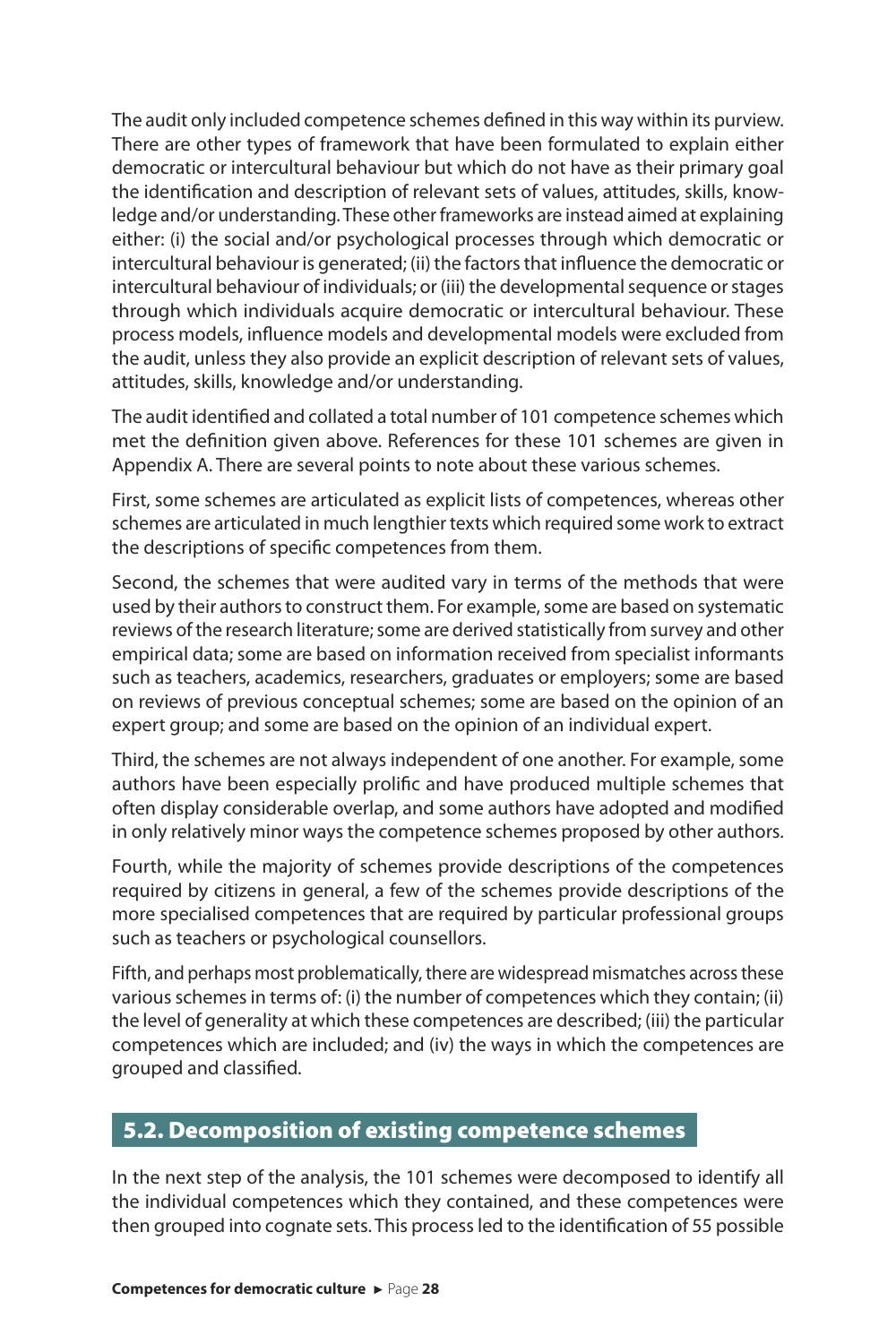competences that are relevant to a culture of democracy across the 101 schemes. These 55 competences are listed in Appendix B. It should be noted that some competences were present across a relatively large number of schemes, whereas other competences were specific to just one or a very small number of schemes.

Not all of the competences could be placed into particular sets with full confidence. The difficulties in grouping the competences into sets occurred for several reasons. For example, some competences, in the form in which they are specified within their conceptual schemes, are inherently ambiguous or vague. Other competences are formulated within their schemes in a way which combines what would appear to be two or more distinct competences, with the result that it is difficult to know what the primary focus is intended to be. In cases where this kind of "competence" was detected, that particular "competence" was included multiple times in the sets listed in Appendix B under all of the headings that might possibly apply. However, in a few cases, exactly the same combinations of what could be construed as two or more distinct competences were found to be present in a large number of the audited schemes. Because of the apparent consensus about these particular combinations, some of the headings shown in Appendix B provisionally maintained these more complex units.

#### 5.3. The identification of competences for inclusion in the model

To assist in reducing this list of 55 possible competences to a more manageable and practical length and to systematise the contents of the list, a set of principled criteria was articulated for including a competence in the new model. It was decided that, for inclusion in the model, competences needed to match seven criteria.

#### **(i) Conceptually clear**

Only competences which were conceptually clear were included in the model. Competences which were vague, imprecise or of indeterminate meaning were excluded.

#### **(ii) Formulated at a general rather than at a specific level**

A second principle was that the competences should be captured at a general rather than specific level of description, so that the model would be as comprehensive as possible without being exhaustive on specific details. This would enable users to adapt the general description as appropriate to their own particular contexts and needs.

#### **(iii) Not tied to a particular professional role**

A corollary to the preceding point was that the competences in the model should not be tied specifically to one particular professional role (such as teacher or psychological counsellor). Nevertheless, the option should remain open for users to adapt the more general model to specific professional groups as appropriate, if this is required.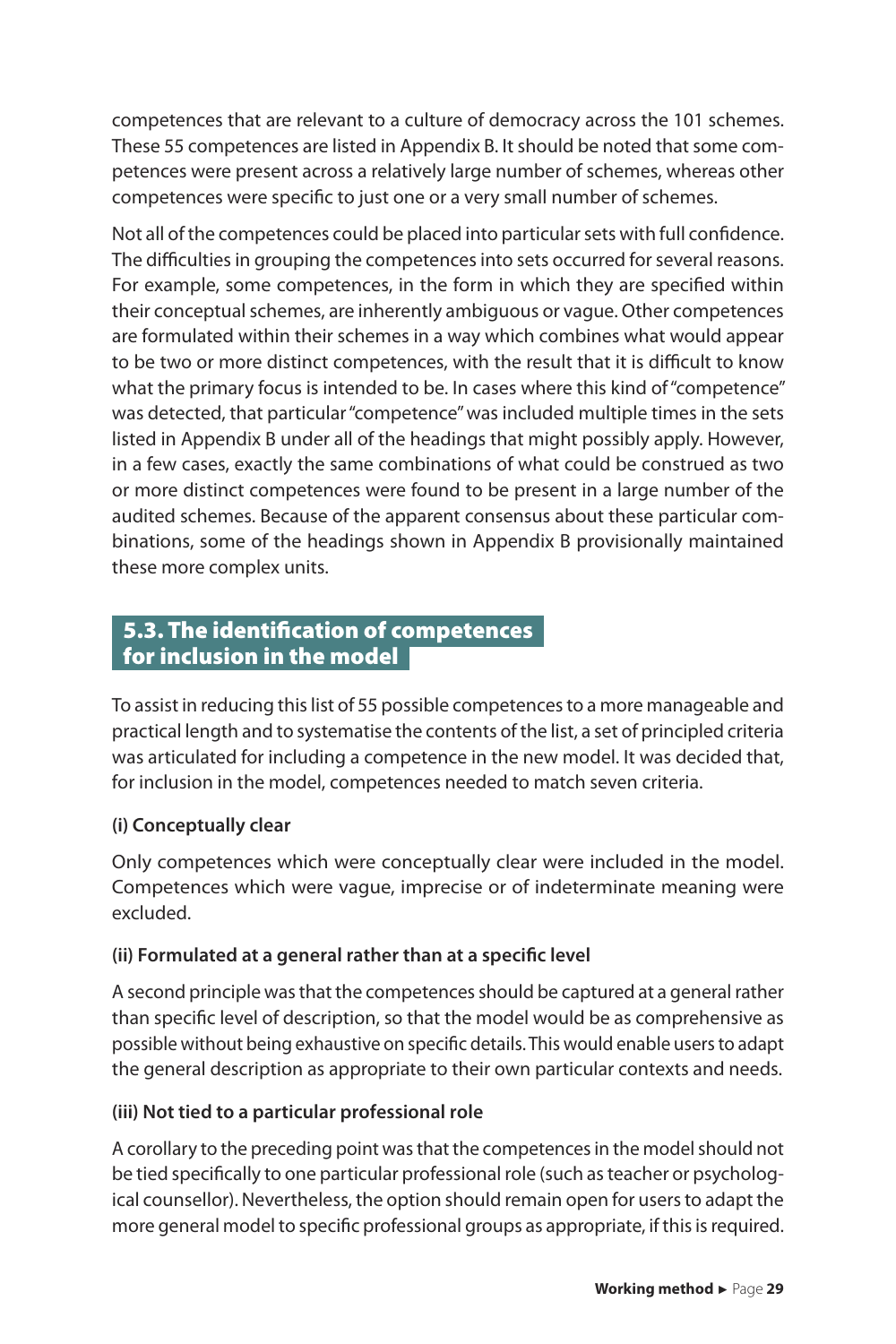#### **(iv) Not idiosyncratic to just one or a very few of the audited competence schemes**

A fourth principle was that the competences in the model should not be idiosyncratic to just one or a very few of the audited competence schemes. Instead, the competences to be extracted for inclusion in the model should be those upon which there was a substantial degree of consensus across the audited schemes.

#### **(v) Not the behaviours through which competence is exhibited**

It was also decided to restrict the competences in the model to internal psychological resources (i.e. to values, attitudes, skills, knowledge and understanding) and to exclude the behaviours through which these resources are exhibited. Behaviours themselves are the external outcomes of applying competences to meet the demands, challenges and opportunities presented by specific situations. Every competence has behavioural expressions, and all competent behaviours are a product of deploying one or more underlying competences. Behaviours are not separate competences in themselves, but are instead a means to assess whether or not individual competences have been acquired.<sup>4</sup>

#### **(vi) Conceptually distinct from other competences**

A further principle was that the competences included in the model should be conceptually distinct from one another. This principle was adopted to avoid problems in the development of descriptors for each competence, by minimising the likelihood of the same descriptors applying to multiple competences. In practice, this criterion was difficult to maintain consistently. It is therefore acknowledged that there are occasional cases of partial overlap between the competences which were eventually incorporated into the model (e.g. between co-operation skills and conflict-resolution skills). Conceptual distinctiveness nevertheless proved to be a useful general heuristic for guiding the development of the model.

#### **(vii) Not generic competences**

Finally, it was also decided that the competences to be included in the model should not include generic competences that apply across a wide range of domains of activity (in the way that, for example, literacy, numeracy and ICT skills apply across many domains). It was judged that this was necessary to enable the model to retain its core focus and to prevent it from overextending itself into an all-encompassing framework. However, once again, this criterion was difficult to maintain consistently in practice, and it is acknowledged that some of the competences that were extracted for inclusion in the model do have relevance to other domains in addition to democratic culture. These particular competences (e.g. analytical and critical thinking skills and autonomous learning skills) were included because they were deemed to be essential to a culture of democracy and it was judged that the model would clearly be incomplete if they were to be excluded.

<sup>4.</sup> Behaviours are instead incorporated into the current framework through the descriptors. Descriptors have been developed for all of the competences specified in the model, and have been formulated using the language of learning outcomes (i.e. in terms of observable and assessable behaviours). Thus, the descriptors are able to serve as indicators of whether or not particular competences have been mastered by learners.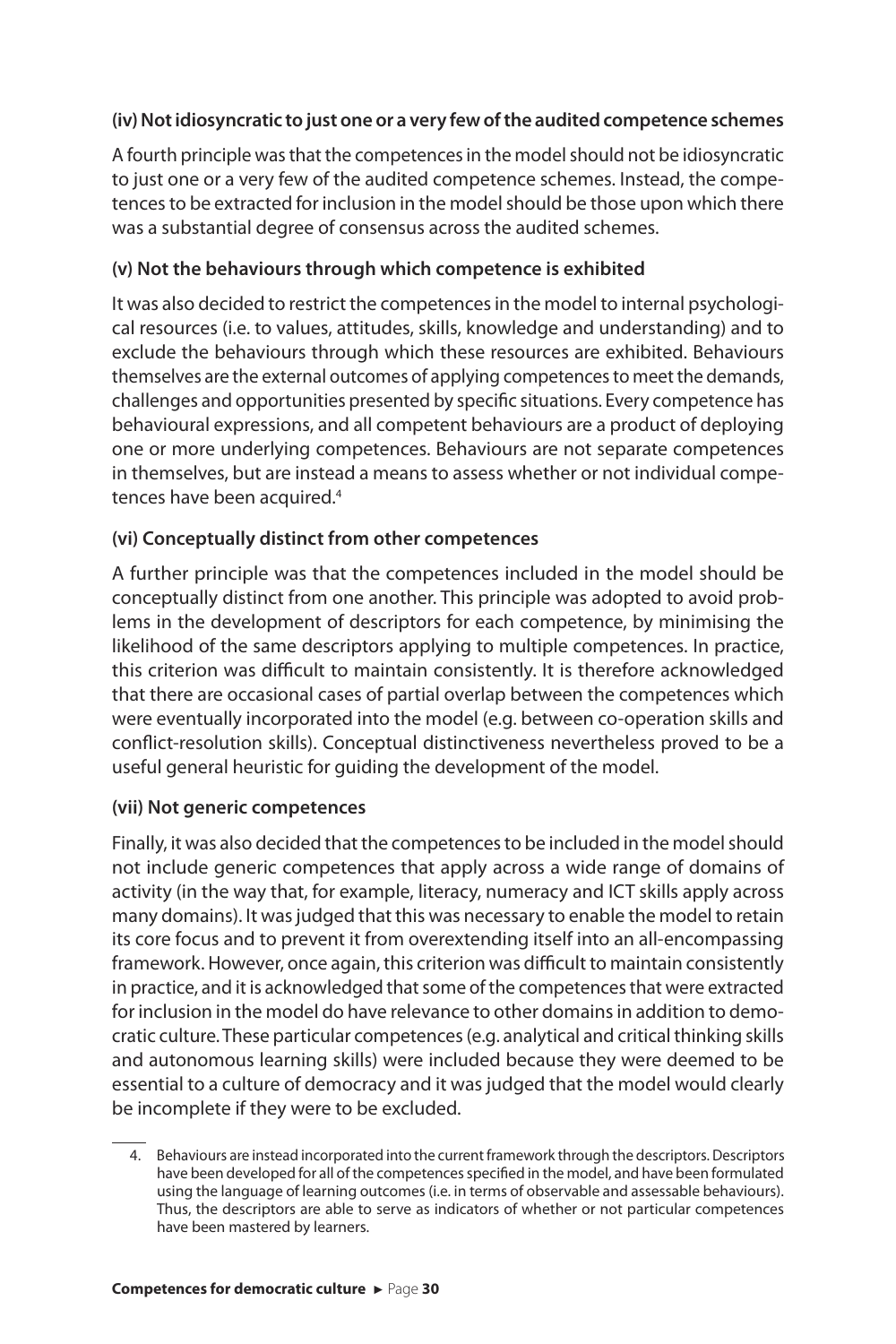In addition to the preceding set of principled criteria, a set of pragmatic considerations was adopted to assist in reducing the number of competences for incorporation into the model. These pragmatic considerations were the same as those that were used to develop the Common European framework of reference for languages.<sup>5</sup> The considerations were that the model should be:

- ► **multi-purpose**: usable for the full variety of purposes required in educational planning and provision, including curriculum design, the development of programmes and methods of instruction, the development of methods of assessment, matching competences to levels of education, and matching competences (and possibly proficiency levels) to qualifications frameworks;
- ► **flexible**: adaptable for use in different circumstances, cultural settings and a variety of educational contexts;
- ► **open**: capable of further extension and refinement according to the needs of its users;
- ► **dynamic**: capable of being modified in response to feedback from its users;
- ► **non-dogmatic**: not exclusively attached to any one of a number of competing educational or social-scientific theories or practices;
- ► **user-friendly**: presented in a form that is readily understandable and usable by those to whom it is addressed, in particular educational practitioners and policy makers.<sup>6</sup>

Finally, because a core goal of the project was to construct a model for use in educational planning, it was also decided to ensure that all of the competences that were included in the model should be teachable, learnable and assessable (through either self-assessment or assessment by others). In practice, all potential competences that were identified for inclusion in the model were judged to meet these three criteria.

Applying the above criteria and considerations to the set of 55 possible competences listed in Appendix B led to the identification of 20 competences for inclusion in the model. These were as follows:

#### **Values**

- ► Valuing human dignity and human rights
- ► Valuing cultural diversity
- ► Valuing democracy, justice, fairness, equality and the rule of law

#### **Attitudes**

- ► Openness to cultural otherness and to other beliefs, world views and practices
- ► Respect
- 5. Council of Europe (2001). *Common European framework of reference for languages: learning, teaching, assessment (CEFR)*, Cambridge University Press, Cambridge. Available at www.coe.int/t/dg4/ linguistic/source/framework\_en.pdf , accessed 17 February 2016.
- 6. It is recognised that the current document, the aim of which is to describe the assumptions, rationale and technical details of the competence model, and the methods that were used to develop it, is not in a suitable format for use by practitioners and policy makers. More accessible documents describing the model will be produced at a later phase of the project.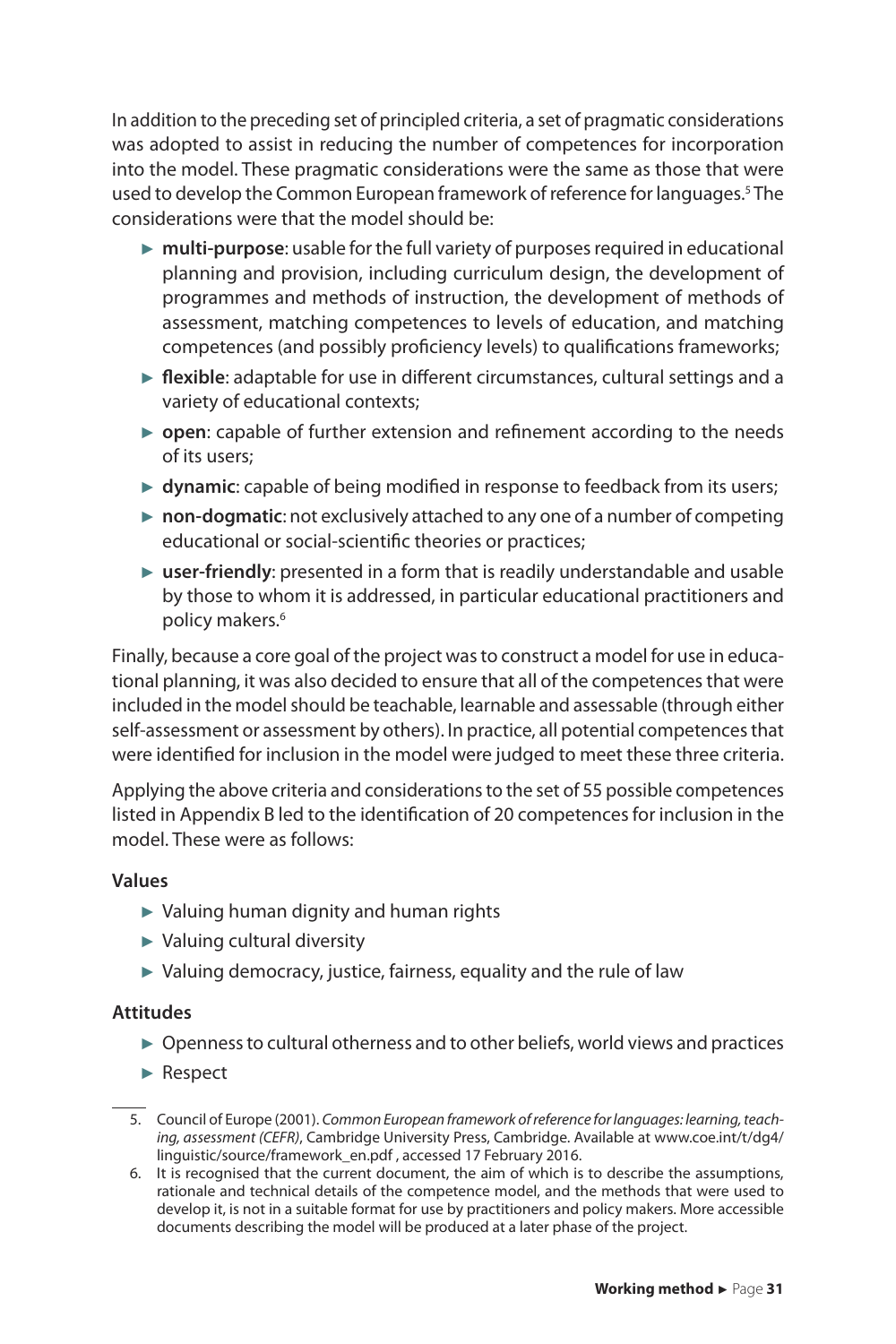- ► Civic-mindedness
- ► Responsibility
- ► Self-efficacy
- ► Tolerance of ambiguity

#### **Skills**

- ► Autonomous learning skills
- $\blacktriangleright$  Analytical and critical thinking skills
- ► Skills of listening and observing
- ► Empathy
- $\blacktriangleright$  Flexibility and adaptability
- $\blacktriangleright$  Linguistic, communicative and plurilingual skills
- ► Co-operation skills
- ► Conflict-resolution skills

#### **Knowledge and critical understanding**

- ► Knowledge and critical understanding of the self
- $\triangleright$  Knowledge and critical understanding of language and communication
- $\blacktriangleright$  Knowledge and critical understanding of the world (including politics, law, human rights, culture, cultures, religions, history, media, economies, the environment and sustainability)

The 20 competences contained in the model are summarised diagrammatically on page 35.

The 20 competences were then subjected to a further process of conceptual refinement and clarification in their formulation. In generating the descriptive details for each of the competences, constant reference was made back to the descriptions of the competences in the original 101 competence schemes from which they had been derived, to ensure that the most significant aspects of each competence as described in the audited schemes were being captured by the model. Many other sources of information were also drawn upon in formulating the descriptive details of the model and in writing the current document. Some of these additional sources are included as suggestions for further reading in Appendix C.

A first draft of the current document was then circulated in February 2015 in an international consultation exercise which involved academic experts, educational practitioners and policy makers, including experts nominated by the education ministries of the member states of the Council of Europe. These stakeholders were invited to provide feedback and comments, particularly concerning the conceptual soundness of the model, whether there were any significant omissions from the model, and the clarity of the text. The model was also presented at various conferences, workshops and meetings attended by academic experts, educational practitioners and policy makers during the first six months of 2015, where additional feedback and comments were gathered. It is noteworthy that, overall, the process of consultation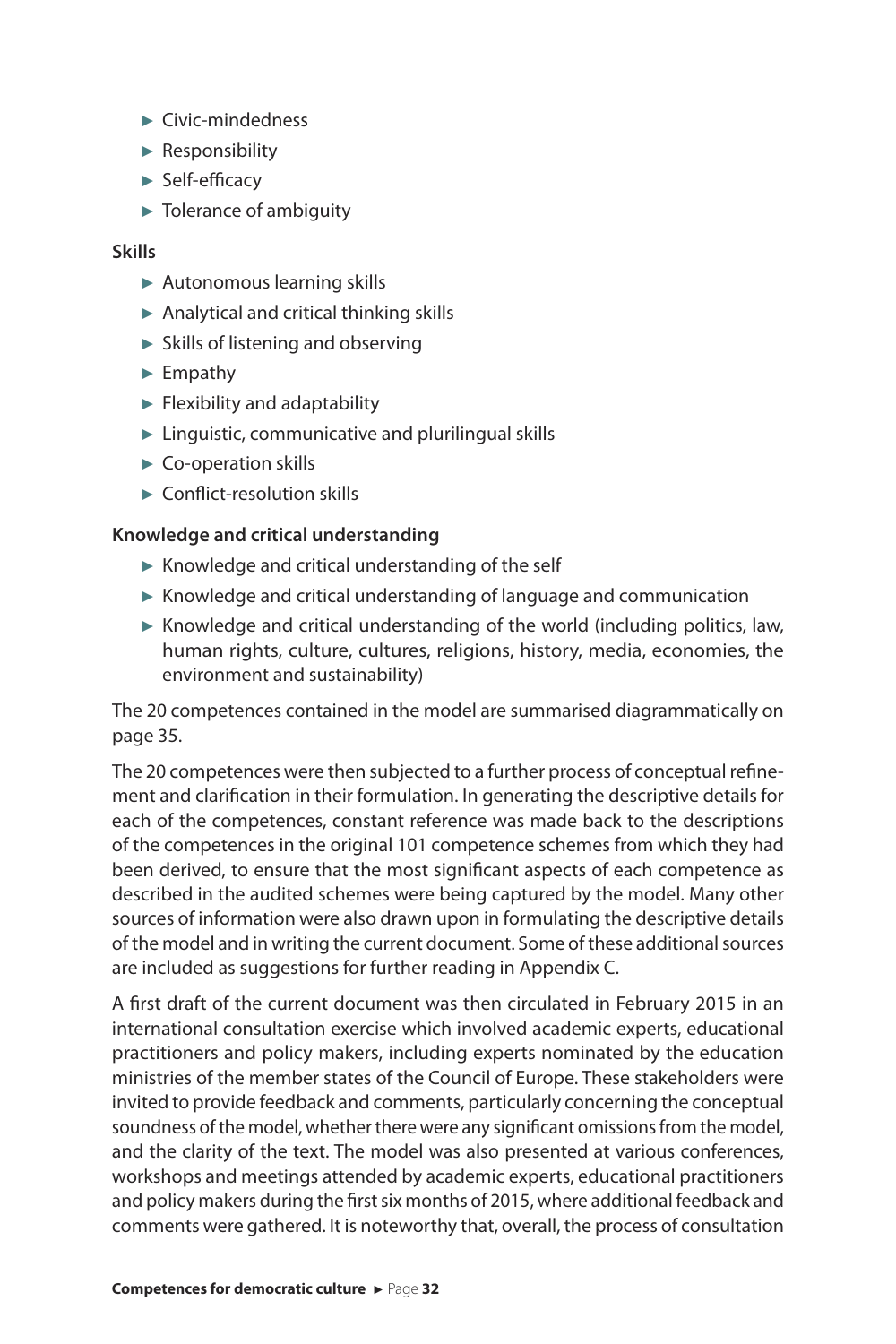resulted in the strong endorsement of the model by the stakeholders. However, many useful suggestions were also received concerning technical details of the model and the precise wordings and mode of presentation used in the document. This feedback was used to fine-tune details of the model and to guide the writing of the present document.

The following text describes the competence model that was constructed through the use of this working method.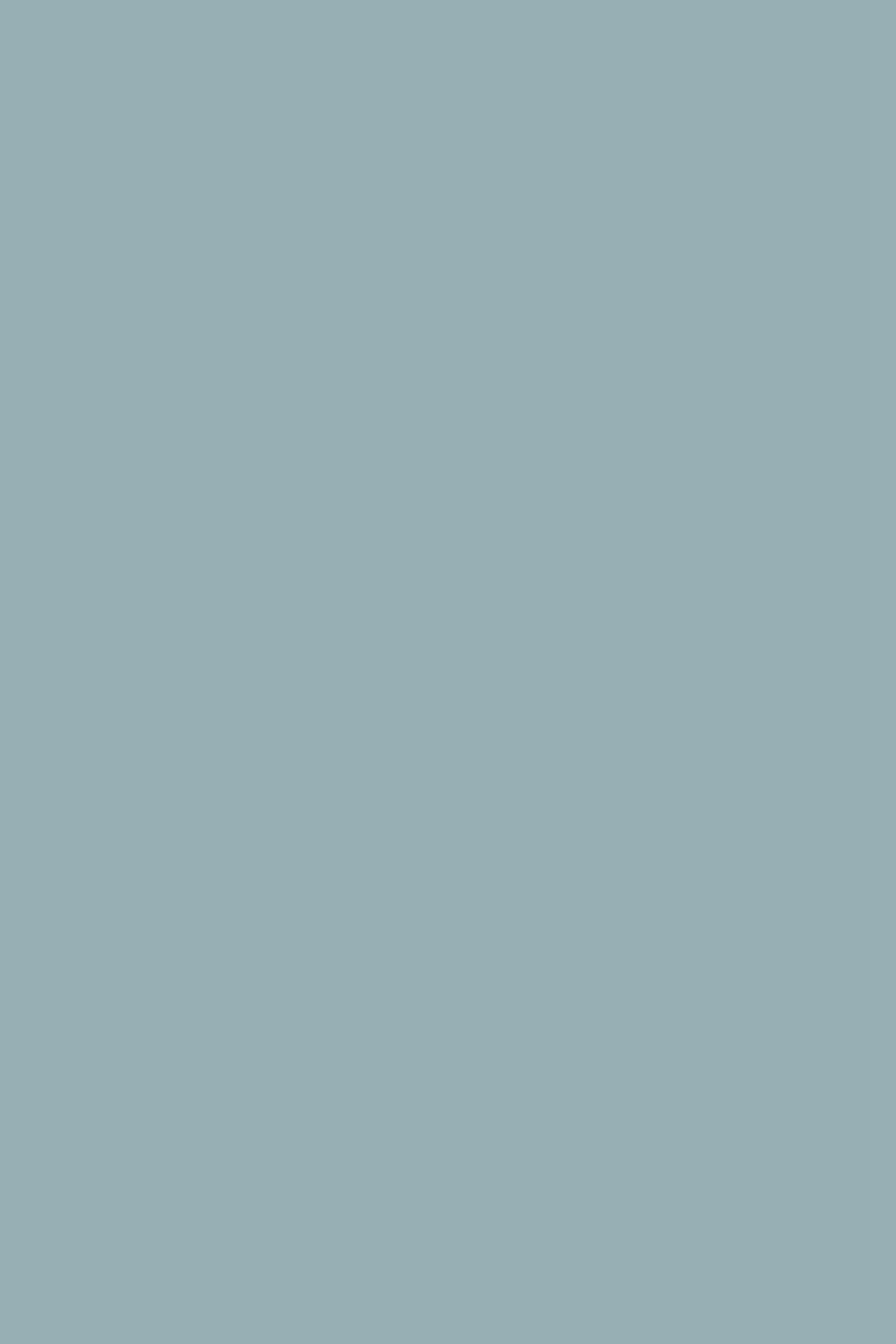## **6. The model**

**W** ithin the context of democratic culture, an individual is deemed to be acting competently when he or she meets the demands, challenges and opportunities that are presented by democratic and intercultural situations appropriately and effectively by mobilising and deploying some or all of the following competences. The competences fall into four broad categories: values, attitudes, skills, and knowledge and critical understanding.

#### **The 20 competences included in the model**

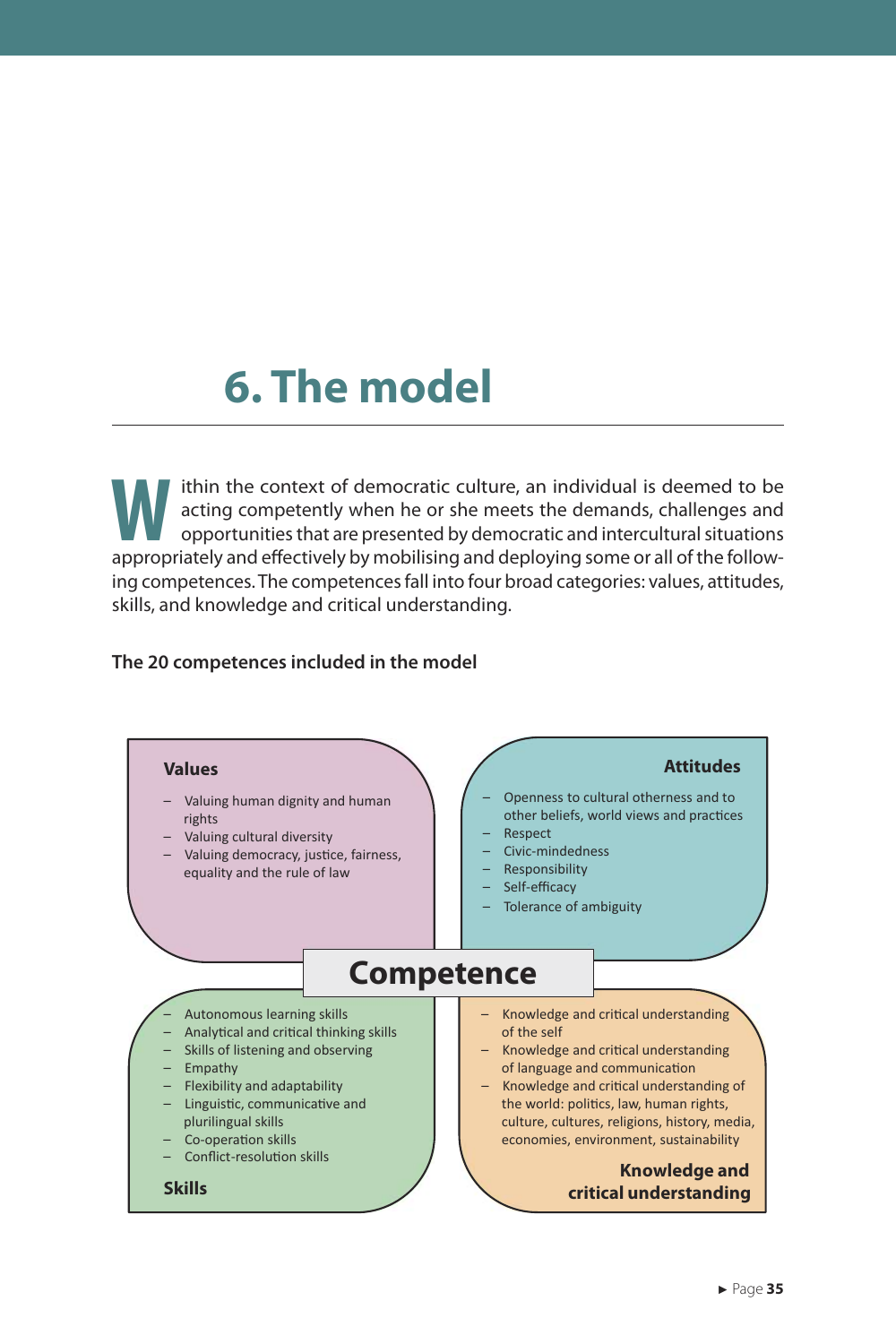### 6.1. Values

Values are general beliefs that individuals hold about the desirable goals that should be striven for in life. They motivate action and they also serve as guiding principles for deciding how to act. Values transcend specific actions and contexts, and they have a normative prescriptive quality about what ought to be done or thought across many different situations. Values offer standards or criteria for: evaluating actions, both one's own and those of other people; justifying opinions, attitudes and behaviours; deciding between alternatives; planning behaviour; and attempting to influence others.

Readers familiar with existing competence schemes may be surprised by the appearance of values as a distinct type of competence in the current model. However, it is important to bear in mind that the term "competence" is not being used here in its casual everyday sense as a synonym of "ability", but in a more technical sense to refer to the psychological resources (such as attitudes, skills and knowledge) which need to be mobilised and deployed to meet the demands and challenges of democratic and intercultural situations. Values are included in the model for two reasons. First, values do in fact appear (although often only implicitly) in many of the previous competence schemes which were audited. Thus, their omission from the current model would have meant that the model was only partially capturing the contents of those previous schemes. Values are not always obvious in previous schemes because they are usually included under the heading of attitudes (rather than under their own distinct heading). By contrast, the current model draws a clear conceptual distinction between values and attitudes, with only the former being characterised by their normative prescriptive quality. Second, values are essential in the context of conceptualising the competences which enable participation in a culture of democracy. This is because, without a specification of the particular values that underpin these competences, they would not be democratic competences but would instead be more general political competences which could be used in the service of many other kinds of political order, including anti-democratic orders. For example, one could be a responsible, self-efficacious and politically well-informed citizen within a totalitarian dictatorship if a different set of values were to be employed as the foundation for one's judgments, decisions and actions. Thus, the values which the current model contains lie at the very heart of democratic competence, and are essential for the characterisation of that competence.

There are three sets of values that are crucial for participating in a culture of democracy, as follows.

## **Valuing human dignity and human rights**

This first set of values is based on the general belief that every individual human being is of equal worth, has equal dignity, is entitled to equal respect, and is entitled to the same set of human rights and fundamental freedoms, and ought to be treated accordingly. This belief assumes: that human rights are universal, inalienable and indivisible and apply to everyone without distinction; that human rights provide a minimum set of protections that are essential for human beings to live a life of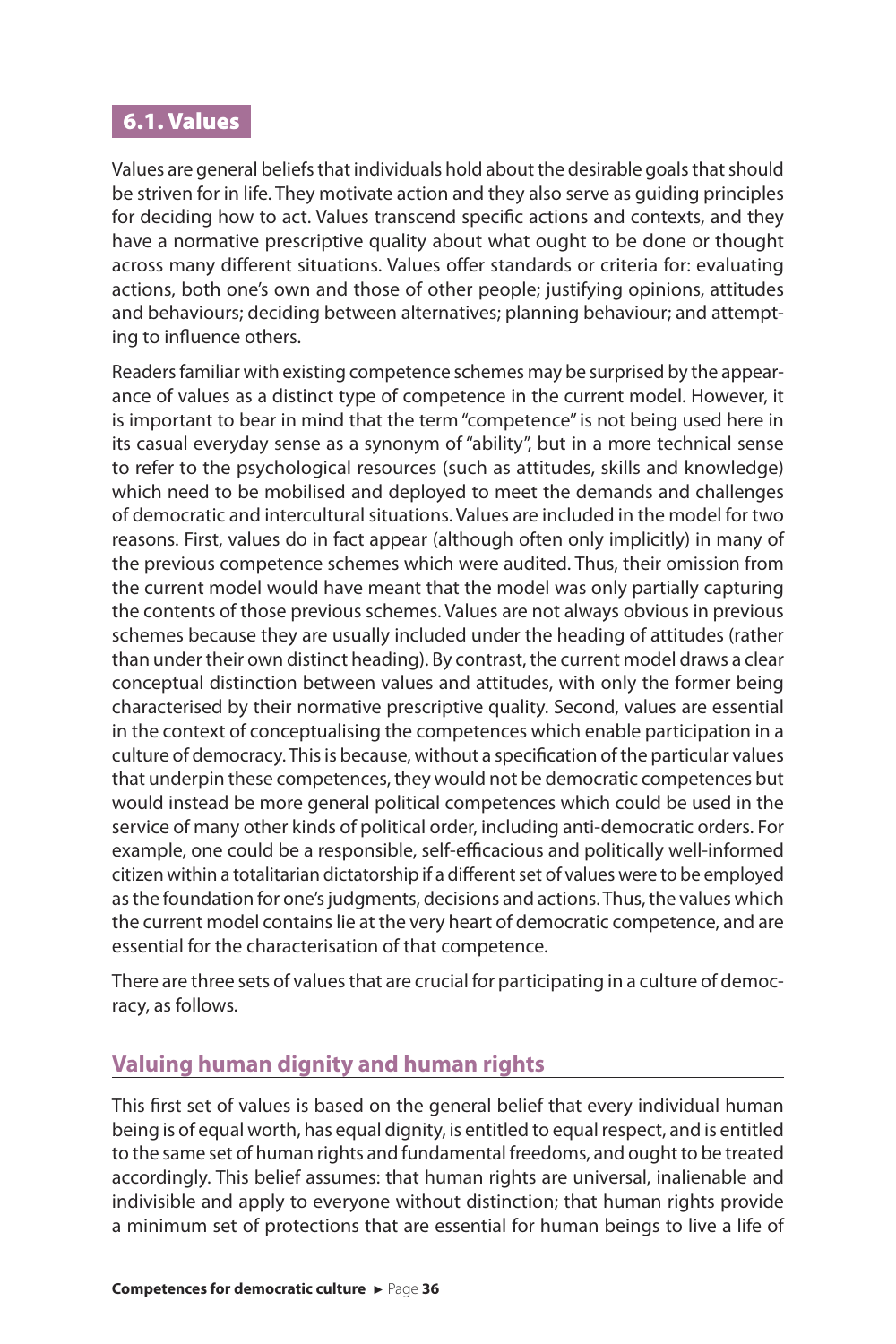dignity; and that human rights provide an essential foundation for freedom, equality, justice and peace in the world. This set of values therefore involves:

- 1. recognition that all people share a common humanity and have equal dignity irrespective of their particular cultural affiliations, status, abilities or circumstances;
- 2. recognition of the universal, inalienable and indivisible nature of human rights;
- 3. recognition that human rights should always be promoted, respected and protected;
- 4. recognition that fundamental freedoms should always be defended unless they undermine or violate the human rights of others;
- 5. recognition that human rights provide the foundation for living together as equals in society and for freedom, justice and peace in the world.

## **Valuing cultural diversity**

The second set of values is based on the general belief that other cultural affiliations, cultural variability and diversity, and pluralism of perspectives, views and practices ought to be positively regarded, appreciated and cherished. This belief assumes: that cultural diversity is an asset for society; that people can learn and benefit from other people's diverse perspectives; that cultural diversity should be promoted and protected; that people should be encouraged to interact with one another irrespective of their perceived cultural differences; and that intercultural dialogue should be used to develop a democratic culture of living together as equals in society.

Note that there is a tension between valuing human rights and valuing cultural diversity. In a society which has adopted human rights as its primary value foundation, valuing cultural diversity will have certain limits. These limits are set by the need to promote, respect and protect the human rights and freedoms of other people. Hence, it is assumed here that cultural diversity always ought to be valued unless it undermines the human rights and freedoms of others.

This second set of values therefore involves:

- 1. recognition that cultural diversity and pluralism of opinions, world views and practices is an asset for society and provides an opportunity for the enrichment of all members of society;
- 2. recognition that all people have the right to be different and the right to choose their own perspectives, views, beliefs and opinions;
- 3. recognition that people should always respect the perspectives, views, beliefs and opinions of other people, unless these are directed at undermining the human rights and freedoms of others;
- 4. recognition that people should always respect the lifestyles and practices of other people, unless they undermine or violate the human rights and freedoms of others;
- 5. recognition that people should listen to and engage in dialogue with those who are perceived to be different from themselves.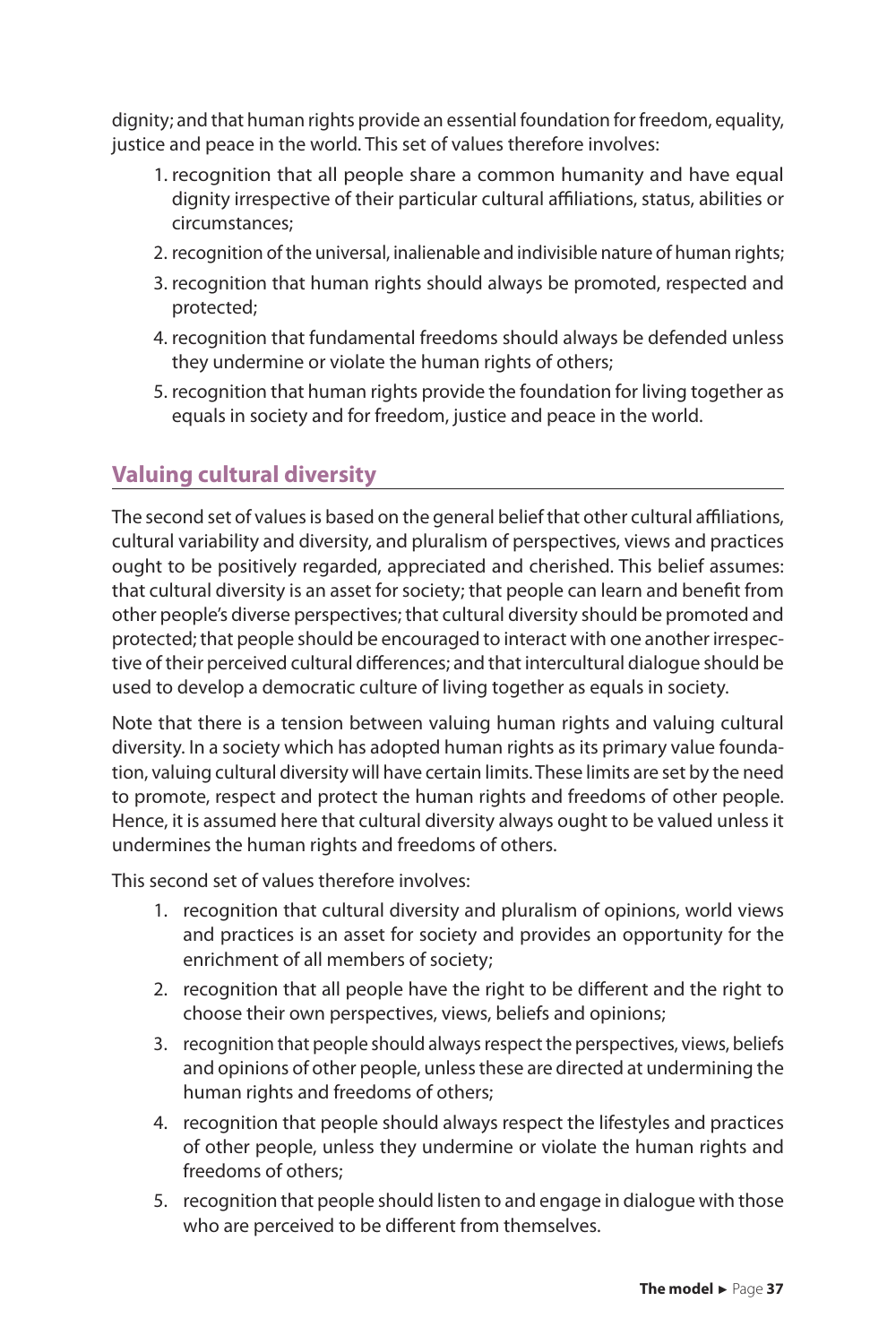#### **Valuing democracy, justice, fairness, equality and the rule of law**

The third set of values is based on a cluster of beliefs about how societies ought to operate and be governed, including the beliefs that: all citizens ought to be able to participate equally (either directly or indirectly through elected representatives) in the procedures through which the laws that are used to regulate society are formulated and established; all citizens ought to engage actively with the democratic procedures which operate within their society (allowing that this might also mean not engaging on occasions for reasons of conscience or circumstance); while decisions ought to be made by majorities, the just and fair treatment of minorities of all kinds ought to be ensured; social justice, fairness and equality ought to operate at all levels of society; and the rule of law ought to prevail so that everyone in society is treated justly, fairly, impartially and equally in accordance with laws that are shared by all. This set of values therefore involves:

- 1. support for democratic processes and procedures (while recognising that existing democratic procedures may not be optimal and that there may sometimes be a need to change or improve them through democratic means);
- 2. recognition of the importance of active citizenship (while recognising that non-participation may sometimes be justified for reasons of conscience or circumstance);
- 3. recognition of the importance of citizen engagement with political decision making;
- 4. recognition of the need for the protection of civil liberties, including the civil liberties of people who hold minority views;
- 5. support for the peaceful resolution of conflicts and disputes;
- 6. a sense of social justice and social responsibility for the just and fair treatment of all members of society, including equal opportunities for all irrespective of national origins, ethnicity, race, religion, language, age, sex, gender, political opinion, birth, social origin, property, disability, sexual orientation or other status;
- 7. Support for the rule of law and the equal and impartial treatment of all citizens under the law as a means of ensuring justice.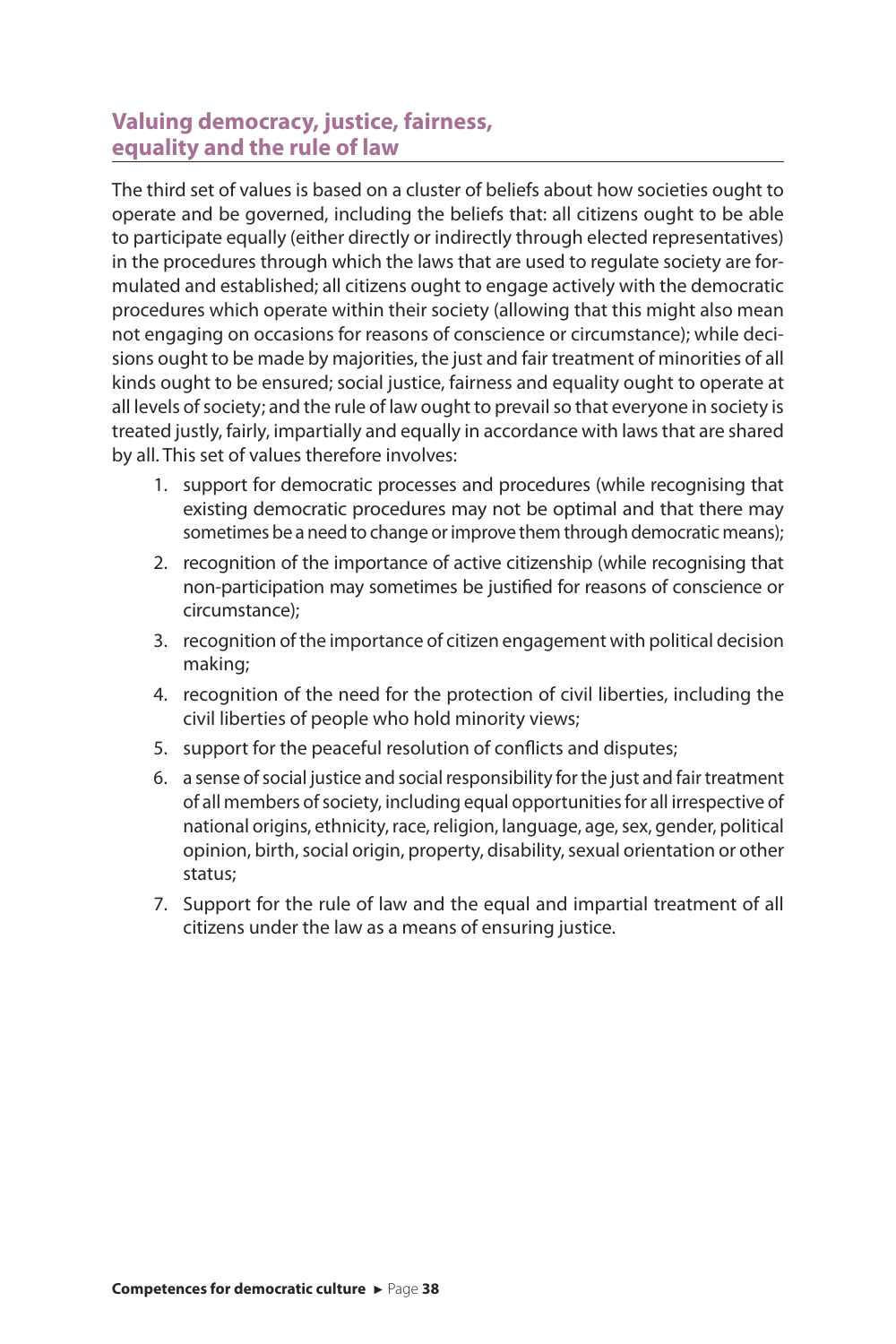#### 6.2. Attitudes

An attitude is the overall mental orientation which an individual adopts towards someone or something (e.g. a person, a group, an institution, an issue, an event, a symbol). Attitudes usually consist of four components: a belief or opinion about the object of the attitude, an emotion or feeling towards the object, an evaluation (either positive or negative) of the object, and a tendency to behave in a particular way towards that object.

Six attitudes that are important for a culture of democracy are as follows.

#### **Openness to cultural otherness and to other beliefs, world views and practices**

Openness is an attitude either towards people who are perceived to have different cultural affiliations from oneself or towards world views, beliefs, values and practices that differ from one's own. The attitude of openness towards cultural otherness needs to be distinguished from the attitude of having an interest in collecting experiences of the "exotic" merely for one's own personal enjoyment or benefit. Openness instead involves:

- 1. sensitivity towards cultural diversity and to world views, beliefs, values and practices which differ from one's own;
- 2. curiosity about, and interest in discovering and learning about, other cultural orientations and affiliations and other world views, beliefs, values and practices;
- 3. willingness to suspend judgment and disbelief of other people's world views, beliefs, values and practices, and willingness to question the "naturalness" of one's own world view, beliefs, values and practices;
- 4. emotional readiness to relate to others who are perceived to be different from oneself;
- 5. willingness to seek out or take up opportunities to engage, co-operate and interact with those who are perceived to have cultural affiliations that differ from one's own, in a relationship of equality.

#### **Respect**

Respect is an attitude towards someone or something (e.g. a person, a belief, a symbol, a principle, a practice) where the object of that attitude is judged to have some kind of importance, worth or value which warrants positive regard and esteem.<sup>7</sup> Depending on the nature of the object that is respected, the respect may take on very different forms (cf. respect for a school rule v. respect for an elder's wisdom v. respect for nature).

<sup>7.</sup> Notice that respect is closely linked to values in two ways: a value may be an object of respect (i.e. a value may be respected) and it can also function as a foundation for respect (i.e. one can respect someone or something because they exemplify or put into practice a particular value).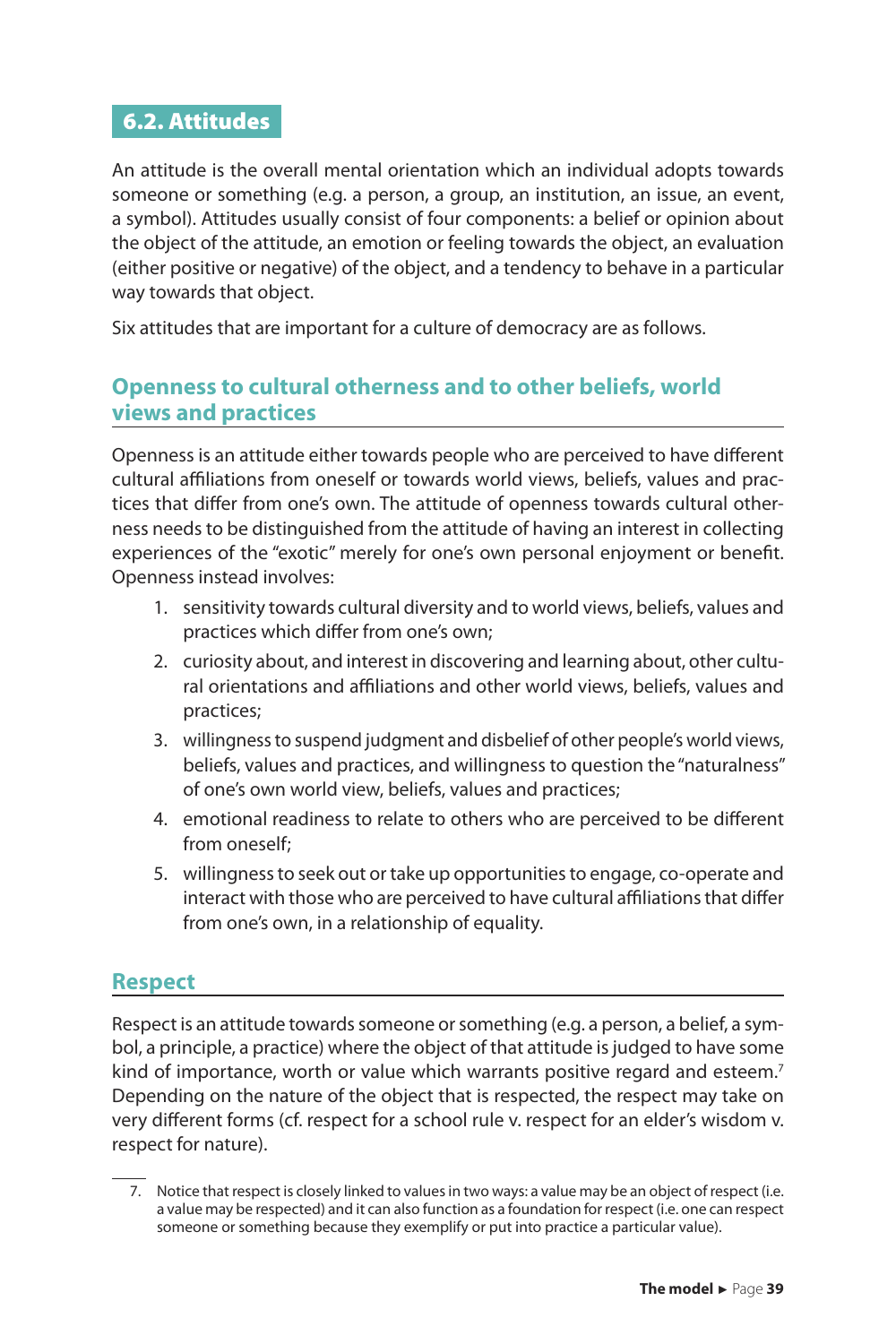One type of respect that is especially important in the context of a culture of democracy is the respect that is accorded to other people who are perceived to have different cultural affiliations or different beliefs, opinions or practices from one's own. Such respect assumes the intrinsic dignity and equality of all human beings and their inalienable human right to choose their own affiliations, beliefs, opinions or practices. Importantly, this type of respect does not require minimising or ignoring the actual differences that might exist between the self and the other, which can sometimes be significant and profound, nor does it require agreement with, adoption of or conversion to that which is respected. It is instead an attitude that involves the positive appreciation of the dignity and the right of the other person to hold those affiliations, beliefs, opinions or practices, while nevertheless recognising and acknowledging the differences which exist between the self and the other. An attitude of respect is required to facilitate both democratic interaction and intercultural dialogue with other people. However, it should be noted that limits do need to be placed on respect – for example, respect should not be accorded to the contents of beliefs and opinions, or to lifestyles and practices which undermine or violate the dignity, human rights or freedoms of others.<sup>8</sup>

The concept of respect reflects better than the concept of tolerance the attitude that is required for a culture of democracy. Tolerance may, in some contexts, convey the connotation of simply enduring or putting up with difference and a patronising stance of tolerating something that one would prefer not to endure. Tolerance may also sometimes be construed as involving an act of power which allows the existence of difference by merely tolerating it, and through this act of tolerance enhancing the power and authority of the tolerating individual. Respect is a less ambiguous concept than tolerance, being based on recognition of the dignity, rights and freedoms of the other and a relationship of equality between the self and the other.

Respect therefore involves:

- 1. positive regard and esteem for someone or something based on the judgment that they have intrinsic importance, worth or value;
- 2. positive regard and esteem for other people as equal human beings who share a common dignity and have exactly the same set of human rights and freedoms irrespective of their particular cultural affiliations, beliefs, opinions, lifestyles or practices;
- 3. positive regard and esteem for the beliefs, opinions, lifestyles and practices adopted by other people, as long as these do not undermine or violate the dignity, human rights or freedoms of others.

<sup>8.</sup> From a human rights perspective, another person's right to freedom of beliefs should always be respected, but respect cannot be accorded to the contents of beliefs that seek to undermine or violate the dignity, human rights and fundamental freedoms of others. In the case of beliefs where the content cannot be respected, restrictions are placed not on the right to hold the beliefs but on the freedom to manifest those beliefs if such restrictions are necessary for public safety, the protection of public order, or the protection of the rights and freedoms of others (see Article 9 of the *European Convention of Human Rights*: www.echr.coe.int/Documents/Convention\_ENG.pdf).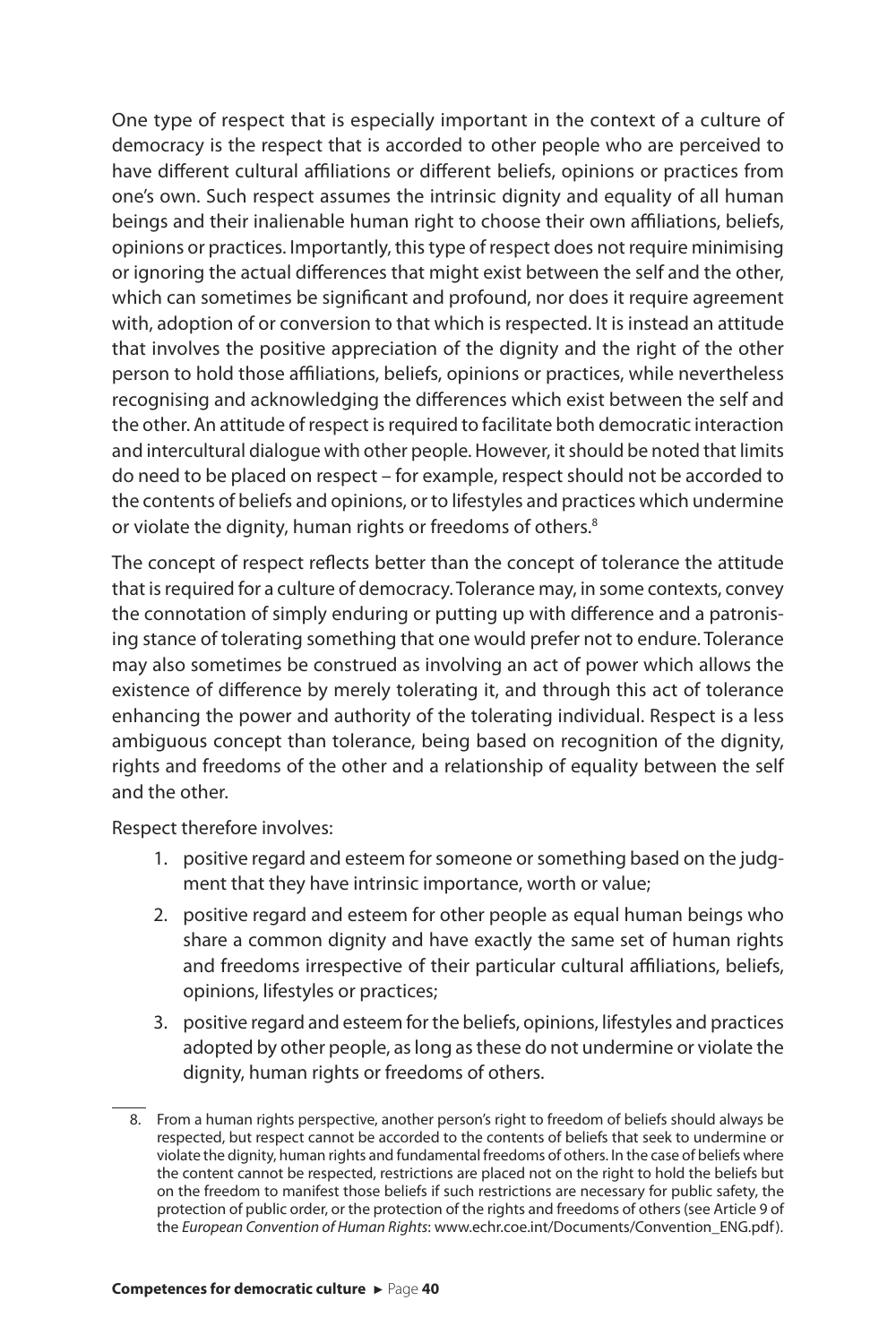## **Civic-mindedness**

Civic-mindedness is an attitude towards a community or social group. The term "community" is used here to denote a social or cultural group that is larger than one's immediate circle of family and friends and to which one feels a sense of belonging. There are numerous types of group that might be relevant here, for example, the people who live within a particular geographical area (such as a neighbourhood, a town or city, a country, a group of countries such as Europe or Africa, or indeed the world in the case of the "global community"), a more geographically diffused group (such as an ethnic group, faith group, leisure group, sexual orientation group, etc.), or any other kind of social or cultural group to which an individual feels a sense of belonging. Every individual belongs to multiple groups, and an attitude of civicmindedness may be held towards any number of these. Civic-mindedness involves:

- 1. a feeling of belonging to and identification with the community;
- 2. mindfulness of other people in the community, of the interconnectedness between those people, and of the effects of one's actions on those people;
- 3. a sense of solidarity with other people in the community, including a willingness to co-operate and work with them, feelings of concern and care for their rights and welfare, and a willingness to defend those who might be disempowered and disadvantaged within the community;
- 4. an interest in, and attentiveness towards, the affairs and concerns of the community;
- 5. a sense of civic duty, a willingness to contribute actively to community life, a willingness to participate in decisions concerning the affairs, concerns and common good of the community, and a willingness to engage in dialogue with other members of the community regardless of their cultural affiliations;
- 6. a commitment to fulfil, to the best of one's abilities, the responsibilities, duties or obligations that are attached to the roles or positions which one occupies within the community;
- 7. a sense of accountability to other people within the community and accepting that one is answerable to others for one's decisions and actions.

#### **Responsibility**

The term "responsibility" has many meanings. Two meanings that are especially pertinent to a culture of democracy are role responsibility and moral responsibility. The former is an aspect of civic-mindedness (see above, point 6); here we are concerned with the latter. Moral responsibility is an attitude towards one's own actions. It arises when a person has an obligation to act in a particular way and deserves praise or blame for either performing that act or failing to act in that way. Necessary conditions for individuals to be judged as being either praiseworthy or blameworthy are that they are able to reflect on their own actions, are able to form intentions about how they will act, and are able to execute their chosen actions (hence, when a lack of resources or structural conditions conspire to prevent a person from performing an action, it is inappropriate to ascribe either praise or blame to them). Responsibility can require courage insofar as taking a principled stance may entail acting on one's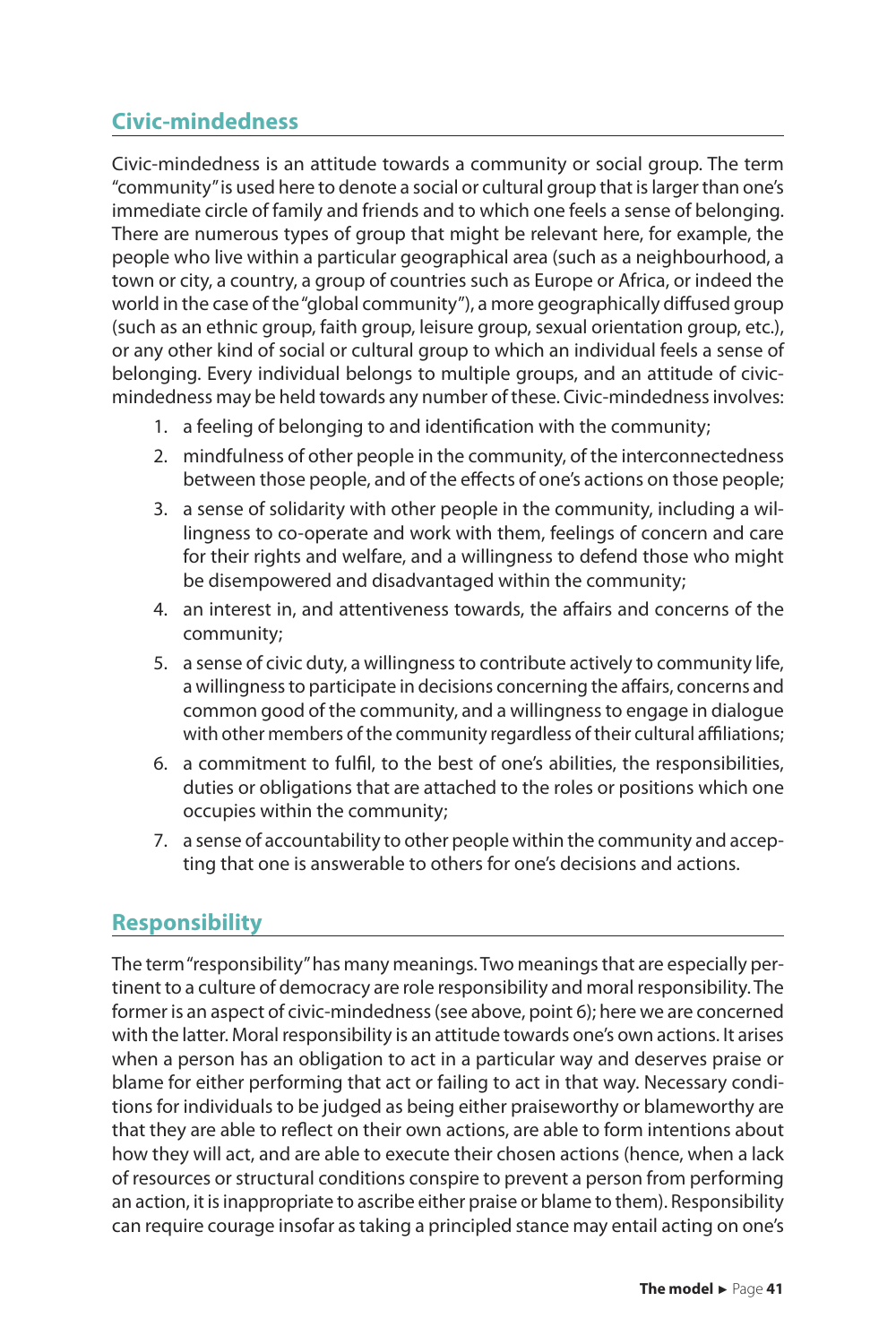own, taking action against the norms of a community, or challenging a collective decision that is judged to be wrong. Thus, there can sometimes be a tension between civic-mindedness (construed as solidarity with and loyalty towards other people) and moral responsibility. An attitude of responsibility for one's own actions therefore involves:

- 1. the adoption of a reflective and thoughtful approach towards one's actions and the possible consequences of those actions;
- 2. the identification of one's duties and obligations and how one ought to act in relation to a particular situation, based on a value or set of values;<sup>9</sup>
- 3. making decisions about the actions to take (which in some cases might entail not taking action), given the circumstances which apply;
- 4. the taking of action (or the avoidance of action) accordingly as an autonomous agent;
- 5. willingness to hold oneself accountable for the nature or consequences of one's decisions and actions;
- 6. willingness to appraise and judge the self;
- 7. willingness to act courageously when this is judged to be necessary.

#### **Self-efficacy**

Self-efficacy is an attitude towards the self. It involves a positive belief in one's own ability to undertake the actions which are required to achieve particular goals. This belief commonly entails the further beliefs that one can understand what is required, can make appropriate judgments, can select appropriate methods for accomplishing tasks, can navigate obstacles successfully, can influence what happens, and can make a difference to the events that affect one's own and other people's lives. Thus, self-efficacy is associated with feelings of self-confidence in one's own abilities. Low self-efficacy can discourage democratic and intercultural behaviour even when there is a high level of ability, while unrealistically high self-efficacy can lead to frustration and disappointment. An optimal attitude is relatively high self-efficacy coupled to a realistically estimated high level of ability, which encourages individuals to tackle new challenges and enables them to take action on issues of concern. Thus, selfefficacy involves:

- 1. belief in one's ability to understand issues, to make judgments and to select appropriate methods for accomplishing tasks;
- 2. belief in one's ability to organise and execute the courses of action required to attain particular goals, and to navigate the obstacles that might arise;
- 3. a feeling of confidence about tackling new challenges;

<sup>9.</sup> Hence, the deployment of the attitude of responsibility in democratic and intercultural situations requires the simultaneous deployment of one or more of the three sets of values specified by the current model (i.e. valuing human dignity and human rights, valuing cultural diversity, or valuing democracy, justice, fairness, equality and the rule of law). In the absence of the simultaneous deployment of one or more of these sets of values, responsibility would not be a democratic competence but a more general political competence instead (cf. the introductory text on values, Chapter 6.1).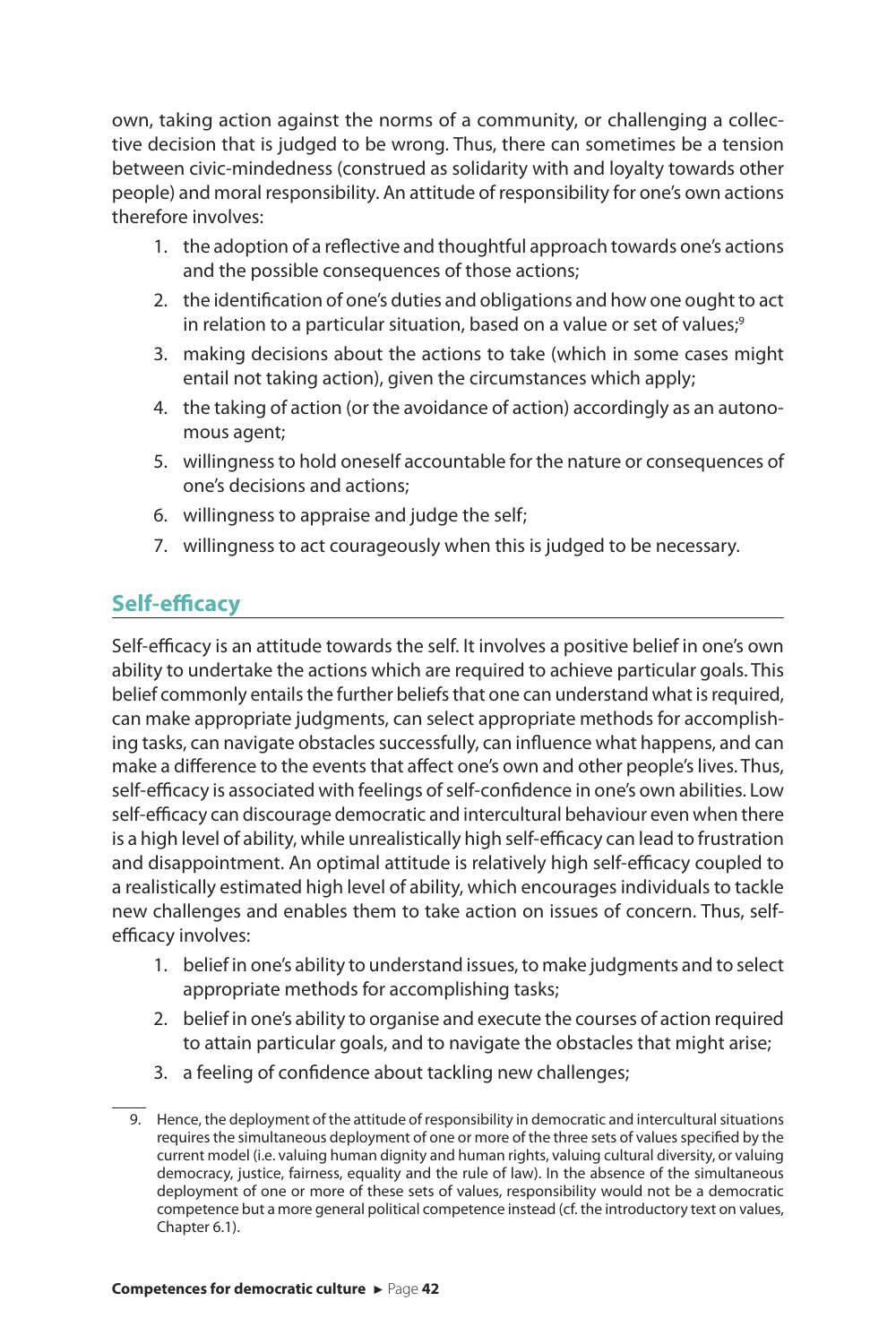- 4. a feeling of confidence about democratic engagement and undertaking the actions judged to be necessary to achieve democratic goals (including challenging and holding to account those in positions of power and authority when their decisions or actions are judged to be unfair or unjust);
- 5. a feeling of confidence about engaging in intercultural dialogue with those who are perceived to have cultural affiliations that differ from one's own.

#### **Tolerance of ambiguity**

Tolerance of ambiguity is an attitude towards objects, events and situations which are perceived to be uncertain and subject to multiple conflicting or incompatible interpretations. People who have high tolerance of ambiguity evaluate these kinds of objects, events and situations in a positive manner, willingly accept their inherent lack of clarity, are willing to admit that other people's perspectives may be just as adequate as their own perspectives, and deal with the ambiguity constructively. Hence, the term "tolerance" should be understood here in its positive sense of accepting and embracing ambiguity (rather than in its negative sense of enduring or putting up with ambiguity). People who have low tolerance of ambiguity instead adopt a single perspective on unclear situations and issues, hold a closed attitude towards unfamiliar situations and issues, and use fixed and inflexible categories for thinking about the world. Thus, in the present context, tolerance of ambiguity involves:

- 1. recognition and acknowledgement that there can be multiple perspectives on and interpretations of any given situation or issue;
- 2. recognition and acknowledgement that one's own perspective on a situation may be no better than other people's perspectives;
- 3. acceptance of complexity, contradictions and lack of clarity;
- 4. willingness to undertake tasks when only incomplete or partial information is available;
- 5. willingness to tolerate uncertainty and to deal with it constructively.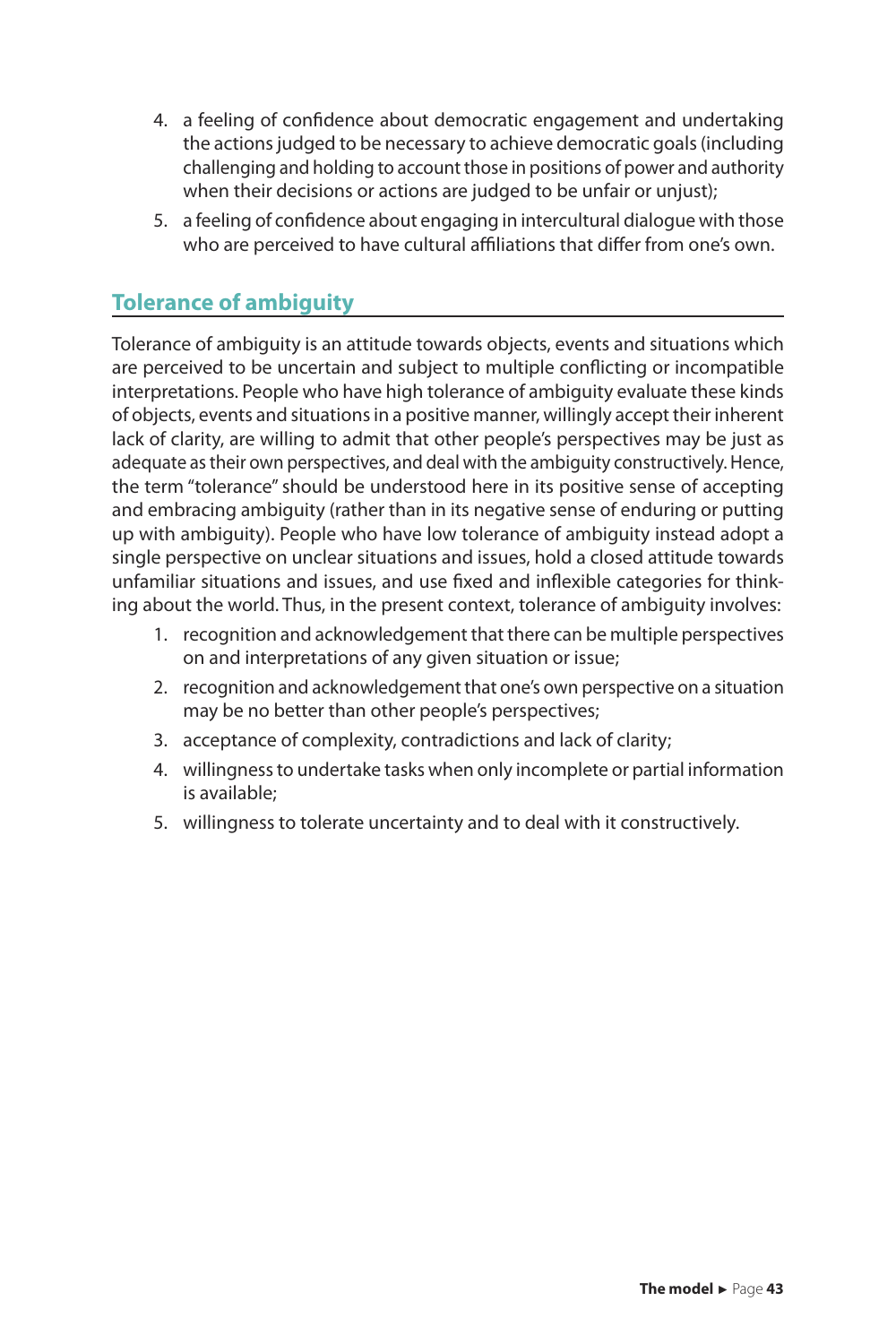### 6.3. Skills

A skill is the capacity for carrying out complex, well-organised patterns of either thinking or behaviour in an adaptive manner in order to achieve a particular end or goal.

There are eight sets of skills that are important for a culture of democracy, as follows.

#### **Autonomous learning skills**

Autonomous learning skills are those skills that individuals require to pursue, organise and evaluate their own learning, in accordance with their own needs, in a self-directed and self-regulated manner, without being prompted by others. Autonomous learning skills are important for a culture of democracy because they enable individuals to learn for themselves about, and how to deal with, political, civic and cultural issues using multiple and diverse sources both far and near, rather than relying on agents in their immediate environment for the provision of information about these issues. Autonomous learning skills include abilities or skills in:

- 1. identifying one's own learning needs these needs may stem from gaps in knowledge or understanding, from lack or poor mastery of skills, or from difficulties that have arisen as a consequence of current attitudes or values;
- 2. identifying, locating and accessing possible sources of the information, advice or guidance which is required to address these needs – these sources could include personal experiences, interactions and discussions with others, encounters with people who are perceived to have different cultural affiliations from one's own or who hold different beliefs, opinions or world views from one's own, and visual, print, broadcast and digital media sources;
- 3. judging the reliability of the various sources of information, advice or guidance, assessing them for possible bias or distortion, and selecting the most suitable sources from the range available;
- 4. processing and learning the information, using the most appropriate learning strategies and techniques, or adopting and following the advice or guidance, from the most reliable sources, making adjustments to one's existing repertoire of knowledge, understanding, skills, attitudes or values accordingly;
- 5. thinking about what has been learned, the progress that has been made, evaluating the learning strategies that have been used, and drawing conclusions about further learning that may still need to be undertaken and new learning strategies that may need to be acquired.

## **Analytical and critical thinking skills**

Analytical and critical thinking skills consist of a large and complex cluster of interrelated skills. Analytical thinking skills are those skills that are required to analyse materials of any kind (e.g. texts, arguments, interpretations, issues, events, experiences) in a systematic and logical manner. They include abilities or skills in:

1. systematically breaking down the materials that are under analysis into constituent elements, and organising those elements in a logical manner;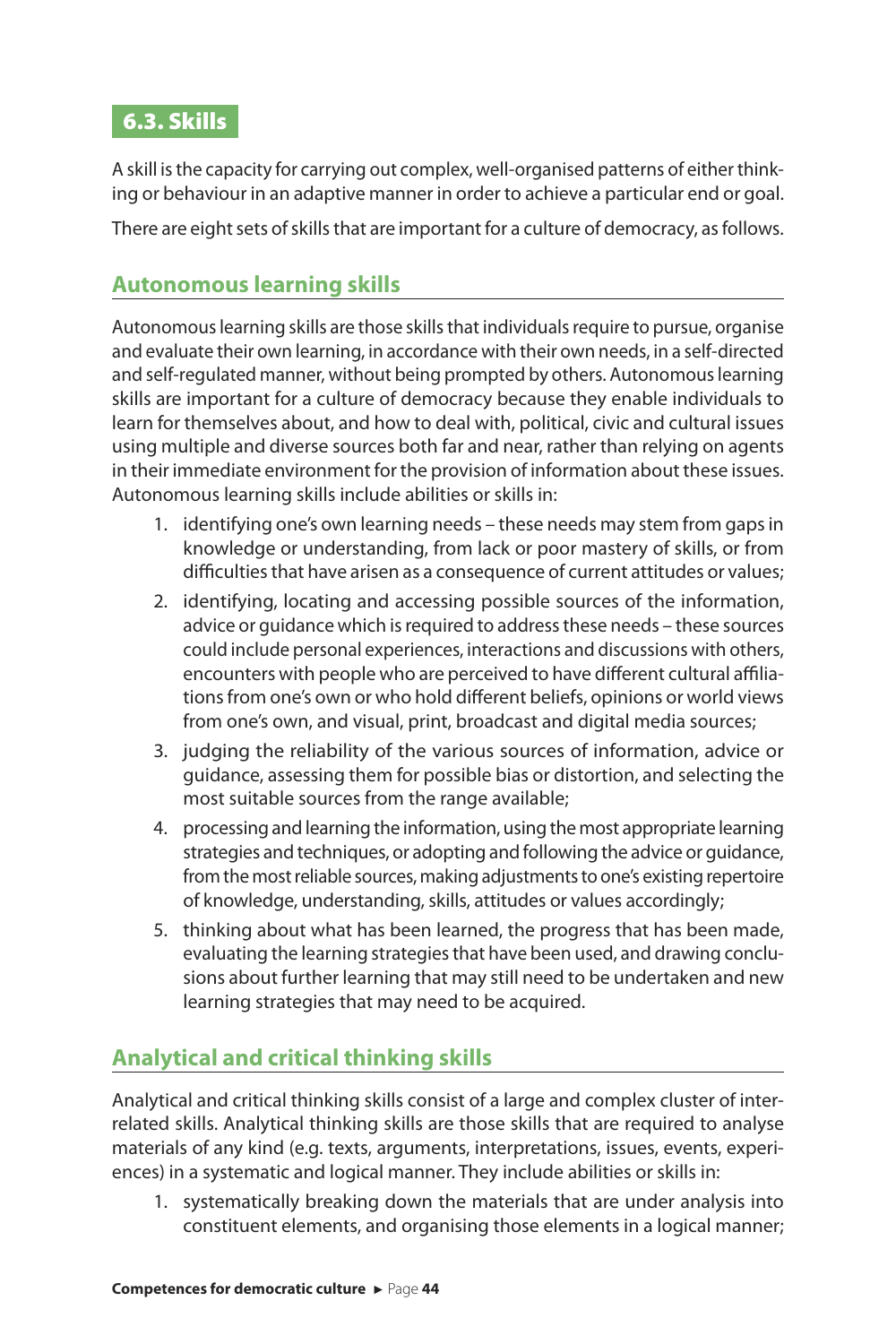- 2. identifying and interpreting the meaning(s) of each element, possibly by comparing and relating those elements to what is already known and identifying similarities and differences;
- 3. examining the elements in relationship to each other and identifying the connections that exist between them (logical, causal, temporal, etc.);
- 4. identifying any discrepancies, inconsistencies or divergences between elements;
- 5. identifying alternative possible meanings and relationships for individual elements, generating new elements that may be missing from the whole, systematically changing elements to determine effects on the whole, and generating new syntheses of the elements that have been examined – in other words, imagining and exploring novel possibilities and alternatives;
- 6. drawing the results of the analysis together in an organised and coherent manner to construct logical and defensible conclusions about the whole.

Critical thinking skills consist of those skills that are required to evaluate and make judgments about materials of any kind. They therefore include abilities or skills in:

- 1. making evaluations on the basis of internal consistency, and on the basis of consistency with available evidence and experience;
- 2. making judgments about whether or not materials under analysis are valid, accurate, acceptable, reliable, appropriate, useful and/or persuasive;
- 3. understanding and evaluating the preconceptions, assumptions and textual or communicative conventions upon which materials are based;
- 4. engaging not only with the literal meaning of materials, but also with their broader rhetorical purpose including the underlying motives, intentions and agendas of those who produced or created them (in the case of political communications, this includes the ability to identify propaganda and the ability to deconstruct the underlying motives, intentions and purposes of those who have produced the propaganda);
- 5. situating the materials within the historical context in which they have been produced in order to assist in making evaluative judgments about the materials;
- 6. generating and elaborating different alternative options, possibilities and solutions to those that are present within the materials under consideration;
- 7. weighing up the pros and cons of the available options this can include cost-benefit analysis (incorporating both short-term and long-term perspectives), resource analysis (assessing whether the resources required for each option are available in practice) and risk analysis (understanding and assessing the risks associated with each option and how they might be managed);
- 8. drawing the results of the evaluative process together in an organised and coherent manner to construct a logical and defensible argument for or against a particular interpretation, conclusion or course of action, based on explicit and specifiable criteria, principles or values and/or compelling evidence;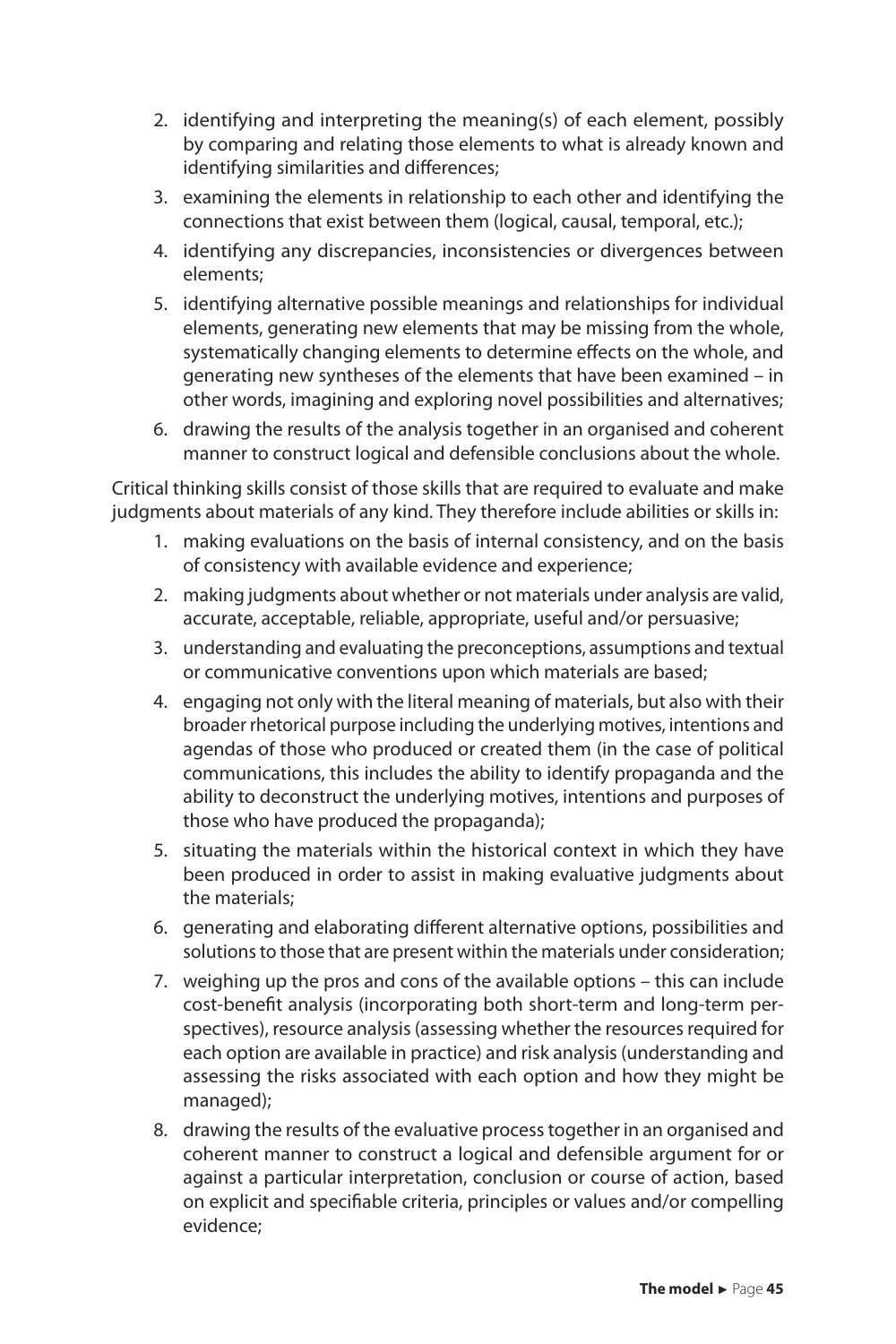9. recognising one's own assumptions and preconceptions that might have biased the evaluative process, and acknowledging that one's beliefs and judgments are always contingent and dependent upon one's own cultural affiliations and perspective.

Effective analytical thinking incorporates critical thinking (i.e. the evaluation of the materials under analysis), while effective critical thinking incorporates analytical thinking (i.e. drawing distinctions and making connections). For this reason, analytical and critical thinking skills are inherently linked together.

## **Skills of listening and observing**

Skills of listening and observing are the skills that are required to understand what other people are saying and to learn from other people's behaviour. Understanding what other people are saying requires active listening – paying close attention not only to what is being said but also to how it is being said through the use of tone, pitch, loudness, rate and fluency of voice, and paying close attention to the person's accompanying body language, especially their eye movements, facial expressions and gestures. Close observational scrutiny of other people's behaviour can also be an important source of information about the behaviours that are most appropriate and effective in different social settings and cultural contexts, and can assist a learner in mastering those behaviours through the retention of that information and replicating the other person's behaviour in later similar situations. Thus, skills of listening and observing include abilities or skills in:

- 1. attending not only to what is being said but also to how it is being said and to the body language of the speaker;
- 2. attending to possible inconsistencies between verbal and non-verbal messages;
- 3. attending to subtleties of meaning and to what might be only partially said or indeed left unsaid;
- 4. attending to the relationship between what is being said and the social context in which it is said;
- 5. paying close attention to the behaviour of other people and retaining information about that behaviour, particularly the behaviour of others who are perceived to have different cultural affiliations from one's own;
- 6. paying close attention to the similarities and the differences in how people react to the same situation, particularly people who are perceived to have different cultural affiliations from one another.

#### **Empathy**

Empathy is the set of skills required to understand and relate to other people's thoughts, beliefs and feelings, and to see the world from other people's perspectives. Empathy involves the ability to step outside one's own psychological frame of reference (i.e. to decentre from one's own perspective) and the ability to imaginatively apprehend and understand the psychological frame of reference and perspective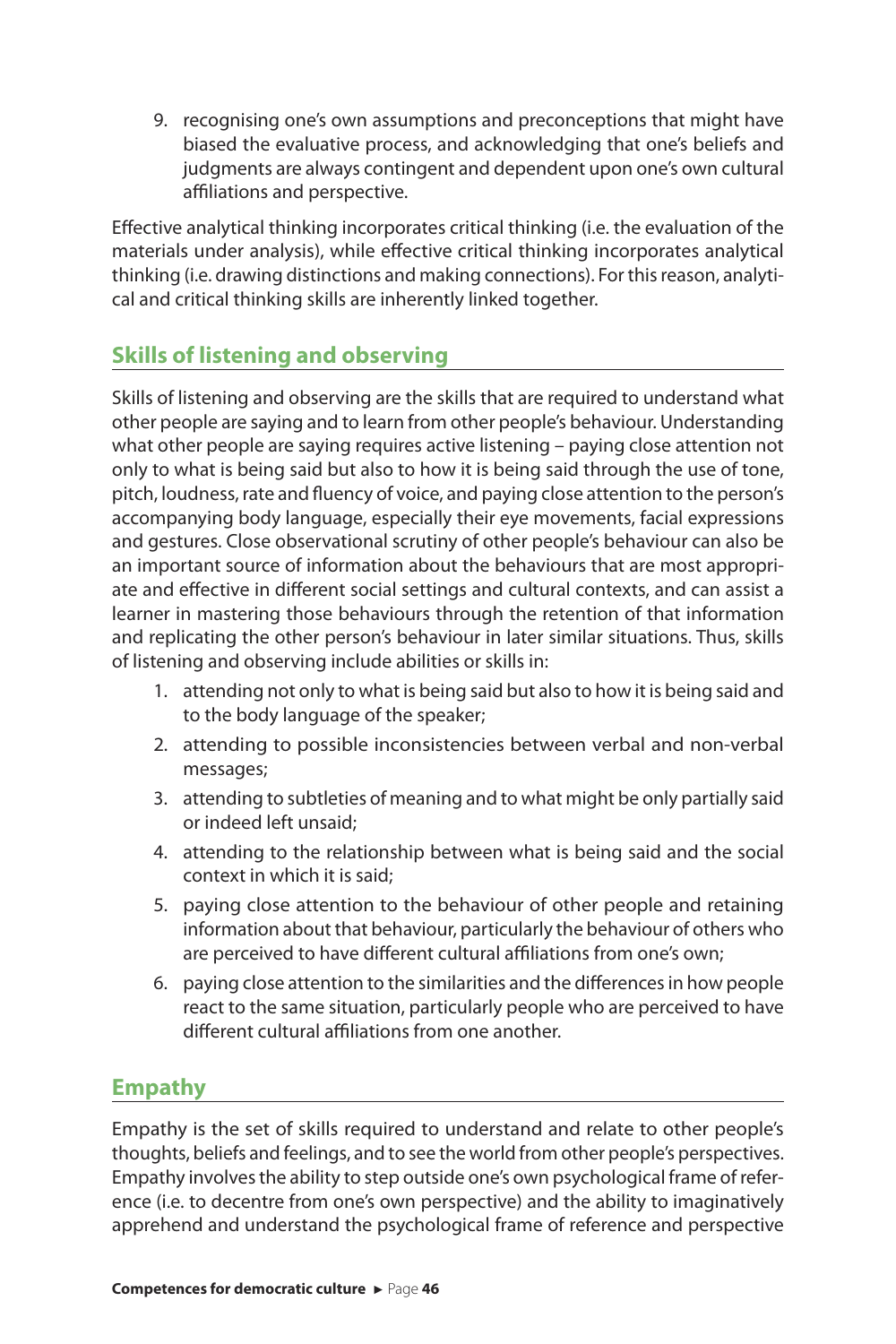of another person. This skill is fundamental to imagining the cultural affiliations, world views, beliefs, interests, emotions, wishes and needs of other people. There are several different forms of empathy that can be distinguished, including:

- 1. cognitive perspective-taking the ability to apprehend and understand the perceptions, thoughts and beliefs of other people;
- 2. affective perspective-taking the ability to apprehend and understand the emotions, feelings and needs of other people;
- 3. sympathy, sometimes called "compassionate empathy" or "empathic concern" – the ability to experience feelings of compassion and concern for other people based on the apprehension of their cognitive or affective state or condition, or their material situation or circumstances.<sup>10</sup>

## **Flexibility and adaptability**

Flexibility and adaptability are the skills that are required to adjust one's thoughts, feelings or behaviours in a principled manner to new contexts and situations so that one can respond effectively and appropriately to their challenges, demands and opportunities. Flexibility and adaptability enable individuals to adjust positively to novelty and change and to other people's social or cultural expectations, communication styles and behaviours. They also enable individuals to adjust their patterns of thinking, feeling or behaviour in response to new situational contingencies, experiences, encounters and information. Flexibility and adaptability, defined in this way, need to be distinguished from the unprincipled or opportunistic adjustment of behaviour for personal benefit or gain. They also need to be distinguished from externally coerced adaptation.<sup>11</sup> Thus, flexibility and adaptability include abilities or skills in:

- 1. adjusting one's habitual way of thinking due to changing circumstances, or temporarily shifting into a different cognitive perspective in response to cultural cues;
- 2. reconsidering one's own opinions in the light of new evidence and/or rational argument;
- 10. Note the positioning of empathy as a skill in the current model. The term "empathy" is of course also used in many other ways in everyday discourse. For example, it is sometimes used when a person experiences the same emotion that another person is feeling (the phenomenon of "emotional contagion", where a person "catches" and shares another person's joy, panic, fear, etc.), sometimes to refer to a sense of emotional connectedness or identification with another person (e.g. "I had a lot of empathy for the leading character in the book") and sometimes to refer to the compassion or concern for another person that results from sympathy (e.g. "I feel empathy for you in your current predicament"). The term "empathy" is also sometimes used to refer to a much larger cluster of responses that one may have to another person in which openness to the other, respect for the other, cognitive and emotional engagement with the other, and feelings of emotional connection to the other are co-mingled. The present model instead uses the term "empathy" in a more specific and focused manner to denote the set of skills that are required to understand and relate to other people's thoughts, beliefs and feelings, this being a crucial set of skills for participating in a culture of democracy. This definition is not intended to preclude the possible simultaneous mobilisation and deployment of empathy, openness, respect, etc., as an entire cluster of competences or capacities in some situations.
- 11. For example, the enforced assimilation of cultural minorities to a majority culture should never be condoned. All individuals have a fundamental right to choose their own cultural affiliations, beliefs and lifestyle (see footnote 8).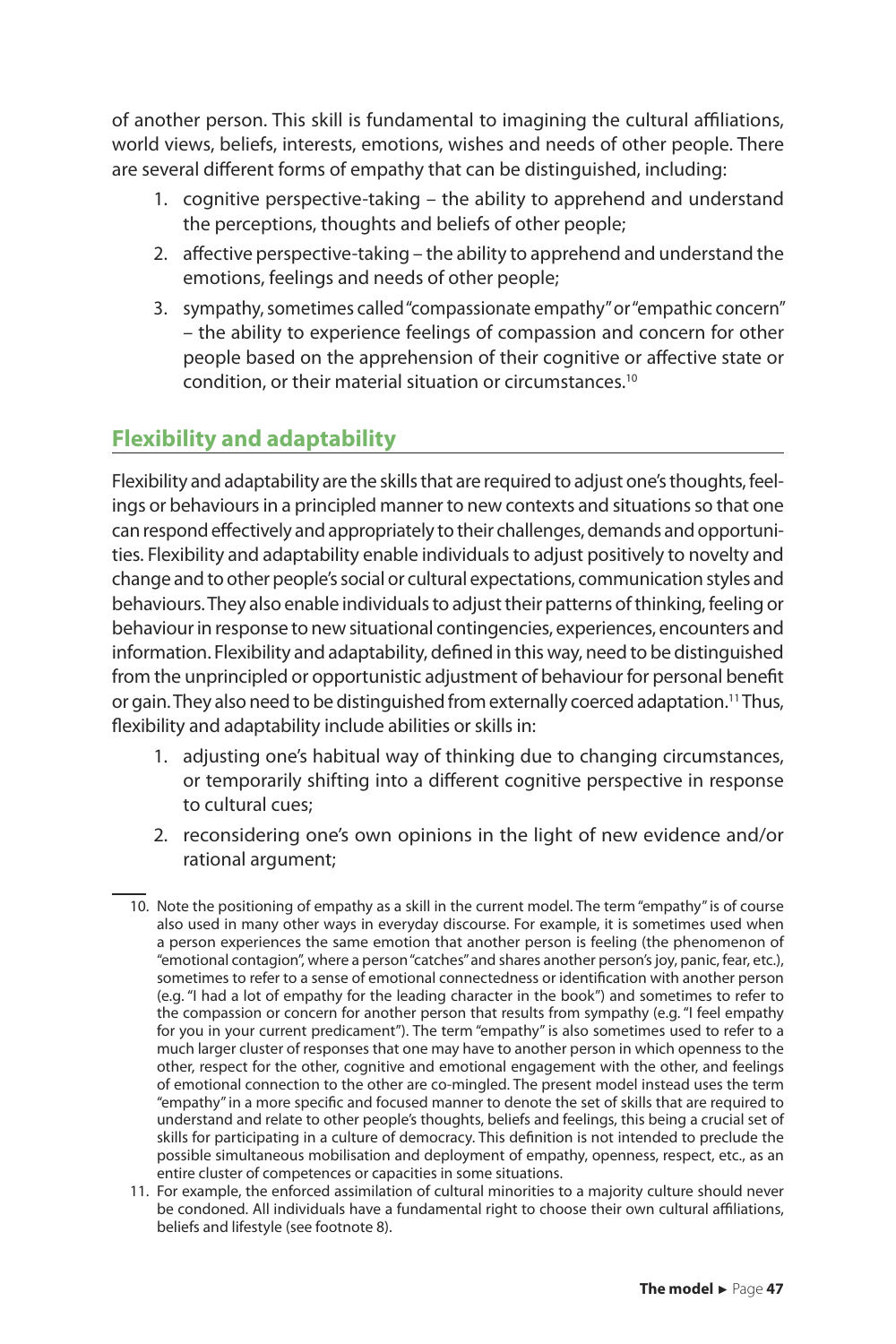- 3. controlling and regulating one's own emotions and feelings in order to facilitate more effective and appropriate communication and co-operation with others;
- 4. overcoming anxieties, worries and insecurities about meeting and interacting with other people who are perceived to have different cultural affiliations from one's own;
- 5. regulating and reducing negative feelings towards members of another group with which one's own group has historically been in conflict;
- 6. adjusting one's behaviour in a socially appropriate way according to the prevailing cultural environment;
- 7. adapting to different communication styles and behaviours, and switching to appropriate communication styles and behaviours to avoid violating the cultural norms of others and to communicate with them through means which they are able to understand.

#### **Linguistic, communicative and plurilingual skills<sup>12</sup>**

Linguistic, communicative and plurilingual skills are those skills that are required to communicate effectively and appropriately with other people. They include the following abilities and skills, among others:<sup>13</sup>

- 1. the ability to communicate clearly in a range of situations this includes expressing one's beliefs, opinions, interests and needs, explaining and clarifying ideas, advocating, promoting, arguing, reasoning, discussing, debating, persuading and negotiating;
- 2. the ability to meet the communicative demands of intercultural situations by using more than one language or language variety or by using a shared language or lingua franca to understand another language;
- 3. the ability to express oneself confidently and without aggression, even in situations where one is disadvantaged through a disparity of power, and to express a fundamental disagreement with another person in a manner that is nevertheless respectful of that person's dignity and rights;
- 4. the ability to recognise the different forms of expression and the different communicative conventions (both verbal and non-verbal) in the communications employed by other social groups and their cultures;
- 12. The term "language" is used in this document to denote all linguistic systems, whether recognised as languages or considered to be varieties of recognised languages, irrespective of modality. It includes spoken and signed language and all other forms of non-spoken language. The terms "verbal" and "non-verbal" communication in this context therefore mean, respectively, "communication effected by means of language" and "communication effected by means other than language".
- 13. First and foremost, of course, effective and appropriate communication requires linguistic skills (to produce and comprehend spoken and written sentences and utterances), sociolinguistic skills (to process accent, dialect, register and the linguistic markers of social relations between speakers) and discourse skills (to construct longer coherent stretches of language through the use of appropriate communicative conventions, and to deploy spoken discourse and written texts for particular communicative purposes). However, these are considered to be generic skills in the present context and are therefore omitted from the model. Readers who are interested in a detailed account of these particular skills should instead consult the *Common European framework of reference for languages* (see footnote 5), where they are described at length.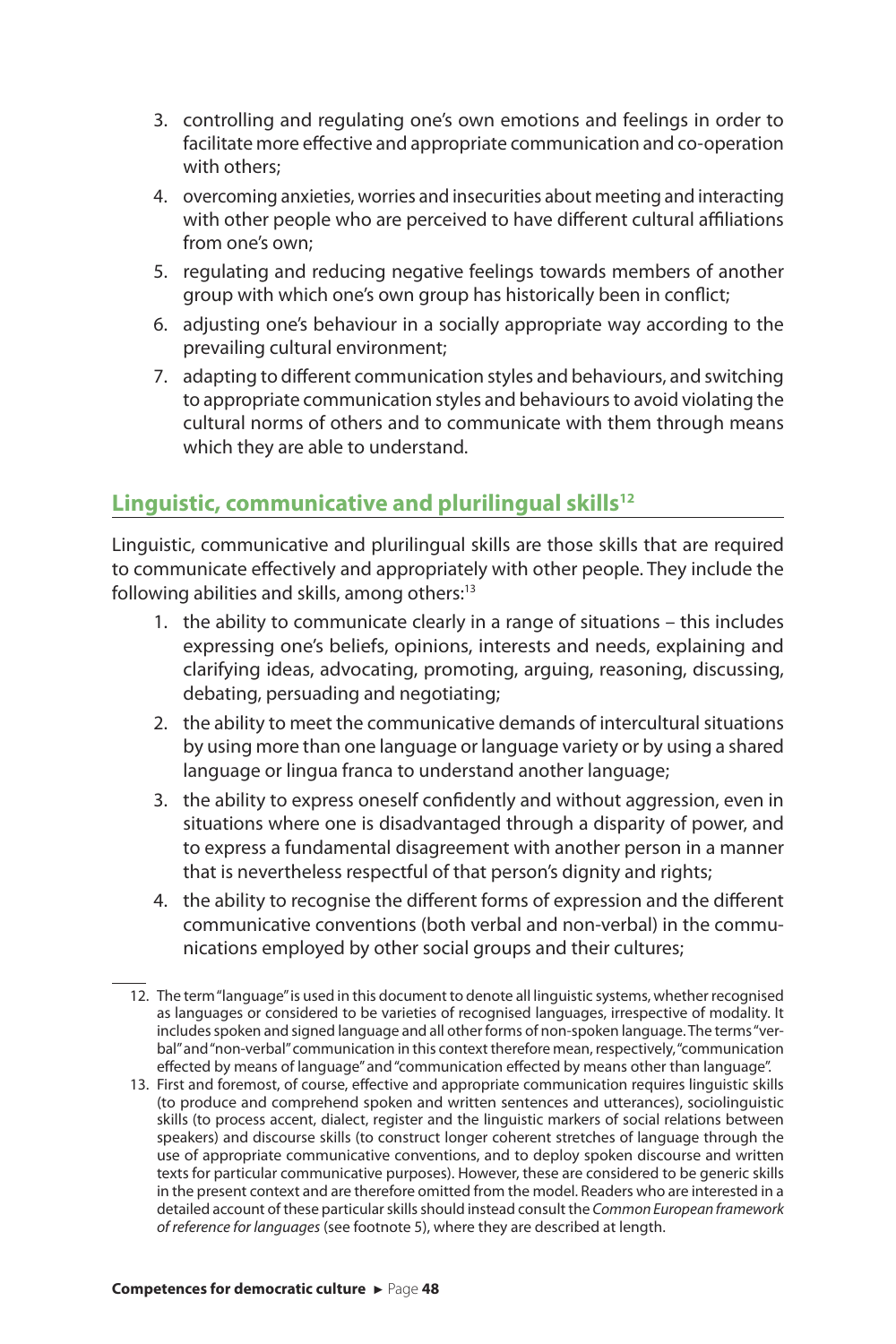- 5. the ability to adjust and modify one's communicative behaviour so that one uses the communicative conventions (both verbal and non-verbal) that are appropriate to one's interlocutor(s) and to the prevailing cultural setting;
- 6. the ability to ask questions of clarification in an appropriate and sensitive manner in cases where the meanings being expressed by another person are unclear or where inconsistencies between the verbal and non-verbal messages produced by another person are detected;
- 7. the ability to manage breakdowns in communication, for example by requesting repetitions or reformulations from others, or providing restatements, revisions or simplifications of one's own misunderstood communications;
- 8. the ability to act as a linguistic mediator in intercultural exchanges, including skills in translating, interpreting and explaining, and to act as an intercultural mediator by assisting others to understand and appreciate the characteristics of someone or something that is perceived to have a different cultural affiliation from their own.

#### **Co-operation skills**

Co-operation skills are those skills that are required to participate successfully with others on shared activities, tasks and ventures. They include abilities or skills in:

- 1. expressing views and opinions in group settings, and encouraging other group members to express their views and opinions in such settings;
- 2. building consensus and compromise within a group;
- 3. taking action together with others in a reciprocal and co-ordinated manner;
- 4. identifying and setting group goals;
- 5. pursuing the goals of a group and adapting one's own behaviour for the purpose of achieving these goals;
- 6. appreciating all group members' talents and strengths, and helping others to develop in areas where they need to and want to improve;
- 7. encouraging and motivating other group members to co-operate and help each other in order to achieve group goals;
- 8. helping others with their work where appropriate;
- 9. sharing relevant and useful knowledge, experience or expertise with the group and persuading other group members to do so;
- 10. recognising conflict in group settings, including identifying emotional signs of conflict in the self and in others, and responding appropriately using peaceful means and dialogue.

#### **Conflict-resolution skills**

Conflict-resolution skills are those skills that are required to address, manage and resolve conflicts in a peaceful way. They include abilities or skills in: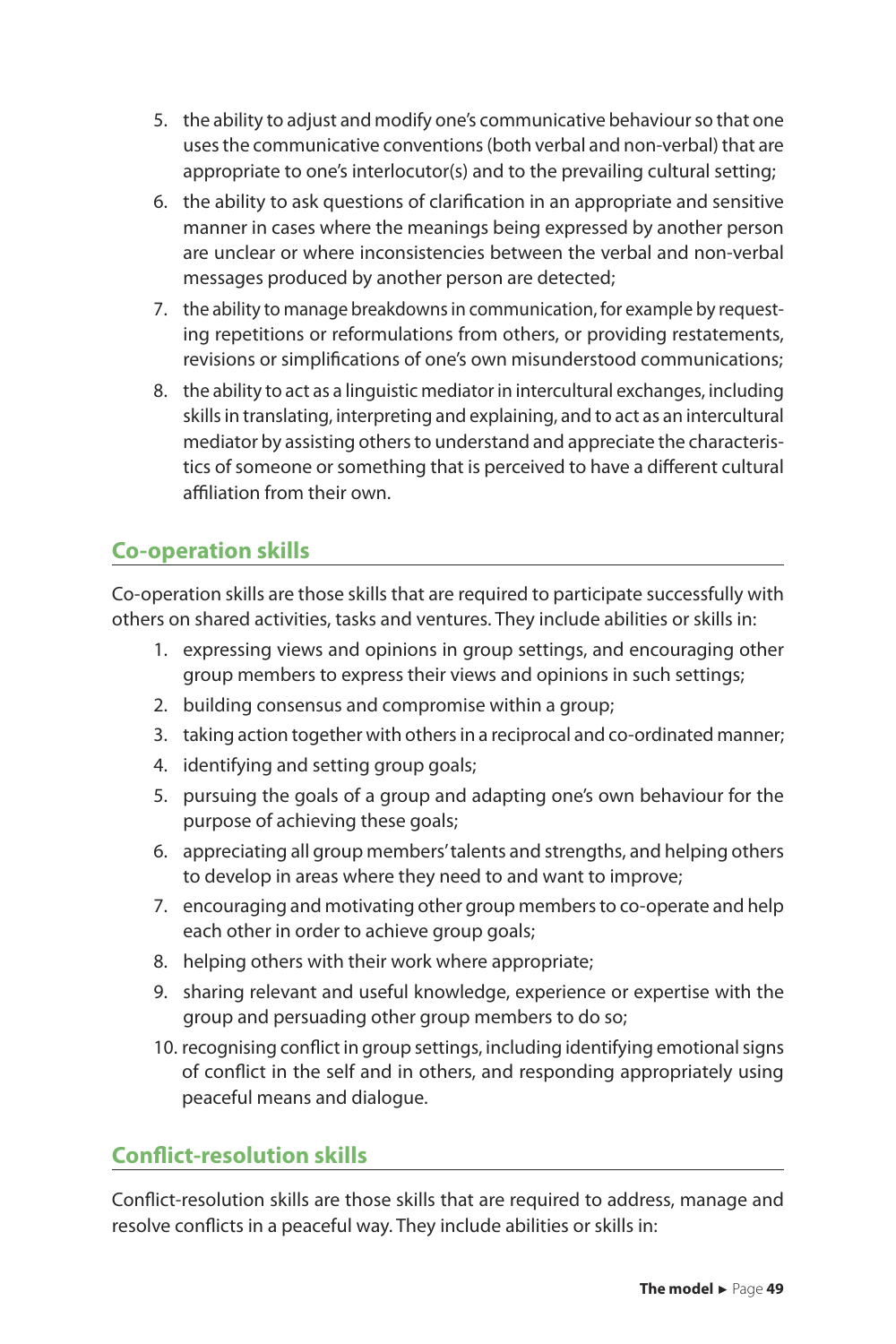- 1. reducing or preventing aggression and negativity, and creating a neutral environment in which people feel free to express their differing opinions and concerns without fear of reprisal;
- 2. encouraging and enhancing receptivity, mutual understanding and trust between conflicting parties;
- 3. recognising differences in the power and/or status of the conflicting parties, and taking steps to reduce the possible impact of such differentials on communications between them;
- 4. effectively managing and regulating emotions the ability to interpret one's own underlying emotional and motivational states as well as those of others, and to deal with emotional stress, anxiety and insecurity both in oneself and in others;
- 5. listening to and understanding the different perspectives of the parties involved in conflicts;
- 6. expressing and summarising the different points of view held by conflicting parties;
- 7. countering or reducing misperceptions held by conflicting parties;
- 8. recognising that sometimes there may be a need for a period of silence, a truce or a period of inaction, to allow the conflicting parties to reflect on the perspectives that are held by others;
- 9. identifying, analysing, relating and contextualising the causes and other aspects of conflicts;
- 10. identifying common ground on which agreement between conflicting parties can be built, identifying options for resolving conflicts, and refining possible compromises or solutions;
- 11. assisting others to resolve conflicts by enhancing their understanding of the available options;
- 12. assisting and guiding the parties involved to agree on an optimal and acceptable solution to the conflict.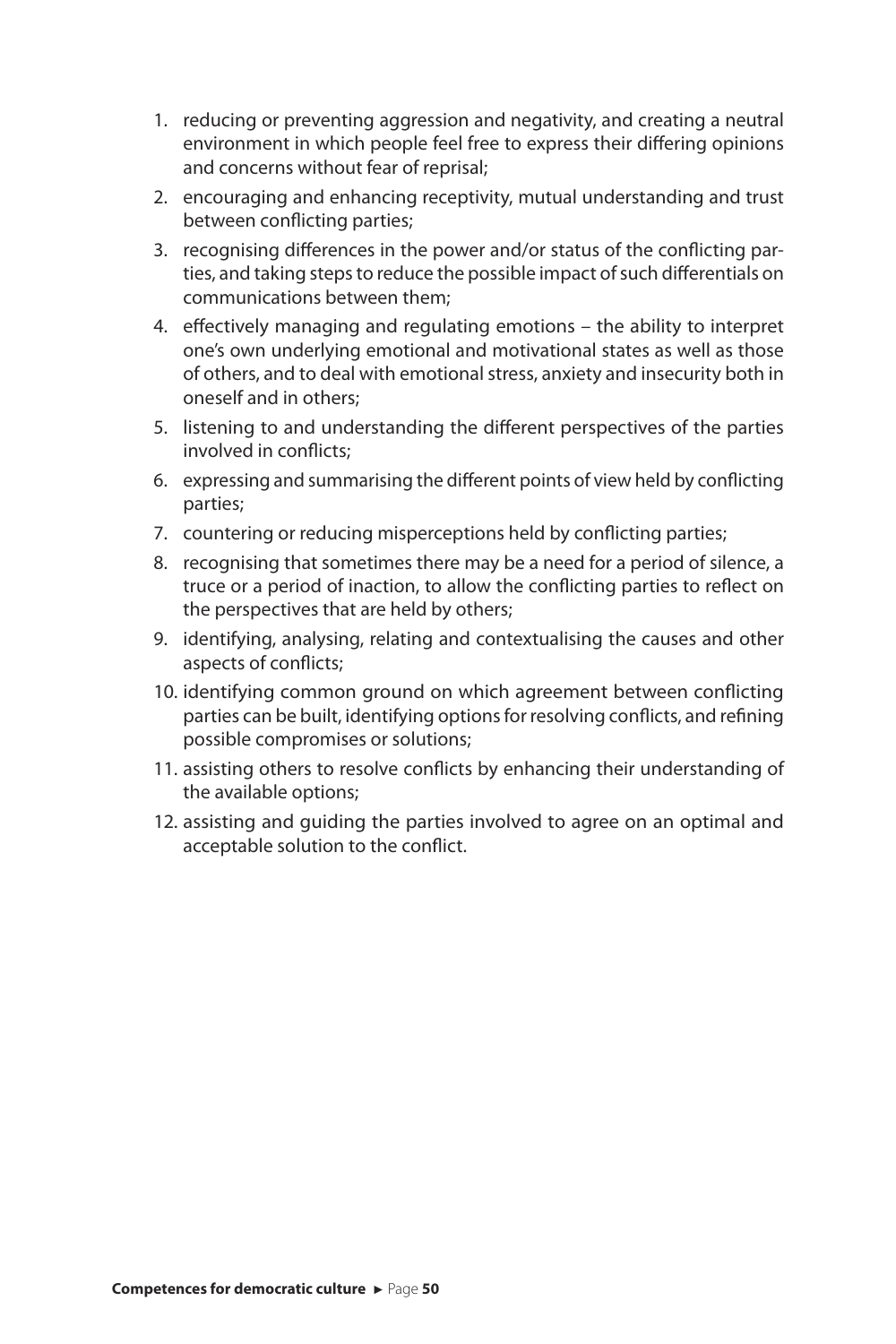#### 6.4. Knowledge and critical understanding

Knowledge is the body of information that is possessed by a person, while understanding is the comprehension and appreciation of meanings. The term "critical understanding" is used in the present context to emphasise the need for the comprehension and appreciation of meanings in the context of democratic processes and intercultural dialogue to involve active reflection on and critical evaluation of that which is being understood and interpreted (as opposed to automatic, habitual and unreflective interpretation).

The various forms of knowledge and critical understanding that are required for a culture of democracy fall into three main sets, as follows.

#### **Knowledge and critical understanding of the self**

Self-awareness and self-understanding are vital for participating effectively and appropriately in a culture of democracy. Knowledge and critical understanding of the self has many different aspects, including:

- 1. knowledge and understanding of one's own cultural affiliations;
- 2. knowledge and understanding of one's perspective on the world and of its cognitive, emotional and motivational aspects and biases;
- 3. knowledge and understanding of the assumptions and preconceptions which underlie one's perspective on the world;
- 4. understanding how one's perspective on the world, and one's assumptions and preconceptions, are contingent and dependent upon one's cultural affiliations and experiences, and in turn affect one's perceptions, judgments and reactions to other people;
- 5. awareness of one's own emotions, feelings and motivations, especially in contexts involving communication and co-operation with other people;
- 6. knowledge and understanding of the limits of one's own competence and expertise.

#### **Knowledge and critical understanding of language and communication**

Knowledge and critical understanding of language and communication have many different aspects, and include:

- 1. knowledge of the socially appropriate verbal and non-verbal communicative conventions which operate in the language(s) which one uses;
- 2. understanding that people of other cultural affiliations may follow different verbal and non-verbal communicative conventions from oneself, which are meaningful from their perspective, even when they are using the same language as oneself;
- 3. understanding that people who have different cultural affiliations can perceive the meanings of communications in different ways;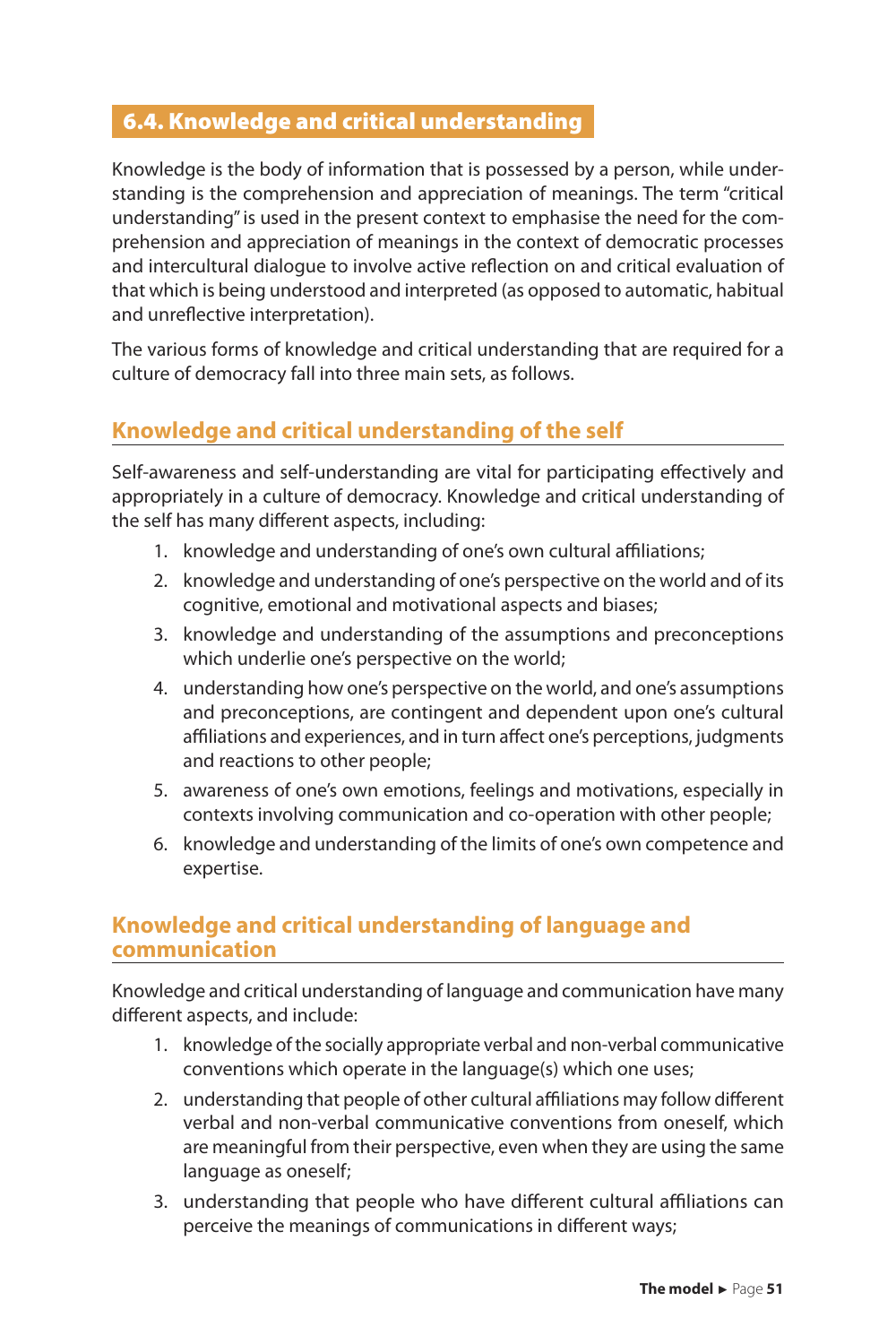- 4. understanding that there are multiple ways of speaking in any given language and a variety of ways of using the same language;
- 5. understanding how the use of language is a cultural practice which operates as a carrier of information, meanings and identities which circulate in the culture in which that language is embedded;
- 6. understanding of the fact that languages may express culturally shared ideas in a unique way or express unique ideas which may be difficult to access through another language;
- 7. understanding the social impact and effects on others of different communication styles, including understanding how different communication styles may clash or result in a breakdown of communication;
- 8. understanding how one's own assumptions, preconceptions, perceptions, beliefs and judgments are related to the specific language(s) which one speaks.

#### **Knowledge and critical understanding of the world (including politics, law, human rights, culture, cultures, religions, history, media, economies, the environment and sustainability)**

Knowledge and critical understanding of the world subsumes a large and complex range of knowledge and understanding in a variety of domains, including all of the following.

#### **(a) Knowledge and critical understanding of politics and law, which includes:**

- 1. knowledge and understanding of political and legal concepts, including democracy, freedom, justice, equality, citizenship, rights and responsibilities, the necessity of laws and regulations, and the rule of law;
- 2. knowledge and understanding of democratic processes, of how democratic institutions work, including the roles of political parties, election processes and voting;
- 3. knowledge and understanding of the diverse ways in which citizens can participate in public deliberations and decision making and can influence policy and society, including understanding of the role that civil society and NGOs can play in this regard;
- 4. understanding power relations, political disagreement and conflict of opinion in democratic societies, and of how such disagreements and conflicts can be peacefully resolved;
- 5. knowledge and understanding of current affairs, contemporary social and political problems, and the political views of others;
- 6. knowledge and understanding of contemporary threats to democracy.

#### **(b) Knowledge and critical understanding of human rights, which includes:**

1. knowledge and understanding that human rights are grounded in the dignity that is inherent in all human beings;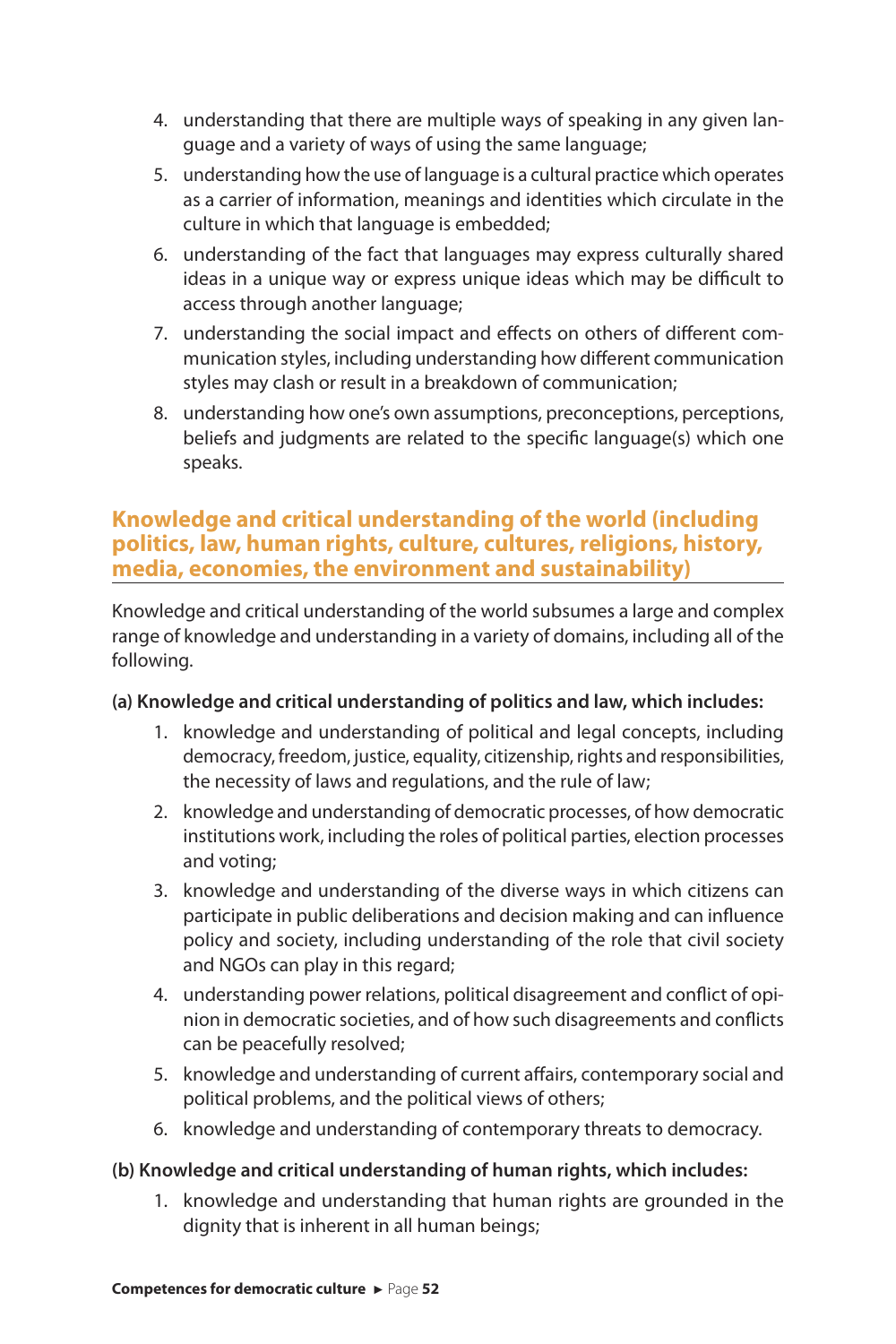- 2. knowledge and understanding that human rights are universal, inalienable and indivisible, and that everyone does not only have human rights but also has a responsibility to respect the rights of others, irrespective of their national origins, ethnicity, race, religion, language, age, sex, gender, political opinion, birth, social origin, property, disability, sexual orientation or other status;
- 3. knowledge and understanding of the obligations of states and governments in relation to human rights;
- 4. knowledge and understanding of the history of human rights, including the Universal Declaration of Human Rights, the European Convention on Human Rights, and the United Nations Convention on the Rights of the Child;
- 5. knowledge and understanding of the relationship between human rights, democracy, freedom, justice, peace and security;
- 6. knowledge and understanding that there may be different ways of interpreting and experiencing human rights in different societies and cultures but that the possible variations are framed by internationally agreed legal instruments which set out minimum standards for human rights irrespective of cultural context;
- 7. knowledge and understanding of how human rights principles are applied in practice to specific situations, how violations of human rights can arise, how violations of human rights can be addressed, and how possible conflicts between human rights can be resolved;
- 8. knowledge and understanding of critical human rights challenges in the world today.

#### **(c) Knowledge and critical understanding of culture and cultures, which includes:**

- 1. knowledge and understanding of how people's cultural affiliations shape their world views, preconceptions, perceptions, beliefs, values, behaviours and interactions with others;
- 2. knowledge and understanding that all cultural groups are internally variable and heterogeneous, do not have fixed inherent characteristics, contain individuals who contest and challenge traditional cultural meanings, and are constantly evolving and changing;
- 3. knowledge and understanding of how power structures, discriminatory practices and institutional barriers within and between cultural groups operate to restrict opportunities for disempowered individuals;
- 4. knowledge and understanding of the specific beliefs, values, norms, practices, discourses and products that may be used by people who have particular cultural affiliations, especially those used by people with whom one interacts and communicates and who are perceived to have different cultural affiliations from oneself.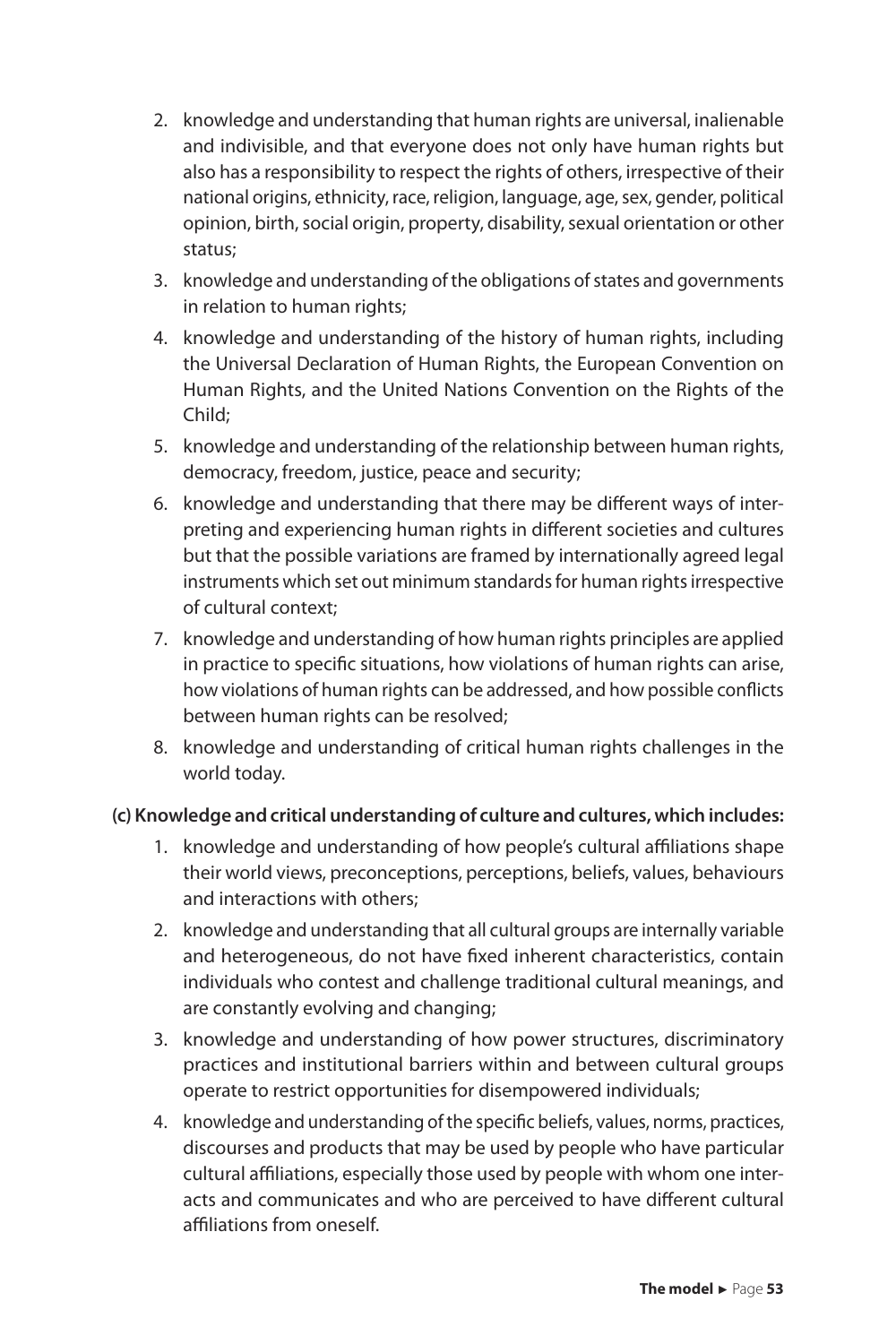#### **(d) Knowledge and critical understanding of religions, which includes:**

- 1. knowledge and understanding of the key aspects of the history of particular religious traditions, of the key texts and key doctrines of particular religious traditions, and of the commonalities and differences which exist between different religious traditions:
- 2. knowledge and understanding of religious symbols, religious rituals and the religious uses of language;
- 3. knowledge and understanding of the key features of the beliefs, values, practices and experiences of individuals who practise particular religions;
- 4. understanding of the fact that the subjective experience and personal expressions of religions are likely to differ in various ways from the standard textbook representations of those religions;
- 5. knowledge and understanding of the internal diversity of beliefs and practices which exists within individual religions;
- 6. knowledge and understanding of the fact that all religious groups contain individuals who contest and challenge traditional religious meanings, and that religious groups do not have fixed inherent characteristics, but are constantly evolving and changing.

#### **(e) Knowledge and critical understanding of history, which includes:**

- 1. knowledge and understanding of the fluid nature of history and of how interpretations of the past vary over time and across cultures;
- 2. knowledge and understanding of particular narratives from different perspectives about the historical forces and factors that have shaped the contemporary world;
- 3. understanding of the processes of historical investigation, in particular of how facts are selected and constructed, and how they become evidence in the production of historical narratives, explanations and arguments;
- 4. understanding of the need to access alternative sources of information about history because the contributions of marginalised groups (e.g. cultural minorities and women) are often excluded from standard historical narratives;
- 5. knowledge and understanding of how histories are often presented and taught from an ethnocentric point of view;
- 6. knowledge and understanding of how the concepts of democracy and citizenship have evolved in different ways in different cultures over time;
- 7. knowledge and understanding of how stereotyping is a form of discrimination that has been used to deny individuality and diversity to human beings and to undermine human rights, and in some cases has led to crimes against humanity;
- 8. understanding and interpreting the past in the light of the present with a view to the future, and understanding the relevance of the past to concerns and issues in the contemporary world.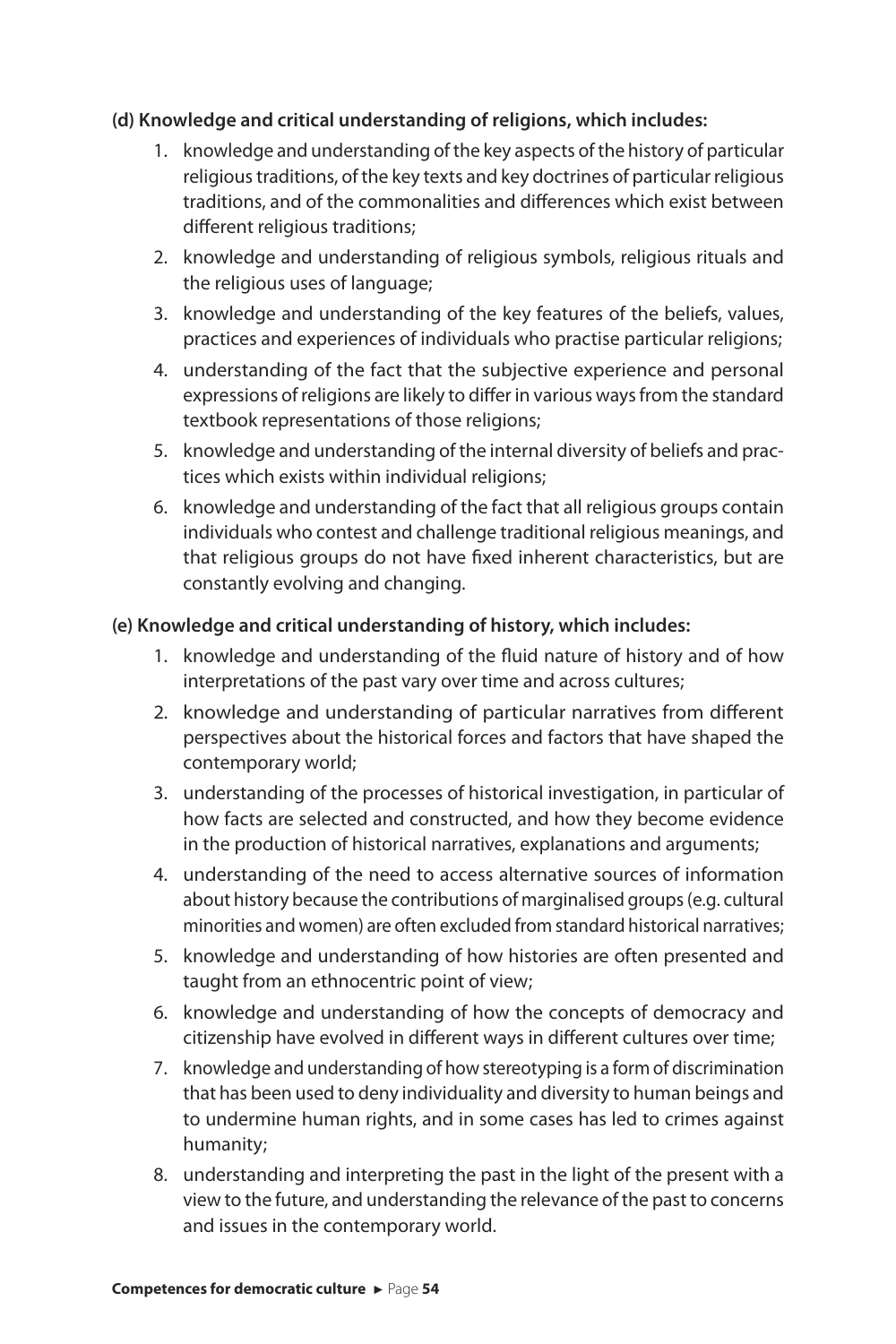#### **(f) Knowledge and critical understanding of the media, which includes:**

- 1. knowledge and understanding of the processes through which the mass media select, interpret and edit information before transmitting it for public consumption;
- 2. knowledge and understanding of the mass media as commodities that involve producers and consumers, and of the possible motives, intentions and purposes that the producers of content, images, messages and advertisements for the mass media may have;
- 3. knowledge and understanding of digital media, of how digital media content, images, messages and advertisements are produced, and of the various possible motives, intentions and purposes of those who create or reproduce them;
- 4. knowledge and understanding of the effects that mass media and digital media content can have on individuals' judgments and behaviours;
- 5. knowledge and understanding of how political messages, propaganda and hate speech in the mass media and digital media are produced, how these forms of communication can be identified, and how individuals can guard and protect themselves against the effects of these communications.

#### **(g) Knowledge and critical understanding of economies, the environment and sustainability, which includes:**

- 1. knowledge and understanding of economies and of the economic and financial processes that affect the functioning of society, including the relationship between employment, earnings, profit, taxation and government expenditure;
- 2. knowledge and understanding of the relationship between income and expenditure, the nature and consequences of debt, the real cost of loans, and the risk of loans beyond repayment capacity;
- 3. knowledge and understanding of the economic interdependence of the global community and of the impact that personal choices and patterns of consumption may have in other parts of the world;
- 4. knowledge and understanding of the natural environment, the factors that can impact on it, the risks associated with environmental damage, current environmental challenges, and the need for responsible consumption and environmental protection and sustainability;
- 5. knowledge and understanding of the connections between economic, social, political and environmental processes, especially when viewed from a global perspective;
- 6. knowledge and understanding of the ethical issues associated with globalisation.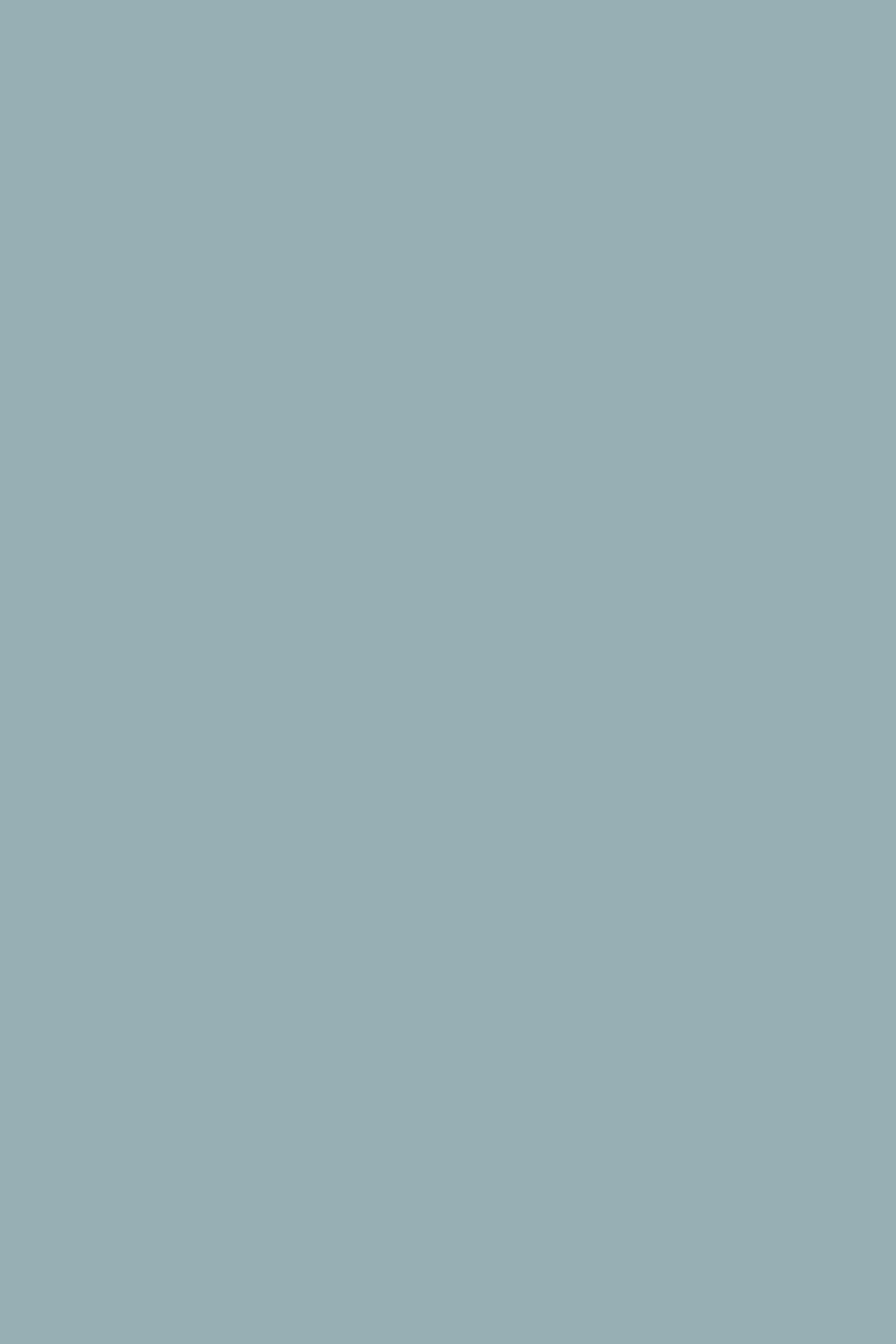# **7. Conclusion**

**A** s stated at the outset of this document, the model that is presented here is an attempt to provide a description of the competences that need to be acquired by learners if they are to become effective engaged citizens and live peacefully together with others as equals in culturally diverse democratic societies. It is hoped that the current model will prove useful for educational decision making and planning and will assist in the harnessing of educational systems for the purpose of preparing learners for life as democratically and interculturally competent citizens.

It is also hoped that this model will enable educational systems to empower learners as autonomous social agents who are capable of choosing and pursuing their own goals in life within the framework that is provided by democratic institutions and respect for human rights. Several competences in the model are especially pertinent to this goal. For example, if learners develop an attitude of openness towards other cultures, beliefs, world views and practices, they will be willing to explore and investigate other perspectives and modes of life that lie beyond the traditional ones with which they have grown up, expanding the range of their experiences and their horizons; if they acquire autonomous learning skills, they will be able to learn independently about these new perspectives and modes of life and not be dependent solely upon information provided by others in their immediate environment; and if they acquire analytical and critical thinking skills, they will be able to subject to detailed scrutiny alternative perspectives and modes of life, and new information and ideas, and will be able to make their own evaluative judgments about whether or not they are acceptable or desirable. In addition, if young people learn to value human dignity and human rights, cultural diversity and democracy, then these values will be used as the foundation for all of their choices and actions, and they will willingly pursue their lives in a manner that respects the dignity and human rights of other people and the principles of democracy.

In short, equipping learners with the competences specified by the current model is an essential step which needs to be taken to empower them to choose and pursue their own goals within the framework that is provided by respect for human rights and democratic processes. Equipping them with these competences through the educational system, alongside taking action to tackle structural disadvantages and inequalities, is crucial to ensure the future health of our culturally diverse democratic societies and the empowerment and flourishing of all young people who live within them.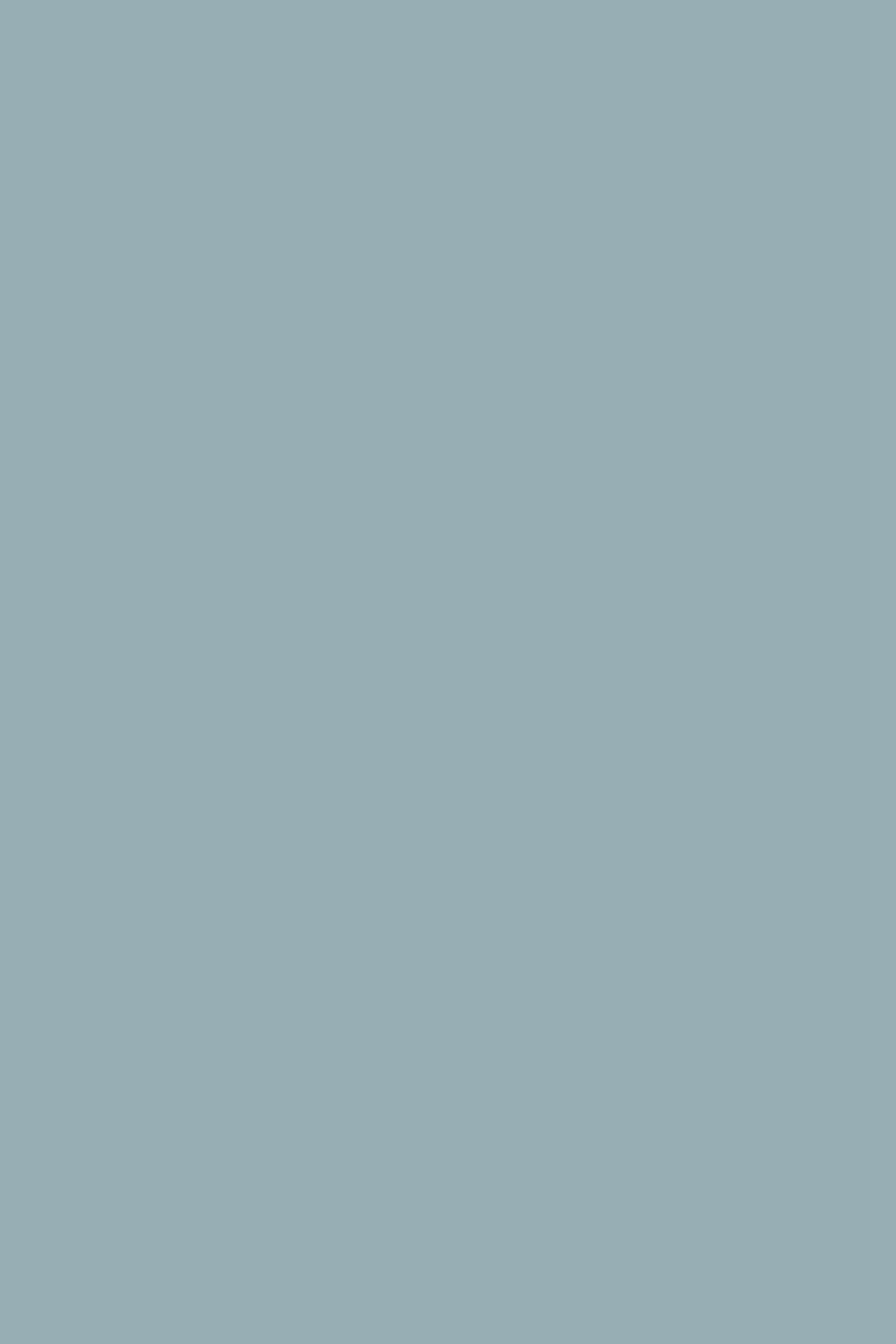## Appendix A **The sources of the competence schemes that were audited by the project**

**T** his appendix contains the sources of all the competence schemes that were audited by the project. Some of the sources listed below contain more than a single competence scheme, while others duplicate competence schemes contained in other sources. For this reason, the number of documents in this list (102) differs from the total number of schemes that were audited (101). Unless otherwise stated, all websites were accessed on 17 February 2016.

- 1. Abbe A., Gulick L. M. V. and Herman J. L. (2007), *Cross-cultural competence in army leaders: a conceptual and empirical foundation*. Army Research Institute for the Behavioral and Social Sciences, Arlington, VA, www.deomi.org/ CulturalReadiness/documents/CCCompetenceArmy.pdf.
- 2. AFS Intercultural Programs (2013), *AFS educational goals*, www.afs.org/ afs-and-intercultural-learning/afs-educational-goals/.
- 3. Audigier F. (2000), *Basic concepts and core competencies for education for democratic citizenship*, Council of Europe, Strasbourg, www.ibe.unesco.org/ fileadmin/user\_upload/Curriculum/SEEPDFs/audigier.pdf.
- 4. Barrett M. (2013), "Intercultural competence: a distinctive hallmark of interculturalism?", in Barrett M. (ed.), *Interculturalism and multiculturalism: similarities and differences* (pp. 147-68), Council of Europe Publishing, Strasbourg.
- 5. Barrett M. (2015), "An integrative model of political and civic participation: linking the macro, social and psychological levels of explanation", in Barrett M. and Zani B. (eds), *Political and civic engagement: multidisciplinary perspectives* (pp. 162-87), Routledge, London.
- 6. Barrett M. and Brunton-Smith I. (2014), "Political and civic engagement and participation: towards an integrative perspective", *Journal of Civil Society* 10(1), 5-28.
- 7. Barrett M., Byram M., Lázár I., Mompoint-Gaillard P. and Philippou S. (2014), *Developing intercultural competence through education*, Council of Europe Publishing, Strasbourg, www.coe.int/t/dg4/education/pestalozzi/Source/ Documentation/Pestalozzi3.pdf.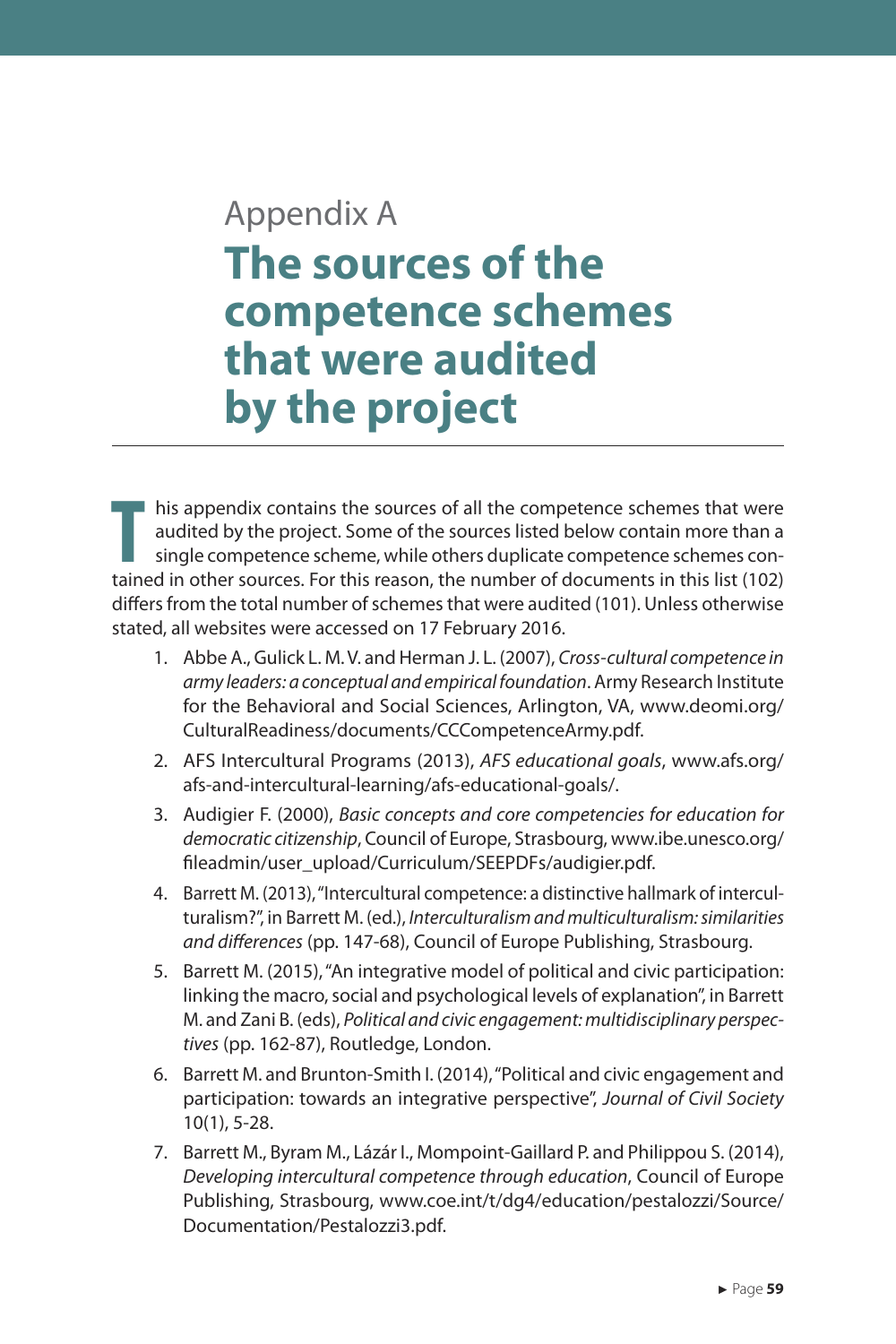- 8. Beacco J.-C., Byram M., Cavalli M., Coste D., Cuenat M. E., Goullier F. and Panthier J. (2010), *Guide for the development and implementation of curricula for plurilingual and intercultural education*, Council of Europe, Strasbourg, www.coe.int/t/ dg4/linguistic/Source/Source2010\_ForumGeneva/GuideEPI2010\_EN.pdf.
- 9. Bertelsmann Stiftung and Fondazione Cariplo (2008), *Intercultural competence – the key competence in the 21st century?*, Bertelsmann Foundation Publishers, Gütersloh.
- 10. Boix Mansilla V. and Jackson A. (2011), *Educating for global competence: preparing our youth to engage the world*, Asia Society, New York, http:// asiasociety.org/files/book-globalcompetence.pdf.
- 11. Bologna Working Group on Qualifications Frameworks (2005), *A framework for qualifications of the European Higher Education Area*, Ministry of Science, Technology and Innovation, Copenhagen, www.ond.vlaanderen.be/hogeronderwijs/bologna/documents/050218\_QF\_EHEA.pdf.
- 12. Brander P., Cardenas C, de Vicente Abad J., Gomes R. and Taylor M. (2004), *Education pack "All different – all equal"*, Council of Europe, Strasbourg, http:// eycb.coe.int/edupack/.
- 13. Brander P., De Witte L., Ghanea N., Gomes R., Keen E., Nikitina A. and Pinkeviciute J. (2012), *Compass: manual for human rights education with young people*, Council of Europe Publishing, Strasbourg, www.coe.int/t/ dg4/eycb/Source/Compass\_2012\_FINAL.pdf.
- 14. Brett P., Mompoint-Gaillard P. and Salema M. H. (2009), *How all teachers can support citizenship and human rights education: a framework for the development of competences*, Council of Europe Publishing, Strasbourg, www.coe. int/t/dg4/education/edc/Source/Resources/Pack/How\_all\_Teachers\_EN.pdf.
- 15. Byram M. (1997), *Teaching and assessing intercultural communicative competence*, Multilingual Matters, Clevedon.
- 16. Byram M. (2008), *From foreign language education to education for intercultural citizenship*, Multilingual Matters, Clevedon.
- 17. Byram M., Barrett M., Ipgrave J., Jackson R. and Méndez García M. C. (2009a), *Autobiography of intercultural encounters: context, concepts and theories*, Council of Europe Publishing, Strasbourg, www.coe.int/t/dg4/autobiography/ source/aie\_en/aie\_context\_concepts\_and\_theories\_en.pdf.
- 18. Byram M., Barrett M., Ipgrave J., Jackson R. and Méndez García M. C. (2009b), *Autobiography of intercultural encounters: notes for facilitators*, Council of Europe Publishing, Strasbourg, www.coe.int/t/dg4/autobiography/Source/ AIE\_en/AIE\_notes\_for\_facilitators\_en.pdf.
- 19. Byram M., Gribkova B. and Starkey H. (2002), *Developing the intercultural dimension in language teaching: a practical introduction for teachers*, Council of Europe Publishing, Strasbourg, www.coe.int/t/dg4/linguistic/source/ quide dimintercult en.pdf.
- 20. Campaign for the Civic Mission of Schools (CCMS) (2011), *Guardian of democracy: The Civic Mission of Schools*, Campaign for the Civic Mission of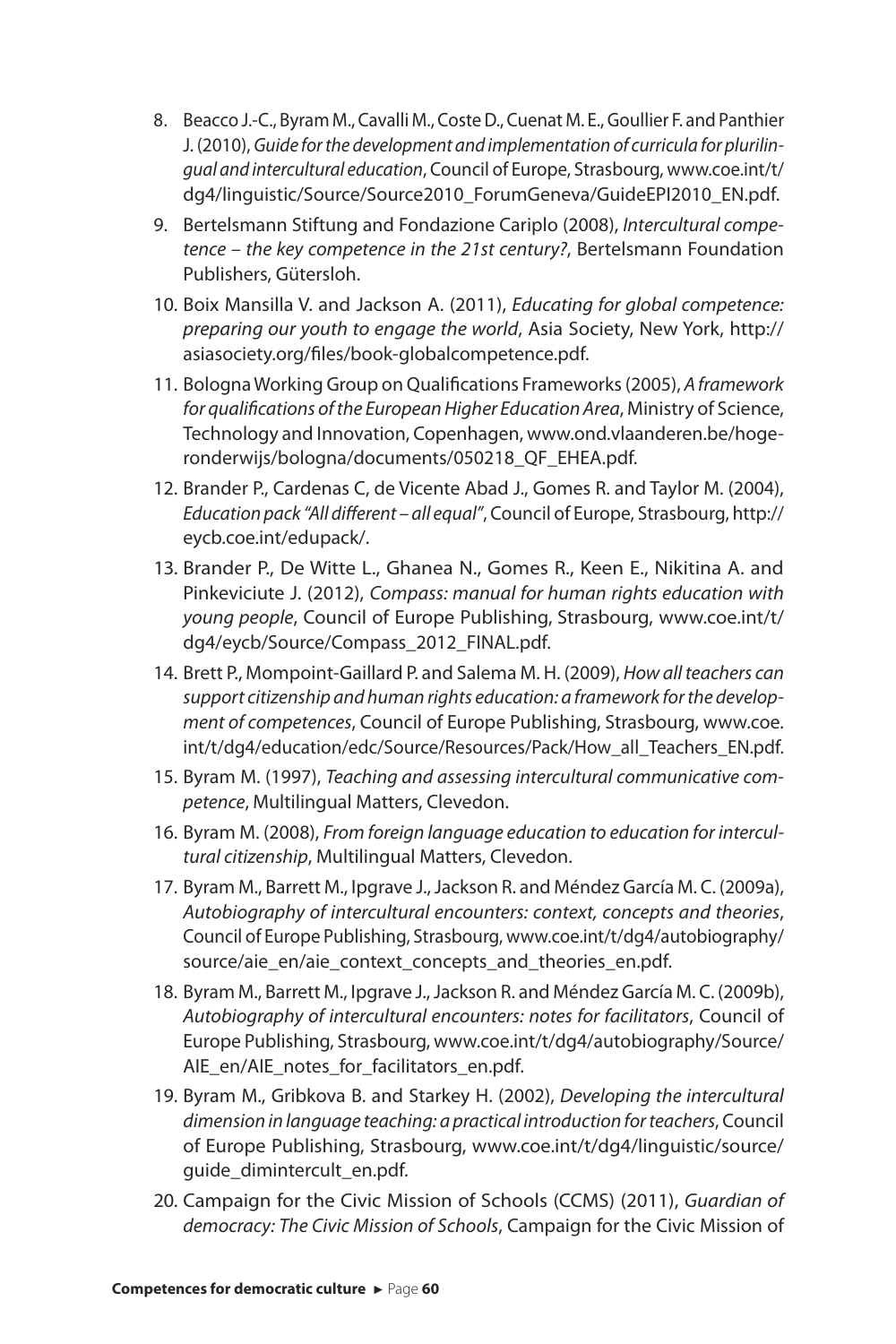Schools, Silver Spring, MD, http://civicmission.s3.amazonaws.com/118/ f0/5/171/1/Guardian-of-Democracy-report.pdf.

- 21. Candelier M., Camilleri-Grima A., Castellotti V., de Pietro J.-F., Lőrincz I., Meißner F. J., Noguerol A. and Schröder-Sura A. (2012), *FREPA – a framework of reference for pluralistic approaches: competences and resources*, European Centre for Modern Languages/Council of Europe, Strasbourg, http://carap. ecml.at/.
- 22. Catteeuw P. (2012), *A framework of reference for intercultural competence*, FARO, Brussels, www.faronet.be/e-documenten/a-framework-of-referencefor-intercultural-competence-a-21st-century-flemish-experiment.
- 23. Čehajić S., Brown R. and Castano E. (2008),"Forgive and forget? Antecedents and consequences of intergroup forgiveness in Bosnia Herzegovina", *Political Psychology* 29(3), 351-67.
- 24. Čehajić S., Effron D., Halperin E., Liberman V. and Ross L. (2011), "Affirmation, acknowledgment of in-group responsibility, group-based guilt, and support for reparative measures", *Journal of Personality and Social Psychology* 101, 256-70.
- 25. Cohen-Chen S., Halperin E., Crisp R. J. and Gross J. J. (2014), "Hope in the Middle East: malleability beliefs, hope, and the willingness to compromise for peace", *Social Psychological and Personality Science* 5 (1), 67-75.
- 26. Connerley M. L. and Pedersen P. B. (2005), *Leadership in a diverse and multicultural environment: developing awareness, knowledge, and skills*, Sage, Thousand Oaks, CA.
- 27. Conseil Superieur des Programmes, Ministère de l'éducation nationale, France (2014), *Projet d'enseignement moral et civique*, http://cache.media. education.gouv.fr/file/Organismes/32/8/CSP-Projet\_EMC\_337328.pdf.
- 28. Council of Europe (1996), *EDC consultative meeting*, Doc. DECS/CIT (96)1.
- 29. Council of Europe (2009), *Policies and practices for teaching sociocultural diversity – competences*, Council of Europe Publishing, Strasbourg, www. coe.int/t/dg4/education/diversity/Competences\_en.asp.
- 30. Crosbie V. (2014), "Capabilities for intercultural dialogue", *Language and Intercultural Communication* 14(1), 91-107.
- 31. Deardorff D. K. (2006), "The identification and assessment of intercultural competence as a student outcome of internationalization at institutions of higher education in the United States", *Journal of Studies in International Education* 10, 241-66.
- 32. Department for Education, England, UK (2013), *Citizenship programmes of study: Key Stages 3 and 4, National Curriculum in England*, www.gov. uk/government/uploads/system/uploads/attachment\_data/file/239060/ SECONDARY\_national\_curriculum - Citizenship.pdf.
- 33. Departamento de Educación, Gobierno de Navarra [Government of Navarra] (2012), *Competencia social y ciudadana y coeducación: orientaciones para las materias de primaria y secundaria*, http://coeducando.educacion.navarra.es/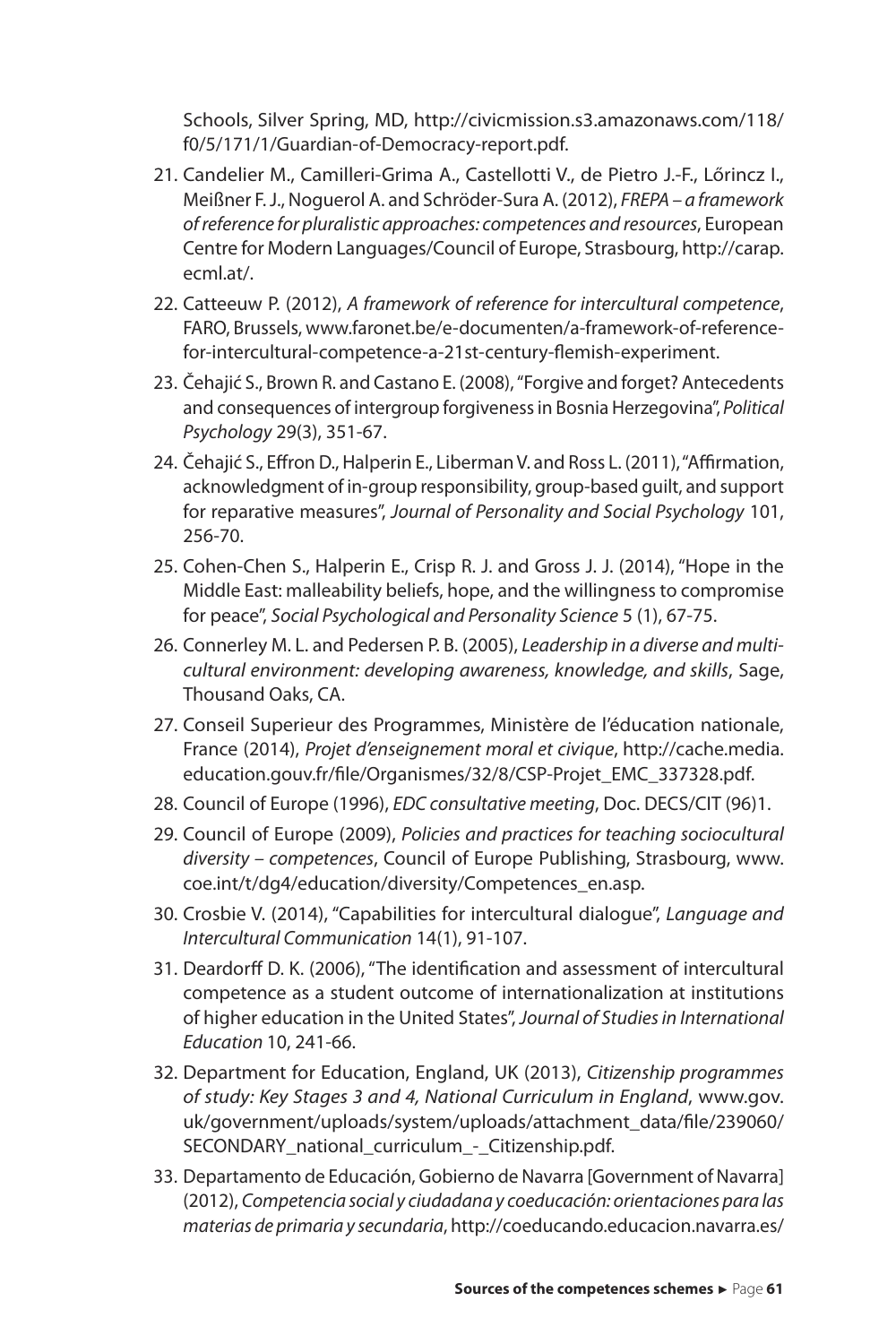wp-content/uploads/2010/11/competencia\_social\_y\_ciudadana\_y\_coeducacion.pdf.

- 34. Departamento de Educación, Universidades e Investigación, Gobierno Vasco [Basque Government] (n.d.), *Las competencias básicas en el Sistema Educativo de la C.A.P.V.*, www.hezkuntza.ejgv.euskadi.net/r43-573/es/contenidos/ informacion/dig\_publicaciones\_innovacion/es\_curricul/adjuntos/14\_curriculum competencias 300/300002c Pub BN Competencias Basicas c. pdf.
- 35. EC-CoE Youth Partnership (2014), *Guidelines for intercultural dialogue in non-formal learning/education activities*. European Commission and Council of Europe, http://pjp-eu.coe.int/documents/1017981/8492613/ICD2014. pdf/73add476-4e8e-4522-8fb5-67df5e4ccfc8.
- 36. ELICIT (2010), *Reference framework of competences for teaching European citizenship literacy*, www.elicitizen.eu/tools-for-education/reference-framework.
- 37. European Consortium for Accreditation (2005), *Dublin Descriptors*, http:// ecahe.eu/w/index.php/Dublin\_Descriptors.
- 38. European Parliament (2006), Recommendation 2006/962/EC of the European Parliament and of the Council of 18 December 2006 on key competences for lifelong learning. *Official Journal of the European Union*, L 394/10, 30.12.2006, http://europa.eu/legislation\_summaries/education\_training\_youth/lifelong\_learning/c11090\_en.htm and http://eur-lex.europa.eu/legal-content/ EN/ALL/;jsessionid=5CpqTzDLm1sDXXGD82RBdwXQKRv1fJLbn9y8ngmS8 GNmyNv9ynVL!-975582138?uri=CELEX:32006H0962.
- 39. Eurydice (2012), *Citizenship Education in Europe*, Education, Audiovisual and Culture Executive Agency, P9 Eurydice, Brussels.
- 40. Fantini A. E. and Tirmizi A. (2006), *Exploring and assessing intercultural competence*, World Learning Publications, Paper 1, http://digitalcollections.sit. edu/worldlearning\_publications/1.
- 41. Flowers N., Brederode-Santos M. E., Claeys J., Fazah R., Schneider A. and Szelényi Z. (2009), *Compasito: manual on human rights education for children* (2nd edition), Council of Europe Publishing, Strasbourg, www.eycb.coe.int/ compasito/pdf/Compasito%20EN.pdf.
- 42. Frau-Meigs D. (2007), *General Rapporteur's report on the workshop on "Media literacy and human rights: education for sustainable democratic societies"*, Graz, Austria, 5-7 December 2007.
- 43. Göksel A., Gomes R., Keen E. and Brander P. (2010), *Mosaic: the training kit for Euro-Mediterranean youth work*, Council of Europe Publishing, Strasbourg, http://youth-partnership-eu.coe.int/youth-partnership/publications/Tkits/11/6577\_T-Kit\_11\_A4\_assemble.pdf.
- 44. Gollob R., Krapf P. and Weidinger W. (eds) (2010), *Educating for democracy: background materials on democratic citizenship and human rights education for teachers*, Council of Europe Publishing, Strasbourg, www. coe.int/t/dg4/education/edc/Source/Resources/Teachers\_manuals/ Educating\_democracy\_EN.pdf.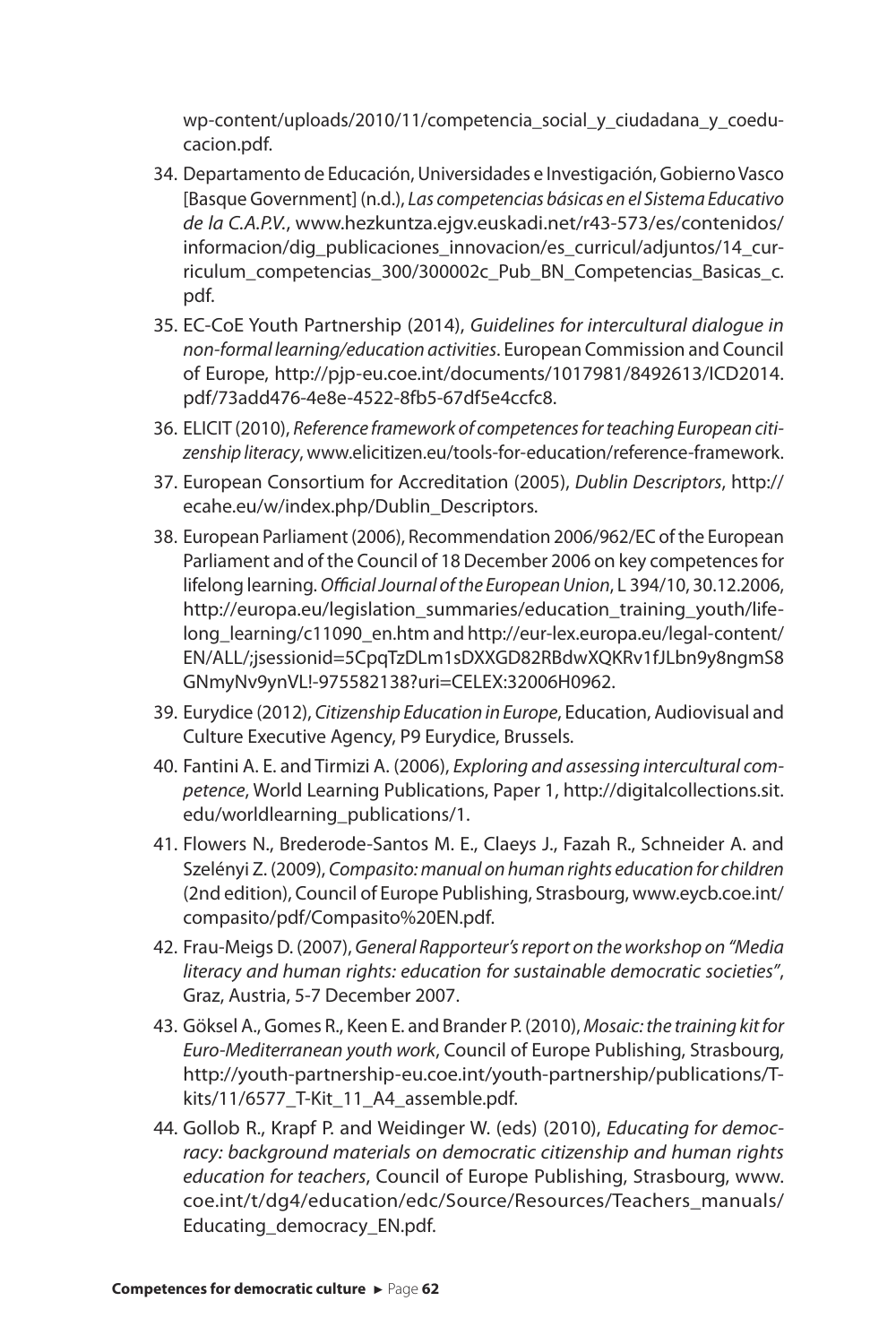- 45. Gonzalez R., Manzi J. and Noor M. (2011), "Intergroup forgiveness and reparation in Chile: the role of identity and intergroup emotions", in Tropp L. and Mallett R. (eds), *Moving beyond prejudice reduction: pathways to positive intergroup relations* (pp. 221-40), American Psychological Association, Washington, DC.
- 46. Government of Andorra (2015), "Annex I Perfil de l'alumne a l'acabament de la segona ensenyança de l'Escola Andorrana", in Decret d'ordenament de l'educació bàsica obligatòria del sistema educatiu andorrà, *Butlletí Oficial del Principat d'Andorra* 17, 4 de març del 2015, www.bopa.ad/bopa/027017/ Documents/ga27017062.pdf.
- 47. Government of Hungary (2011), *Decree on the issue, introduction and implementation of the National Core Curriculum*. Magyar Közlöny.
- 48. Government of Spain (2013), *Boletín Oficial del Estado* 295, Martes 10 de diciembre de 2013, Sec. I. Pág. 97858-97921, www.boe.es/boe/ dias/2013/12/10/pdfs/BOE-A-2013-12886.pdf.
- 49. Grindal K. (1997), *EDC: basic concepts and core competences: the approach in Norway*, Council of Europe, Strasbourg.
- 50. Halperin E., Crisp R., Husnu S., Trzesniewski K. H., Dweck C. S. and Gross J. J. (2012), "Promoting intergroup contact by changing beliefs: group malleability, intergroup anxiety and contact motivation", *Emotion* 12, 1192-95.
- 51. Halperin E., Porat R., Tamir M. and Gross J. J. (2013), "Can emotion regulation change political attitudes in intractable conflict? From the laboratory to the field", *Psychological Science* 24, 106-111.
- 52. Halperin E., Russell G. A., Trzesniewski H. K., Gross J. J. and Dweck S. C. (2011), "Promoting the peace process by changing beliefs about group malleability", *Science* 333, 1767-69.
- 53. Hewstone M., Cairns E., Voci A., Hamberger J. and Niens U. (2006), "Intergroup contact, forgiveness, and experience of 'The Troubles' in Northern Ireland", *Journal of Social Issues* 62(1), 99-120.
- 54. Himmelmann G. (2003), "Zukunft, Fachidentität und Standards der politischen Bildung", unpublished manuscript, TU Braunschweig, Institut für Sozialwissenschaften, Braunschweig [summarised in Byram, 2008].
- 55. Hoskins B. and Deakin Crick R. (2008), *Learning to learn and civic competences: different currencies or two sides of the same coin?* JRC Scientific and Technical Report EUR 23360 EN 2008, Office for Official Publications of the European Communities, Luxembourg.
- 56. Hoskins B., Villalba C. M. H. and Saisana M. (2012), *The 2011 Civic Competence Composite Indicator (CCCI-2): measuring young people's civic competence across Europe based on the IEA International Citizenship and Civic Education Study*, JRC Scientific and Technical Report EUR 25182 EN 2012, Office for Official Publications of the European Communities. Luxembourg.
- 57. Hoskins B., Villalba E., Van Nijlen D. and Barber C. (2008), *Measuring civic competence in Europe: a composite indicator based on IEA Civic Education Study 1999 for 14 Years Old in School*, JRC Scientific and Technical Report EUR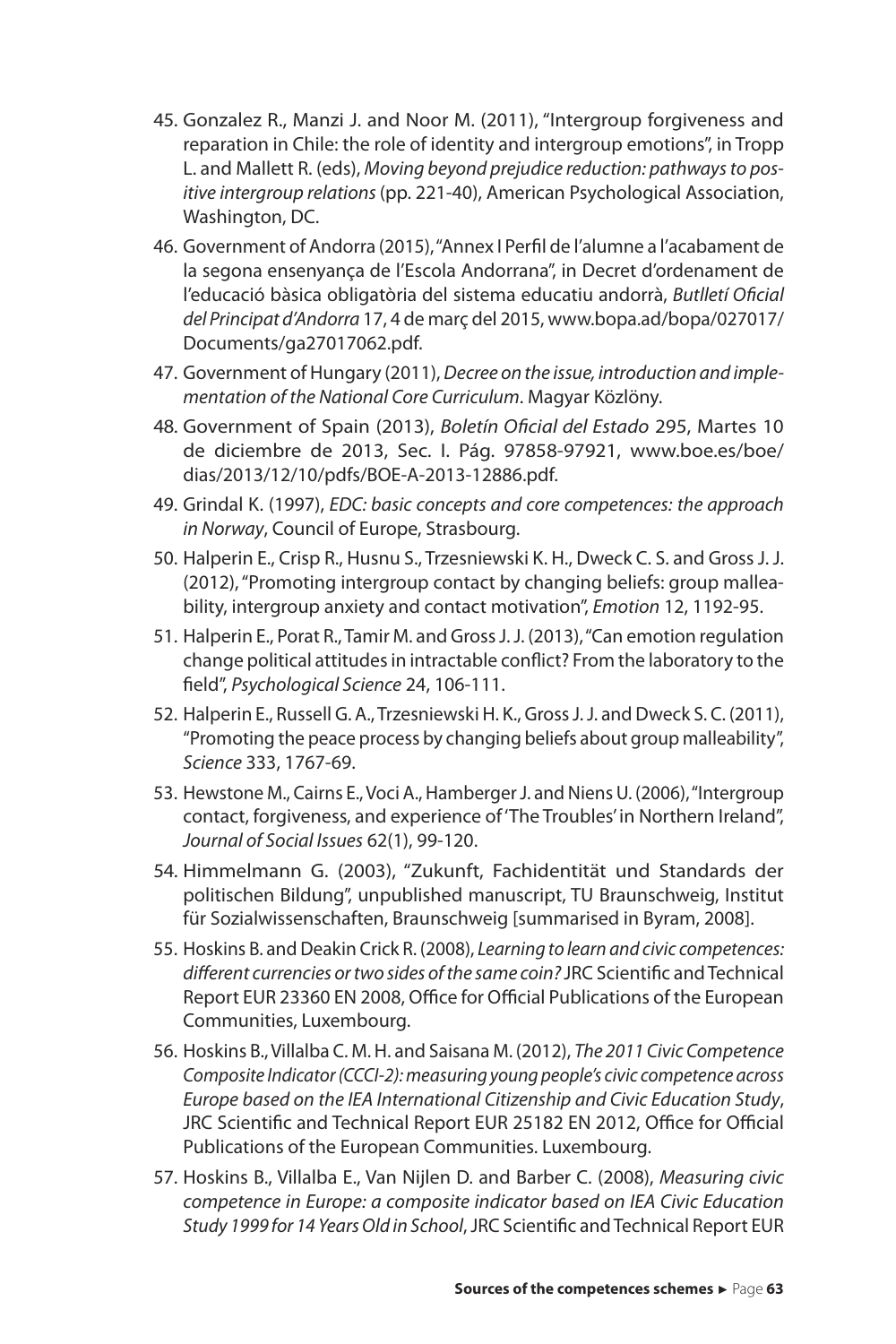23210 EN 2008, Office for Official Publications of the European Communities, Luxembourg.

- 58. INCA (2004), INCA Framework (assessor version), https:/ec.europa.eu/ migrant-integration/librarydoc/the-inca-project-intercultural-competence -assessment.
- 59. Jackson R. (2014), *Signposts: policy and practice for teaching about religions and non-religious world views in intercultural education*, Council of Europe Publishing, Strasbourg.
- 60. Karwacka-Vögele K. (2012), "Towards indicators for intercultural understanding" in Huber J. (ed.), *Intercultural competence for all: preparation for living in a heterogeneous world* (pp. 51-60), Council of Europe Publishing, Strasbourg.
- 61. Krammer R., Kühberger C. and Windischbauer E. (2008), *Die durch politische Bildung zu erwerbenden Kompetenzen: Ein Kompetenz-Strukturmodell*, Bundesministerium für Unterricht, Kunst und Kultur, Vienna, www.phsalzburg.at/fileadmin/PH\_Dateien/Politische\_Bildung\_Windischbauer/ KompetenzmodellKurzUndLangversion.pdf.
- 62. Lázár I. (ed.) (2012), *Recognising intercultural competence: what shows that I am interculturally competent?* Council of Europe Publishing, Strasbourg, www.coe.int/t/dg4/education/Pestalozzi/home/What/ICCTool\_en.asp.
- 63. Mata P. and Del Olmo M. (2009), "What do we mean by intercultural education? Results of an analysis on what INTER Network member think IE is and should be put in practice", in Gil Jaunena I. (ed.), *Diversity, inclusion and the values of democracy: building teachers' competences for intercultural education* (pp. 12-23), European Commission's Lifelong Learning Programme: INTER Network, 134367-LLP-1-2007-1-ES-COMENIUS-CNW.
- 64. Messner W. and Schäfer N. (2012), "Advancing intercultural competencies for global collaboration", in Bäumer U., Kreutter P. and Messner W. (eds), *Globalization of professional services* (pp. 189-201), Springer Verlag, Berlin.
- 65. Milot M. (2007), "The religious dimension in intercultural education", in Keast J. (ed.), *Religious diversity and intercultural education: a reference book for schools* (pp. 19-30), Council of Europe Publishing, Strasbourg.
- 66. Mompoint-Gaillard P. and Lázár I. (eds) (2015), *TASKs for democracy: 60 activities to learn and assess transversal attitudes, skills and knowledge*, Council of Europe Publishing, Strasbourg.
- 67. National Task Force on Civic Learning and Democratic Engagement (NTF) (2012), A crucible moment: college learning and democracy's future, Association of American Colleges and Universities, Washington, DC.
- 68. Neuner G. (2012), "The dimensions of intercultural education", in Huber J. (ed.), *Intercultural competence for all: preparation for living in a heterogeneous world* (pp. 11-49), Council of Europe Publishing, Strasbourg.
- 69. Noor M. and Cantacuzino M. (2013), *The forgiveness toolbox*, www.theforgivenesstoolbox.com.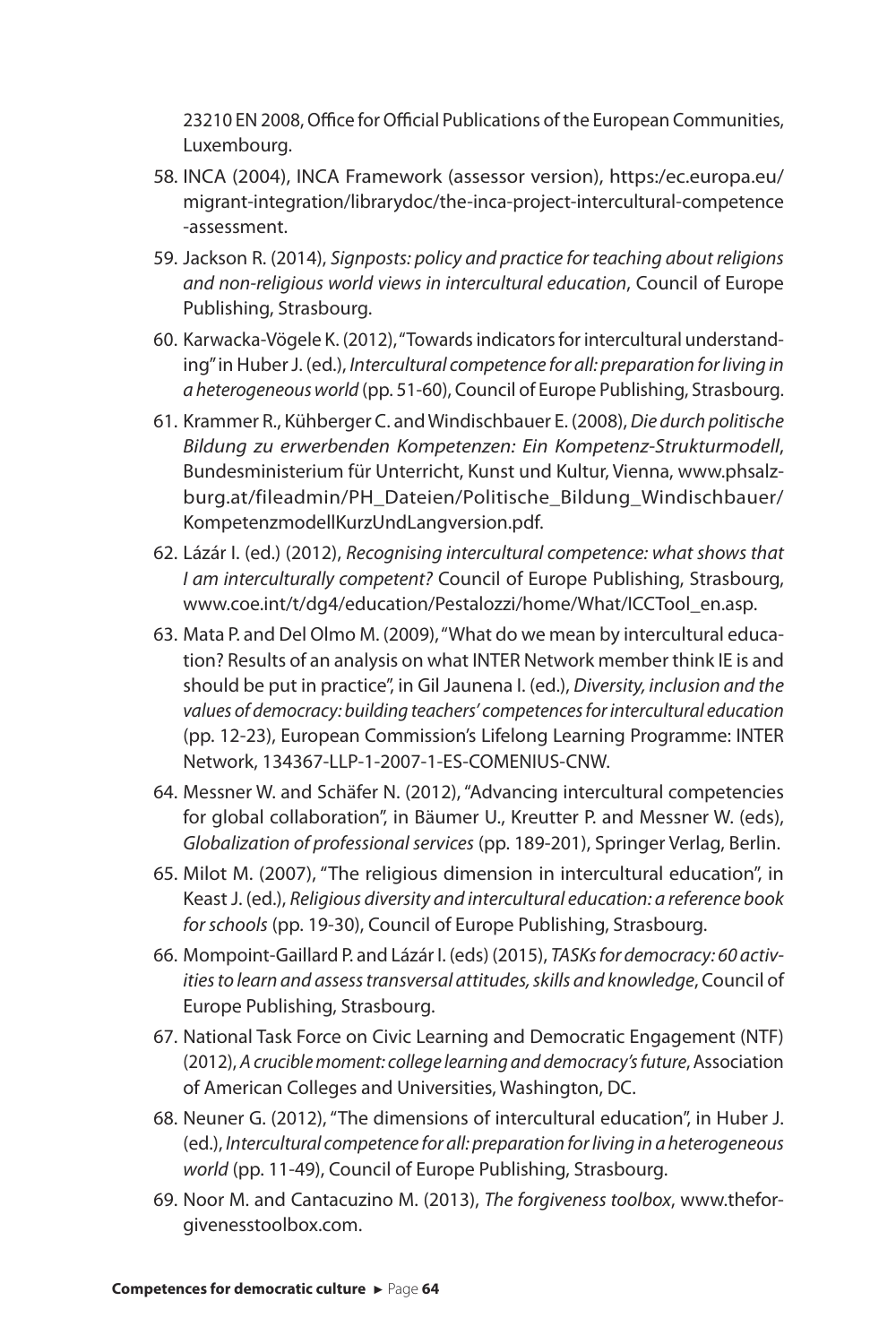- 70. Noor M., Brown R. J. and Prentice G. (2008), "Precursors and mediators of intergroup reconciliation in Northern Ireland: a new model", *British Journal of Social Psychology* 47(3), 481-95.
- 71. Noor M., Brown R., Gonzalez R., Manzi J. and Lewis C. A. (2008), "On positive psychological outcomes: what helps groups with a history of conflict to forgive and reconcile with each other?", *Personality and Social Psychology Bulletin* 34(6), 819-32.
- 72. North-South Centre of the Council of Europe (2010), *Global education guidelines: a handbook for educators to understand and implement global education*, North-South Centre of the Council of Europe, Lisbon, www.coe. int/t/dg4/nscentre/GE/GE/GE-Guidelines/GEguidelines-web.pdf.
- 73. Nussbaum M. (1997), *Cultivating humanity: a classical defense of reform in liberal education*, Harvard University Press, Cambridge, MA.
- 74. Nussbaum M. (2006), "Education and democratic citizenship: capabilities and quality education", *Journal of Human Development* 7(3), 385-95.
- 75. O'Regan J. P. and MacDonald M. N. (2007), *Consultation report on the development of National Occupational Standards in intercultural working*, CILT, The National Centre for Languages, London.
- 76. Organisation for Economic Co-operation and Development (OECD) (2005), *The definition and selection of key competences: executive summary.* Organisation for Economic Co-operation and Development/DeSeCo, Paris. www.oecd. org/pisa/35070367.pdf.
- 77. OSCE/ODIHR (2012), *Guidelines on human rights education for secondary school systems*, OSCE, Warsaw, www.osce.org/odihr/93969.
- 78. Oxfam (2006), *Education for global citizenship: a guide for school*, Oxfam, Oxford, www.oxfam.org.uk/~/media/Files/Education/Global%20Citizenship/ education\_for\_global\_citizenship\_a\_guide\_for\_schools.ashx.
- 79. Partnership for 21st Century Skills (2009), *P21 framework definitions*, www. p21.org/storage/documents/P21\_Framework\_Definitions.pdf.
- 80. Portera A. (2014), "Intercultural competence in education, counselling and psychotherapy", *Intercultural Education* 25, 157-74*.*
- 81. Prats E., Tey A. and Martínez M. (2011), *Educar per una ciutadania activa a l'escola*, Aula de Ciutadania, Barcelona.
- 82. Ruffino R. (2012), "Intercultural education and pupil exchanges", in Huber J. (ed.), *Intercultural competence for all: preparation for living in a heterogeneous world* (pp. 63-94), Council of Europe Publishing, Strasbourg.
- 83. Rychen D. S. and Salganik L. H. (eds) (2003), *Key competences for a successful life and a well-functioning society*, Hogrefe and Huber, Göttingen.
- 84. Saguy T. and Halperin E. (2014), "Exposure to outgroup members criticizing their own group facilitates intergroup openness", *Personality and Social Psychology Bulletin* 40, 791-802.
- 85. Salto-Youth Cultural Diversity Resource Centre (2012), *Intercultural competence: research report*, www.salto-youth.net/rc/cultural-diversity/publications/ interculturalcompetenceresearchreport/.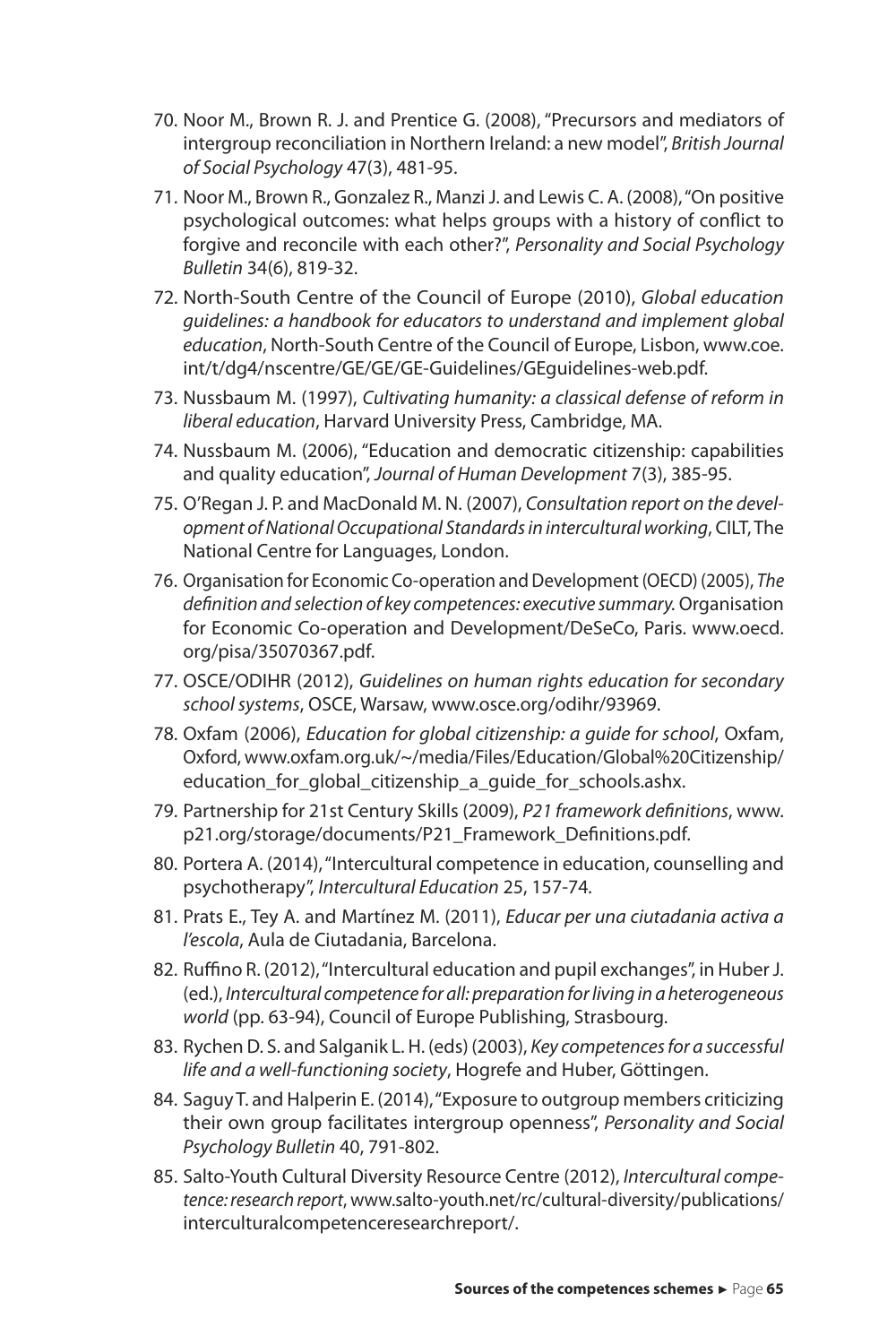- 86. Schulz W., Ainley J., Fraillon J., Kerr D. and Losito B. (2010a), *Initial findings from the IEA International Civic and Citizenship Education Study*, International Association for the Evaluation of Educational Achievement, Amsterdam, www.iea.nl/fileadmin/user\_upload/Publications/Electronic\_versions/ ICCS\_2009\_Initial\_Findings.pdf.
- 87. Schulz W., Ainley J., Fraillon J., Kerr D. and Losito B. (2010b), *ICCS 2009 international report: civic knowledge, attitudes and engagement among lower-secondary school students in 38 countries*, International Association for the Evaluation of Educational Achievement, Amsterdam, www.iea.nl/fileadmin/ user\_upload/Publications/Electronic\_versions/ICCS\_2009\_International Report.pdf.
- 88. Schulz W., Ainley J. and van de Gaer E. (2010), "Preparedness for active citizenship among lower secondary students in international comparison". Paper presented at the 4th IEA International Research Conference, Gothenburg, 1-3 July 2010.
- 89. Shnabel N., Halabi S. and Noor M. (2013), "Overcoming competitive victimhood and facilitating forgiveness through re-categorization into a common victim and perpetrator identity", *Journal of Experimental Social Psychology* 49, 867-77.
- 90. Soland J., Hamilton L. S. and Stecher B. M. (2013), *Measuring 21st century competencies: guidance for educators*, Asia Society,New York, http://asiasociety.org/files/gcen-measuring21cskills.pdf.
- 91. Stradling R. (2001), *Teaching 20th century European history*, Council of Europe Publishing, Strasbourg, www.sissco.it/download/dossiers/estradling.pdf.
- 92. Sue D. W. (2001), "Multidimensional facets of cultural competence", *The Counseling Psychologist* 29(6), 790-821.
- 93. Tam T., Hewstone M., Cairns E., Tausch N., Maio G. and Kenworthy J. (2006), "The impact of intergroup emotions on forgiveness in Northern Ireland", *Group Processes and Intergroup Relations* 10(1), 119-35.
- 94. Tam T., Hewstone M., Kenworthy J. B., Cairns E., Marinetti C., Geddes L. and Parkinson B. (2008), "Postconflict reconciliation: intergroup forgiveness and implicit biases in Northern Ireland", *Journal of Social Issues* 64(2), 303-20.
- 95. Tuning Educational Structures in Europe (n.d.-a), *Approaches to teaching, learning and assessment in competences based degree programmes*, www. unideusto.org/tuningeu/images/stories/archivos/TLA%20PARA%20LA%20 PAGINA.pdf.
- 96. Tuning Educational Structures in Europe (n.d.-b), *Generic competences*, www. unideusto.org/tuningeu/competences/generic.html.
- 97. Tuning Educational Structures in Europe (n.d.-c), *Education specific competences*, www.unideusto.org/tuningeu/competences/specific/education. html.
- 98. Ulrich M. and Oser F. (1999), *Participatory experience and individual competence*, Council of Europe Publishing, Strasbourg.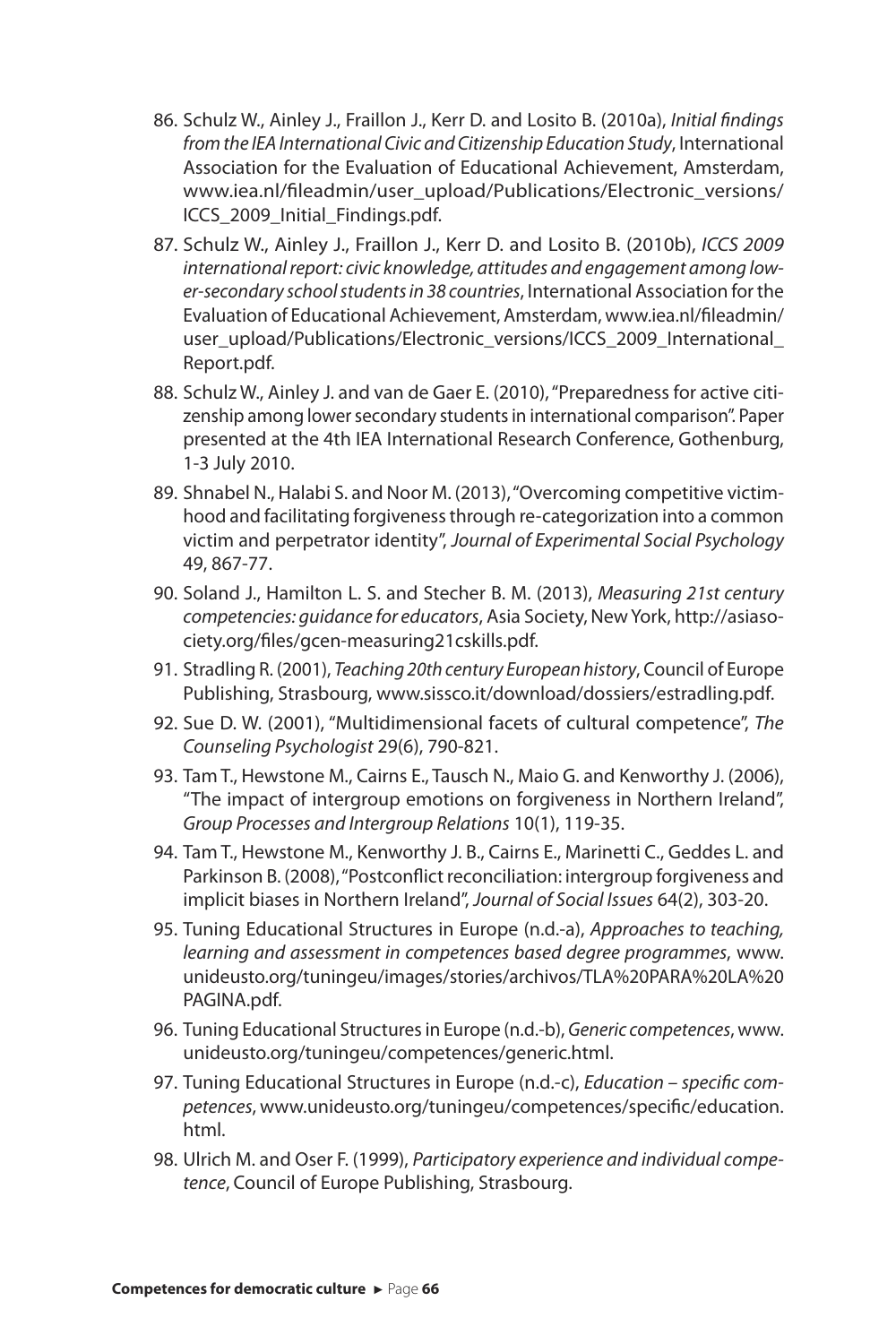- 99. UNESCO (2013), *Intercultural competences: conceptual and operational framework*, UNESCO, Paris, http://unesdoc.unesco.org/images/0021 /002197/219768e.pdf.
- 100.UNESCO (2014), *Global citizenship education: preparing learners for the challenges of the twenty-first century*, UNESCO, Paris, http://unesdoc.unesco.org/ images/0022/002277/227729E.pdf.
- 101. Veldhuis R. (1997), *Education for democratic citizenship: dimensions of citizenship, core competencies, variables and international activities*, Doc DECS/ CIT (97)23, Council of Europe, Strasbourg.
- 102. Zukin C., Keeter S., Andolina M., Jenkins K. and Delli Carpini M. X. (2006), *A new engagement? Political participation, civic life, and the changing American citizen*, Oxford University Press, New York.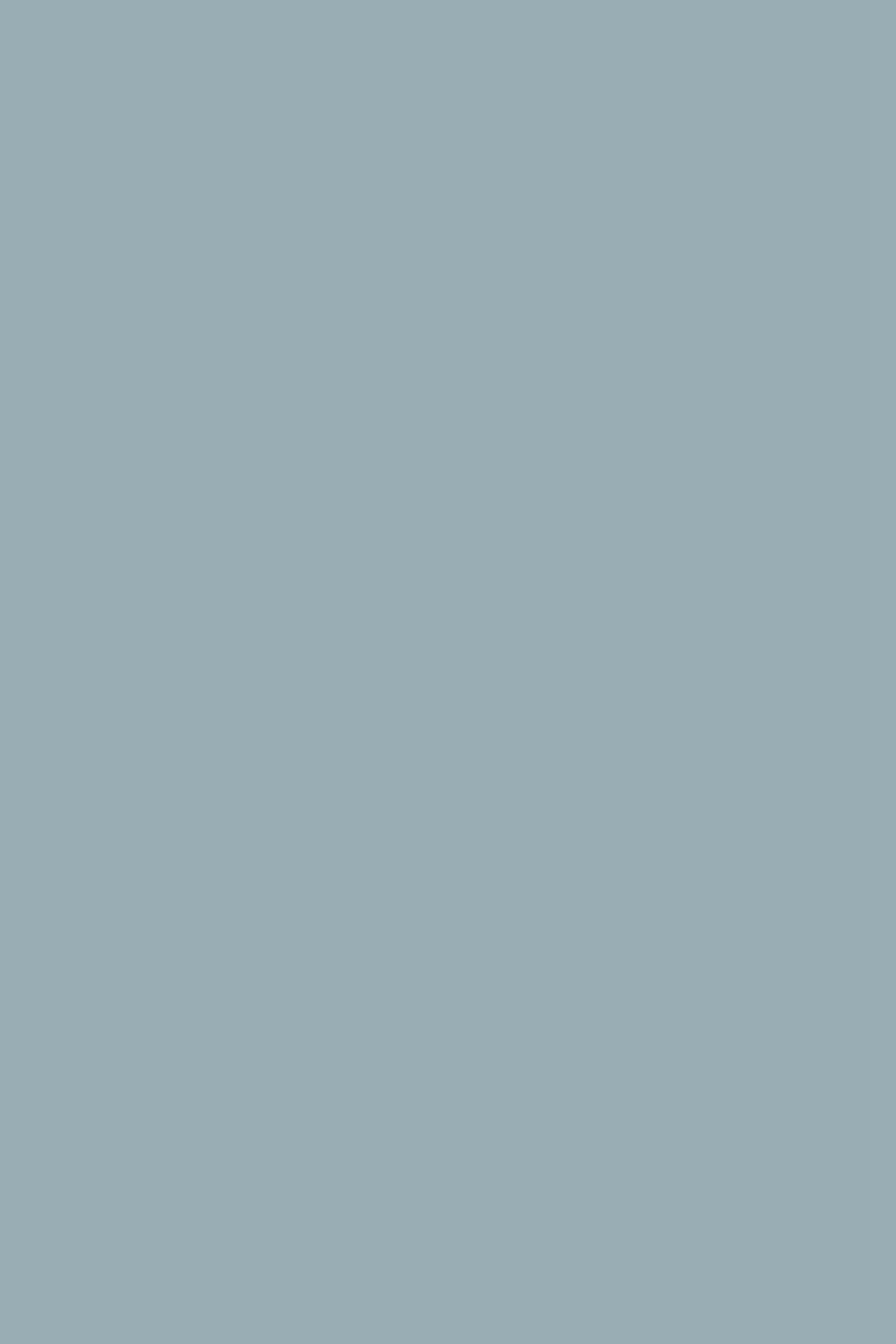## Appendix B **The 55 possible competences that were identified across the 101 competence schemes**

**N** ote that this list includes only competences in the 101 schemes which were judged to be relevant to a culture of democracy. It excludes other competences judged to be relevant to a culture of democracy. It excludes other competences in the schemes which are relevant to other contexts instead (e.g. employability).

- 1. Valuing/respect for other human beings
- 2. Valuing/respect for cultural difference and diversity
- 3. Valuing/respect for human rights
- 4. Valuing/respect for democracy
- 5. Valuing/respect for justice, equity, fairness, equality and the rule of law
- 6. Valuing/respect for other cultures/cultural otherness, including attitudinal openness towards other cultures
- 7. Tolerance
- 8. Civic-mindedness
- 9. Responsibility
- 10. Self-efficacy and self-confidence
- 11. Autonomy and initiative
- 12. Tolerance of ambiguity
- 13. Capacity for co-operation and collaboration
- 14. Capacity to resolve conflict
- 15. Empathy and decentring
- 16. Multiperspectivity
- 17. Self-awareness and self-knowledge
- 18. Communicative awareness
- 19. Linguistic knowledge
- 20. Linguistic and communicative skills
- 21. Skills of listening and observing
- 22. Emotional awareness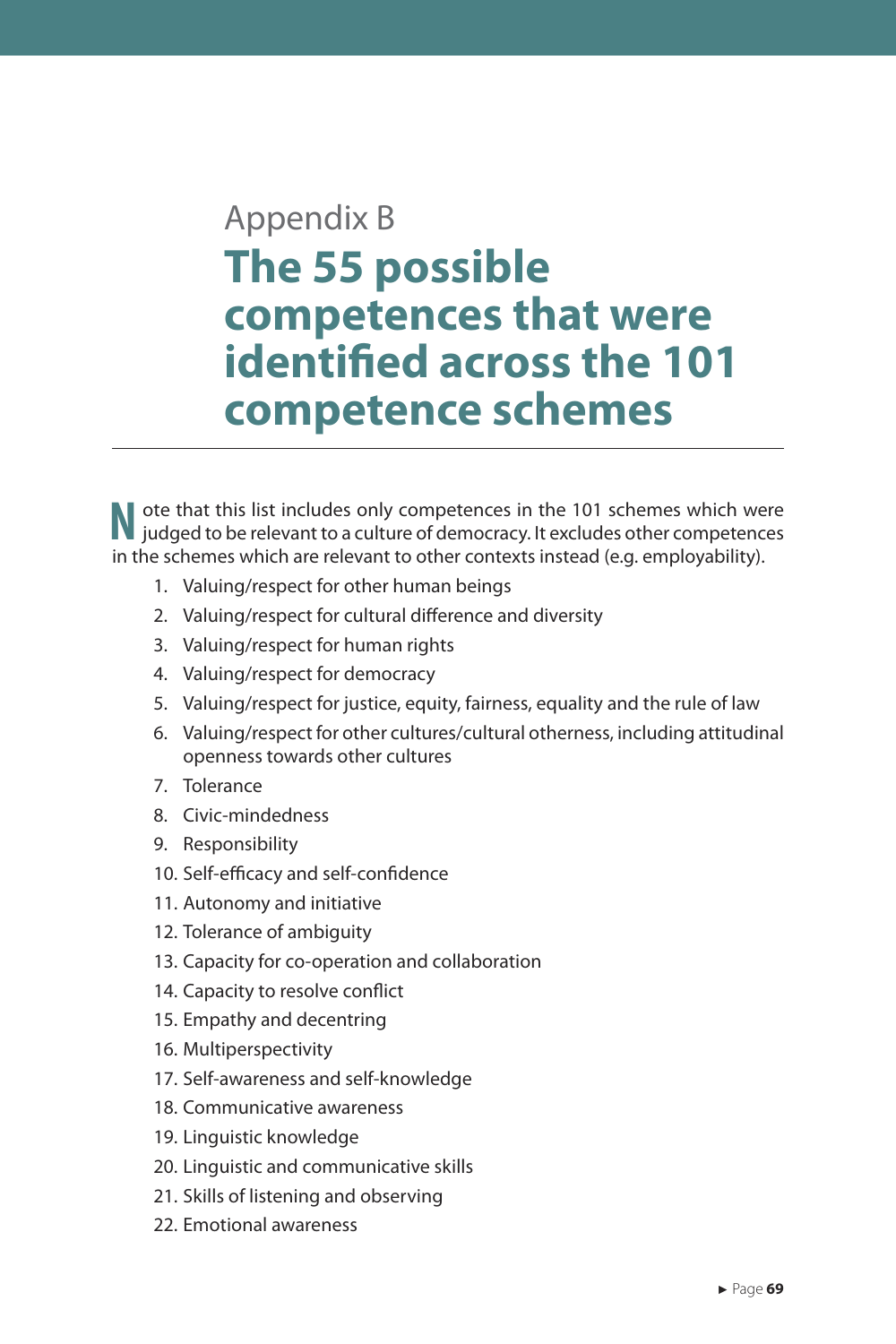- 23. Emotions and motivations to participate civically and politically
- 24. Stress-management, emotional regulation, self-regulation
- 25. Political and civic interest
- 26. Political and civic opinions and beliefs
- 27. Knowledge and understanding of politics and the law
- 28. Knowledge and understanding of financial matters and economies
- 29. Knowledge and understanding of human rights
- 30. Knowledge and understanding of specific cultures
- 31. Knowledge and understanding of culture in general
- 32. Knowledge and understanding of religions
- 33. Knowledge and understanding of the natural world and environmental sustainability
- 34. Knowledge and understanding of history
- 35. Knowledge and understanding of the present world
- 36. Media knowledge and skills (both traditional and new media)
- 37. Skills of knowledge discovery and of learning through interaction
- 38. Skills of interpreting and relating
- 39. Skills of general reasoning and analysis
- 40. The ability to differentiate between and assess long-term v. short-term benefits, advantages or goals
- 41. Critical thinking
- 42. Critical cultural awareness
- 43. Ethical/moral reasoning, judgment and integrity
- 44. Problem-solving
- 45. Decision making
- 46. Creativity
- 47. Flexibility and adaptability
- 48. Perseverance
- 49. Cognitive orientation or style
- 50. Attitudes to learning
- 51. Practical skills
- 52. Intercultural behaviour
- 53. Political participation
- 54. Civic participation
- 55. Specialised professional competences (e.g. of teachers, psychological counsellors)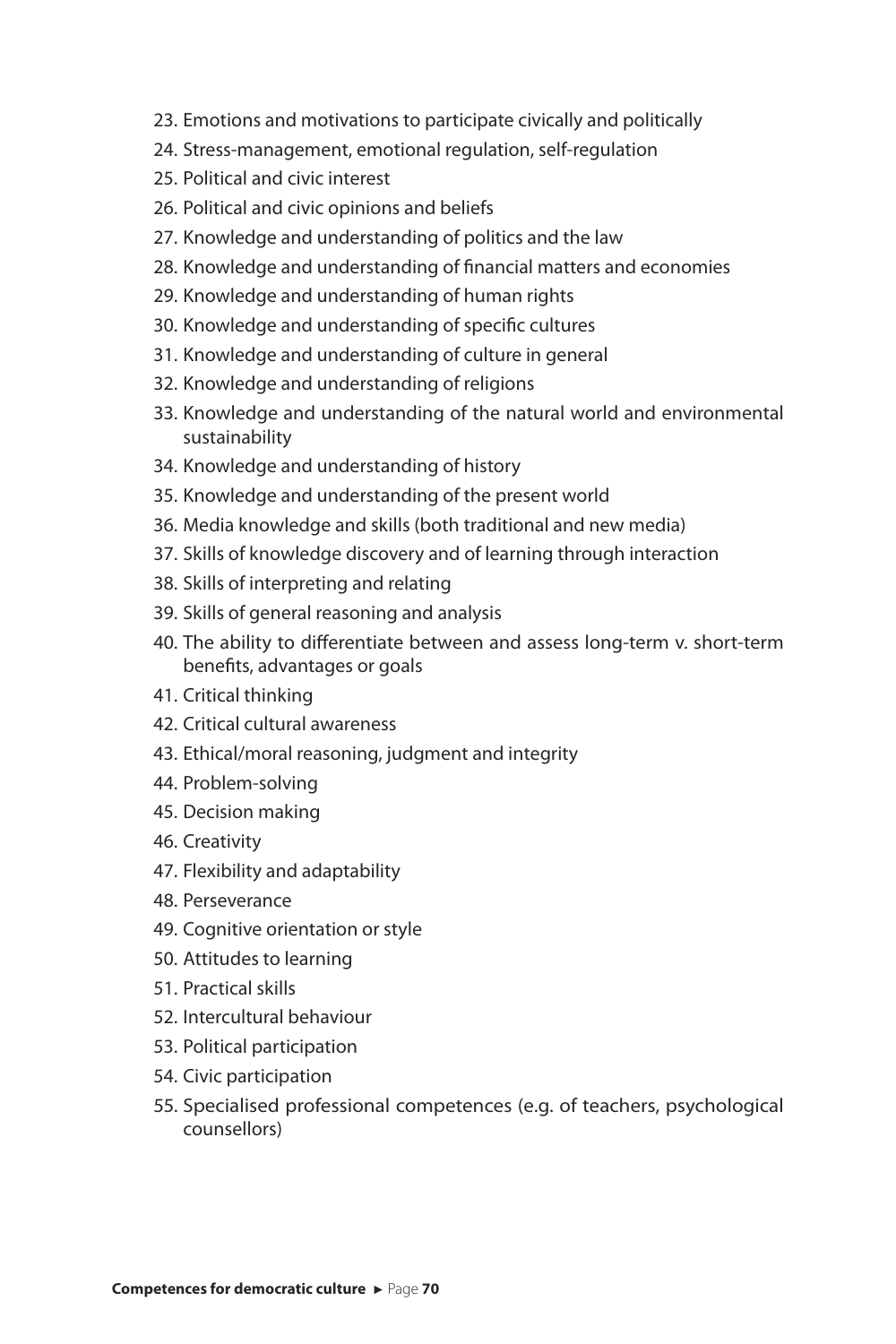## Appendix C **Suggestions for further reading beyond the references listed in Appendix A<sup>14</sup>**

- ► Ayton-Shenker D. (1995), *The challenge of human rights and cultural diversity*, United Nations Department of Public Information, DPI/1627/HR, New York.
- ► Bandura A. (1994), "Self-efficacy", in Ramachaudran V. S. (ed.), *Encyclopedia of Human Behaviour, Vol. 4* (pp. 71-81), Academic Press, New York.
- ► Barrett M. (ed.) (2013), *Interculturalism and multiculturalism: similarities and differences*, Council of Europe Publishing, Strasbourg.
- ► Barrett M. and Zani B. (eds) (2015), *Political and civic engagement: multidisciplinary perspectives*, Routledge, London.
- ► Bertelsmann Foundation (2003), *Civic-mindedness: participation in modern society*, Bertelsmann Foundation Publishers, Gütersloh.
- ► Brady D., Verba S. and Schlozman K. L. (1995), "Beyond SES: a resource model of political participation", *American Political Science Review* 89, 271-94.
- ► Cantle T. (2012), *Interculturalism: the new era of cohesion and diversity*, Palgrave Macmillan, Basingstoke.
- ► Chiu C.-Y. and Hong Y.-Y. (2006), *Social psychology of culture*, Psychology Press, New York.
- ► Coste D. and Cavalli M. (2015), *Education, mobility, otherness: the mediation function of schools*, Language Policy Unit, Council of Europe, Strasbourg.
- ► Council of Europe (1950), *European Convention on Human Rights*, European Court of Human Rights, Council of Europe, Strasbourg, available at www.echr. coe.int/Documents/Convention\_ENG.pdf, accessed 17 February 2016.
- ► Council of Europe (2001), *Common European framework of reference for languages: learning, teaching, assessment (CEFR)*, Cambridge University Press, Cambridge, available at www.coe.int/t/dg4/linguistic/source/framework\_ en.pdf, accessed 17 February 2016.
- ► Council of Europe (2008), *White Paper on intercultural dialogue: "Living together as equals in dignity"*, Committee of Ministers, Council of Europe Publishing, Strasbourg, available at www.coe.int/t/dg4/intercultural/source/white%20 paper\_final\_revised\_en.pdf, accessed 17 February 2016.

<sup>14.</sup> References to additional materials may be found in the annotated bibliography that has been produced by the current project (see www.coe.int/competences for further details).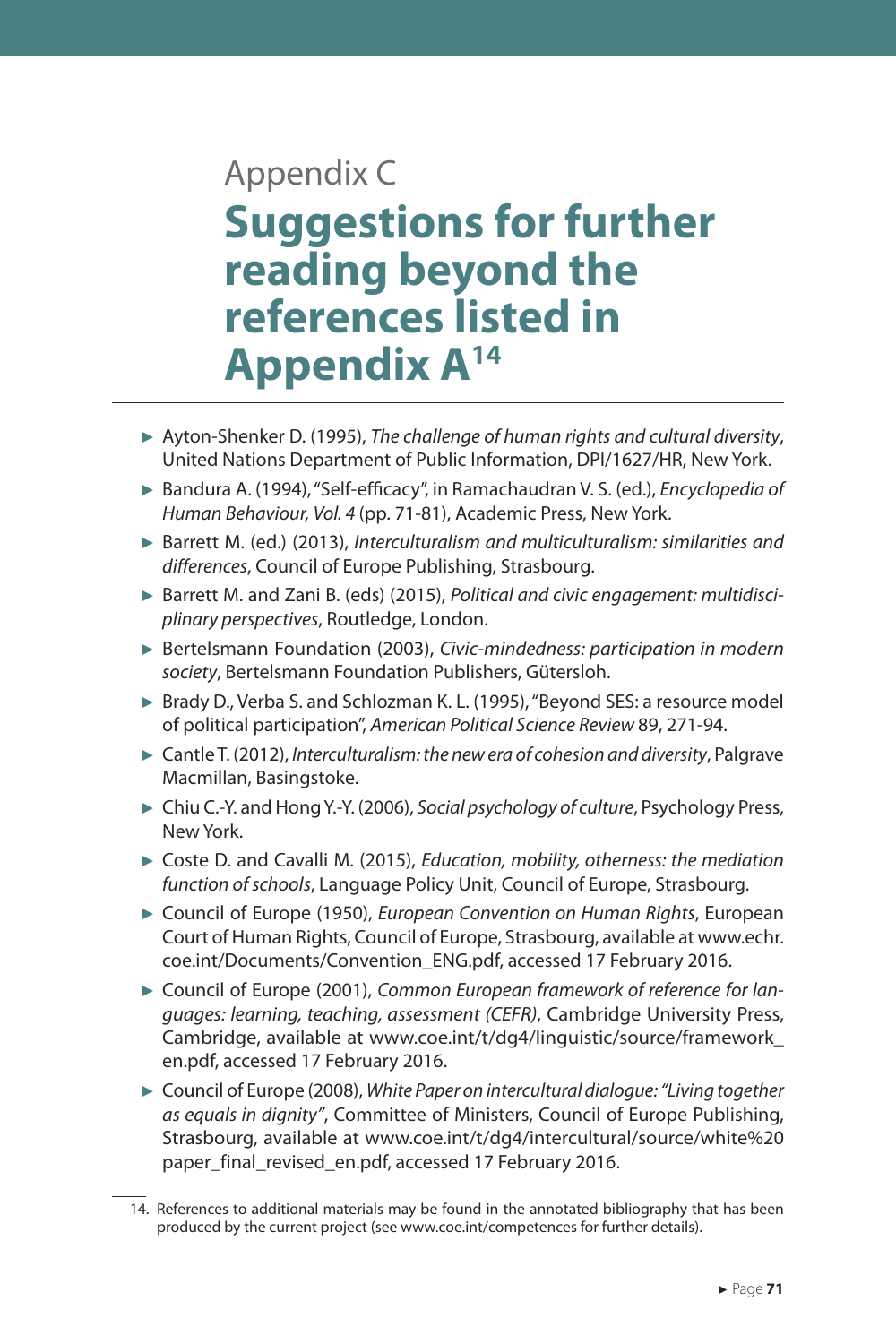- ► Council of Europe (2011), *Living together: combining diversity and freedom in 21st century Europe*. *Report of the Group of Eminent Persons of the Council of Europe*, Council of Europe Publishing, Strasbourg, available at www.coe.int/t/ dg4/highereducation/2011/KYIV%20WEBSITE/Report%20on%20diversity.pdf, accessed 17 February 2016.
- ► Davis M. H. (1994), *Empathy: a social psychological approach*, Westview Press, Boulder, CO.
- ► Deardorff D. K. (ed.) (2009), *The SAGE handbook of intercultural competence*, Sage, Thousand Oaks, CA.
- ► Dillon R. S. (2014), "Respect", *Stanford Encyclopedia of Philosophy*, available at http://plato.stanford.edu/entries/respect, accessed 17 February 2016.
- ► Donnelly J. (2013), *Universal human rights in theory and practice* (3rd edition), Cornell University Press, Ithaca, NY.
- ► Eisenberg N. (2003), "Prosocial behavior, empathy, and sympathy", in Bornstein M. H., Davidson L., Keyes C. L. M. and Moore K. A. (eds) (2003), *Well-being: positive development across the life course* (pp. 253-65), Lawrence Erlbaum Associates Publishers, Mahwah, NJ.
- ► Eshleman A. (2014), "Moral responsibility", *Stanford Encyclopedia of Philosophy*, available at http://plato.stanford.edu/entries/moral-responsibility, accessed 17 February 2016.
- ► Feldmann E., Henschel T. R. and Ulrich S. (2000), *Tolerance: basis for democratic interaction*. Bertelsmann Foundation Publishers, Gütersloh.
- ► Furnham A. and Marks J. (2013), "Tolerance of ambiguity: a review of the recent literature", *Psychology* 4(9), 717-28.
- ► Hua C. W. and Wan K. E. (2011), *Civic mindedness: components, correlates and implications for the public service*, Civil Service College. Singapore.
- ► Klein M. (1995), "Responsibility", in Honderich T. (ed.), *The Oxford Companion to Philosophy* (pp. 771-2), Oxford University Press, Oxford.
- ► Knauth T. (2010), *Tolerance a key concept for dealing with cultural and religious diversity in education*, The European Wergeland Centre Statement Series, Oslo.
- $\triangleright$  Moore T. (2013), "Critical thinking: seven definitions in search of a concept", *Studies in Higher Education* 38(4), 506-22.
- ► Oakes P. J. Haslam S. A. and Turner J. C. (1994), *Stereotyping and social reality*, Blackwell, Oxford.
- ► Osler A. and Starkey H. (2005), *Changing citizenship: democracy and inclusion in education*, Open University Press, Maidenhead, Berkshire.
- ► Reber A. S. (1985), *The Penguin dictionary of psychology*, Penguin, Harmondsworth.
- ► Risager K. (2007), *Language and culture pedagogy: from a national to a transnational paradigm*, Multilingual Matters, Clevedon.
- ► Schwartz S. H. (1992), "Universals in the content and structure of values: theory and empirical tests in 20 countries", in Zanna M. (ed.), *Advances in experimental social psychology (Vol. 25)* (pp. 1-65), Academic Press, New York.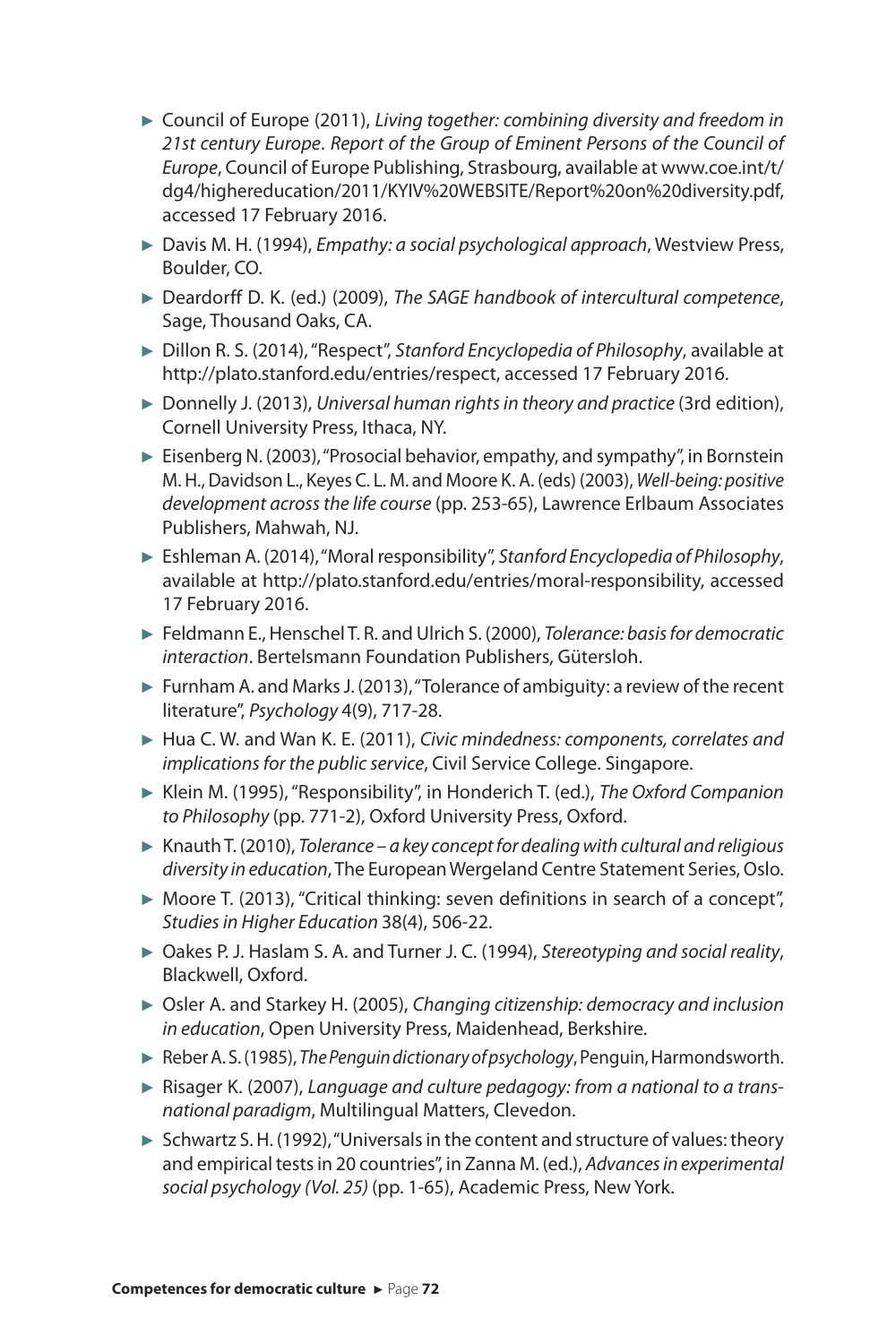- ► Schwartz S. H. (2006), "Les valeurs de base de la personne: théorie, mesures et applications", *Revue française de sociologie* 42, 249-88.
- ► Sherrod L. R., Torney-Purta J. and Flanagan C. A. (eds) (2010), *Handbook of research on civic engagement in youth*, John Wiley & Sons, Hoboken, N&J.
- ► Stradling R. (2003), *Multiperspectivity in history teaching: a guide for teachers*, Council of Europe Publishing, Strasbourg.
- ► United Nations (2015), *Transforming our world: the 2030 agenda for sustainable development*, available at www.un.org/pga/wp-content/uploads/ sites/3/2015/08/120815\_outcome-document-of-Summit-for-adoption-of-thepost-2015-development-agenda.pdf, accessed 17 February 2016.
- ► Verba S., Schlozman K. L. and Brady H. E. (1995), *Voice and equality: civic volunteerism in American politics*, Harvard University Press, Cambridge, MA.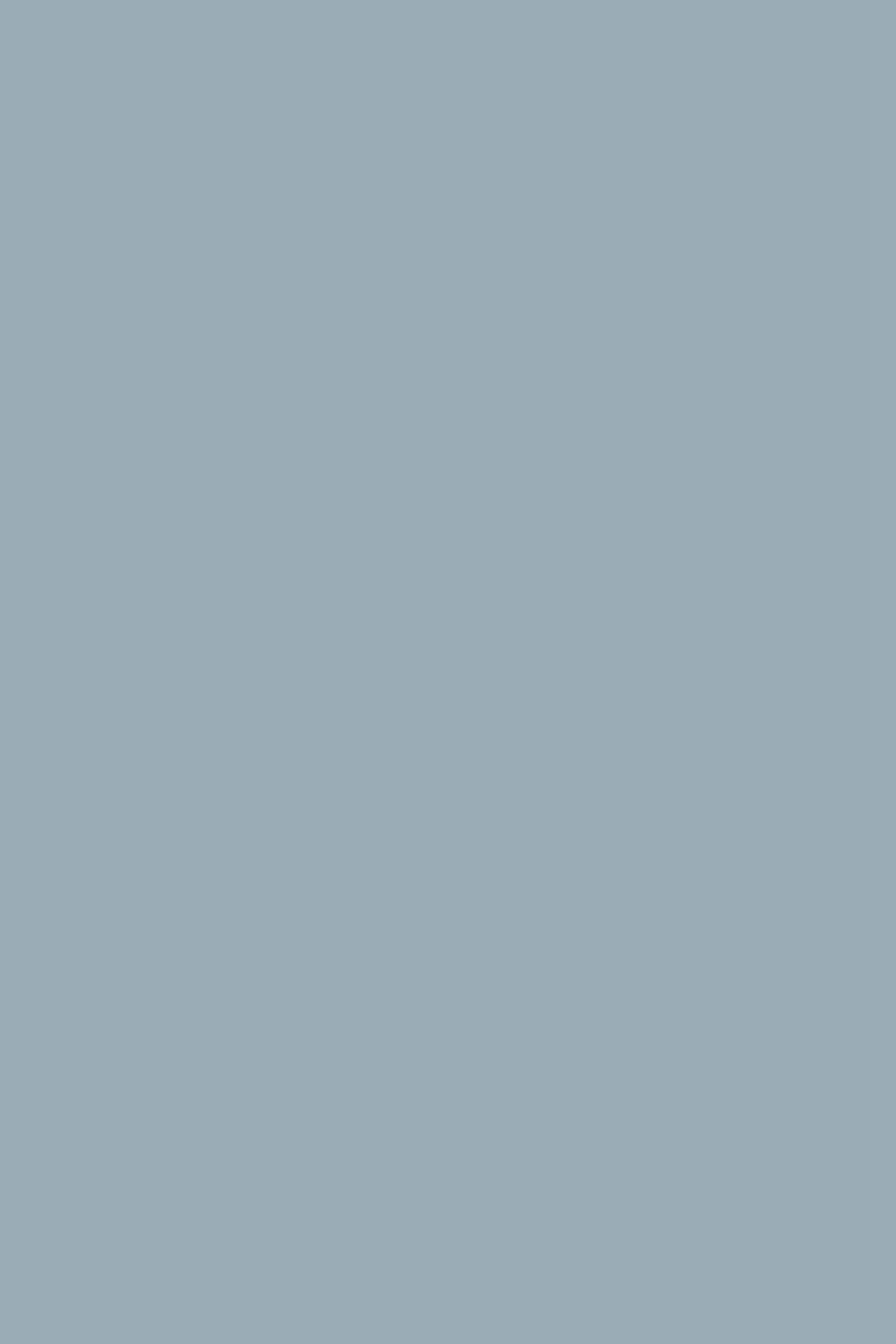# Appendix D **Authors and contributors**

# **Main author:**

► Martyn Barrett

# **Contributions from:**

► Michael Byram, Luisa De Bivar Black, Jaroslav Faltyn, Claudia Lenz, Pascale Mompoint-Gaillard, Ketevan Natriashvili, Milica Popović, Câlin Rus, Salvador Sala, Hilligje van't Land, Natalia Voskresenskaya, Pavel Zgaga.

# **Council of Europe Education Department:**

► Sjur Bergan, Villano Qiriazi, Christopher Reynolds, Mireille Wendling.

# **Acknowledgements:**

The Council of Europe Education Department is very grateful to the following for reviewing and providing feedback on the draft model of Competences for Democratic Culture:

► Erik Amnå, Léonce Bekemans, Cesar Bîrzea, Lavinia Bracci, Fabiana Cardetti, Marisa Cavalli, Daniel Coste, Leah Davcheva, Darla Deardorff, Miguel Angel Garcia Lopez, Rolf Gollob, Richard Harris, Prue Holmes, Bryony Hoskins, Caroline Howarth, Ted Huddlestone, Andreas Körber, Ildikó Lázár, Rachel Lindner, Petr Macek, David Muller, Natia Natsvlishvili, Oana Nestian Sandu, Stavroula Philippou, Alison Phipps, Agostino Portera, Marzena Rafalska, Roberto Ruffino, Hugh Starkey, Olena Styslavska, Angela Tesileanu, Felisa Tibbitts, Judith Torney-Purta, Angelos Vallianatos, Manuela Wagner, Charlotte Wieslander, Robin Wilson, Ulrike Wolff-Jontofsohn, Fatmiroshe Xhemalaj.

The project to develop Competences for Democratic Culture has also benefited from the active and financial support of the ministries of education of Andorra, Georgia and Norway.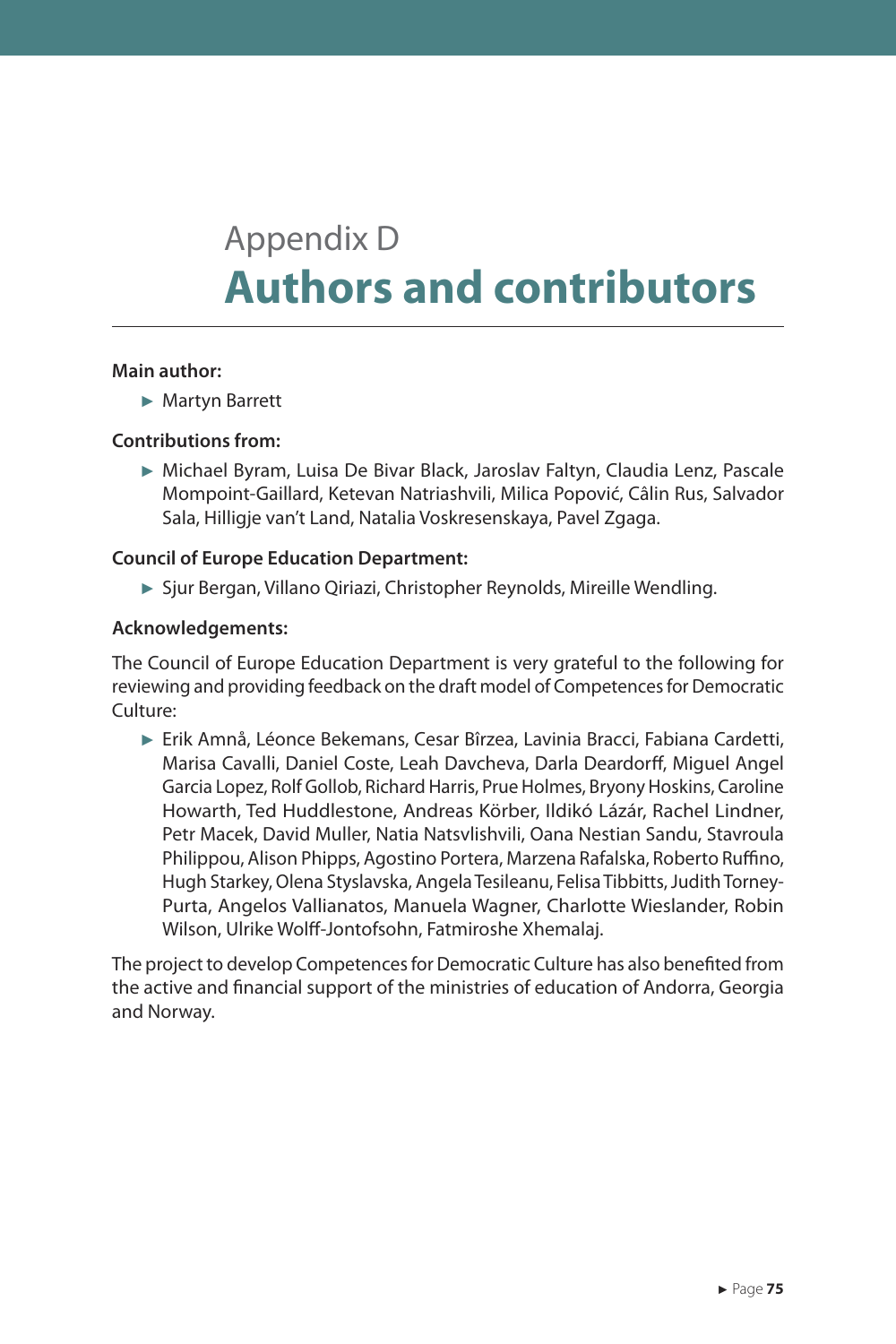# **Sales agents for publications of the Council of Europe Agents de vente des publications du Conseil de l'Europe**

#### **BELGIUM/BELGIQUE**

La Librairie Européenne - The European Bookshop Rue de l'Orme, 1 BE-1040 BRUXELLES Tel.: +32 (0)2 231 04 35 Fax: +32 (0)2 735 08 60 E-mail: info@libeurop.eu http://www.libeurop.be

Jean De Lannoy/DL Services Avenue du Roi 202 Koningslaan BE-1190 BRUXELLES Tel.: +32 (0)2 538 43 08 Fax: +32 (0)2 538 08 41 E-mail: jean.de.lannoy@dl-servi.com http://www.jean-de-lannoy.be

## **BoSnIA And HErzEGovInA/**

**BoSnIE-HErzéGovInE** Robert's Plus d.o.o. Marka Maruliça 2/V BA-71000 SARAJEVO Tel.: + 387 33 640 818 Fax: + 387 33 640 818 E-mail: robertsplus@bih.net.ba

#### **CAnAdA**

Renouf Publishing Co. Ltd. 22-1010 Polytek Street CDN-OTTAWA, ONT K1J 9J1 Tel.: +1 613 745 2665 Fax: +1 613 745 7660 Toll-Free Tel.: (866) 767-6766 E-mail: order.dept@renoufbooks.com http://www.renoufbooks.com

### **CroAtIA/CroAtIE**

Robert's Plus d.o.o. Marasoviçeva 67 HR-21000 SPLiT Tel.: + 385 21 315 800, 801, 802, 803 Fax: + 385 21 315 804 E-mail: robertsplus@robertsplus.hr

#### **CzECH rEPUBLIC/**

**réPUBLIQUE tCHÈQUE** Suweco CZ, s.r.o. Klecakova 347 CZ-180 21 PRAHA 9 Tel.: +420 2 424 59 204 Fax: +420 2 848 21 646 E-mail: import@suweco.cz http://www.suweco.cz

#### **dEnMArK/dAnEMArK** GAD

Vimmelskaftet 32 DK-1161 KØBENHAVN K  $Tel: +45 77 66 60 00$ Fax: +45 77 66 60 01 E-mail: reception@gad.dk http://www.gad.dk

#### **FInLAnd/FInLAndE**

Akateeminen Kirjakauppa PO Box 128 Keskuskatu 1 Fi-00100 HELSiNKi Tel.: +358 (0)9 121 4430 Fax: +358 (0)9 121 4242 E-mail: akatilaus@akateeminen.com http://www.akateeminen.com

## **FrAnCE**

Please contact directly / Merci de contacter directement Council of Europe Publishing Editions du Conseil de l'Europe FR-67075 STRASBOURG cedex Tel.: +33 (0)3 88 41 25 81 Fax: +33 (0)3 88 41 39 10 E-mail: publishing@coe.int http://book.coe.int

#### Librairie Kléber

1 rue des Francs-Bourgeois FR-67000 STRASBOURG Tel.: +33 (0)3 88 15 78 88 Fax: +33 (0)3 88 15 78 80 E-mail: librairie-kleber@coe.int http://www.librairie-kleber.com

#### **GrEECE/GrÈCE**

Librairie Kauffmann s.a. Stadiou 28 GR-105 64 ATHiNAi Tel.: +30 210 32 55 321 Fax.: +30 210 32 30 320 E-mail: ord@otenet.gr http://www.kauffmann.gr

#### **HUnGArY/HonGrIE**

Euro info Service Pannónia u. 58. PF. 1039 HU-1136 BUDAPEST Tel.: +36 1 329 2170 Fax: +36 1 349 2053 E-mail: euroinfo@euroinfo.hu http://www.euroinfo.hu

## **ItALY/ItALIE**

Licosa SpA Via Duca di Calabria, 1/1 iT-50125 FiRENZE Tel.: +39 0556 483215 Fax: +39 0556 41257 E-mail: licosa@licosa.com http://www.licosa.com

#### **norWAY/norvÈGE**

Akademika Postboks 84 Blindern NO-0314 OSLO Tel.: +47 2 218 8100 Fax: +47 2 218 8103 E-mail: support@akademika.no http://www.akademika.no

#### **PoLAnd/PoLoGnE**

Ars Polona JSC 25 Obroncow Street PL-03-933 WARSZAWA Tel.: +48 (0)22 509 86 00 Fax: +48 (0)22 509 86 10 E-mail: arspolona@arspolona.com.pl http://www.arspolona.com.pl

## **PortUGAL**

Marka Lda Rua dos Correeiros 61-3 PT-1100-162 LiSBOA Tel: 351 21 3224040 Fax: 351 21 3224044 Web: www.marka.pt E mail: apoio.clientes@marka.pt

## **rUSSIAn FEdErAtIon/**

**FédérAtIon dE rUSSIE** Ves Mir 17b, Butlerova ul. - Office 338 RU-117342 MOSCOW Tel.: +7 495 739 0971 Fax: +7 495 739 0971 E-mail: orders@vesmirbooks.ru http://www.vesmirbooks.ru

#### **SWItzErLAnd/SUISSE**

Planetis Sàrl 16 chemin des Pins CH-1273 ARZiER Tel.: +41 22 366 51 77 Fax: +41 22 366 51 78 E-mail: info@planetis.ch

## **tAIWAn**

Tycoon information inc. 5th Floor, No. 500, Chang-Chun Road Taipei, Taiwan Tel.: 886-2-8712 8886 Fax: 886-2-8712 4747, 8712 4777 E-mail: info@tycoon-info.com.tw orders@tycoon-info.com.tw

#### **UnItEd KInGdoM/roYAUME-UnI**

The Stationery Office Ltd PO Box 29 GB-NORWiCH NR3 1GN Tel.: +44 (0)870 600 5522 Fax: +44 (0)870 600 5533 E-mail: book.enquiries@tso.co.uk http://www.tsoshop.co.uk

## **UNITED STATES and CANADA/**

**étAtS-UnIS et CAnAdA** Manhattan Publishing Co 670 White Plains Road USA-10583 SCARSDALE, NY Tel: + 1 914 472 4650 Fax: +1 914 472 4316 E-mail: coe@manhattanpublishing.com http://www.manhattanpublishing.com

**Council of Europe Publishing/Editions du Conseil de l'Europe** FR-67075 STRASBOURG Cedex Tel.: +33 (0)3 88 41 25 81 – Fax: +33 (0)3 88 41 39 10 – E-mail: publishing@coe.int – Website: http://book.coe.int